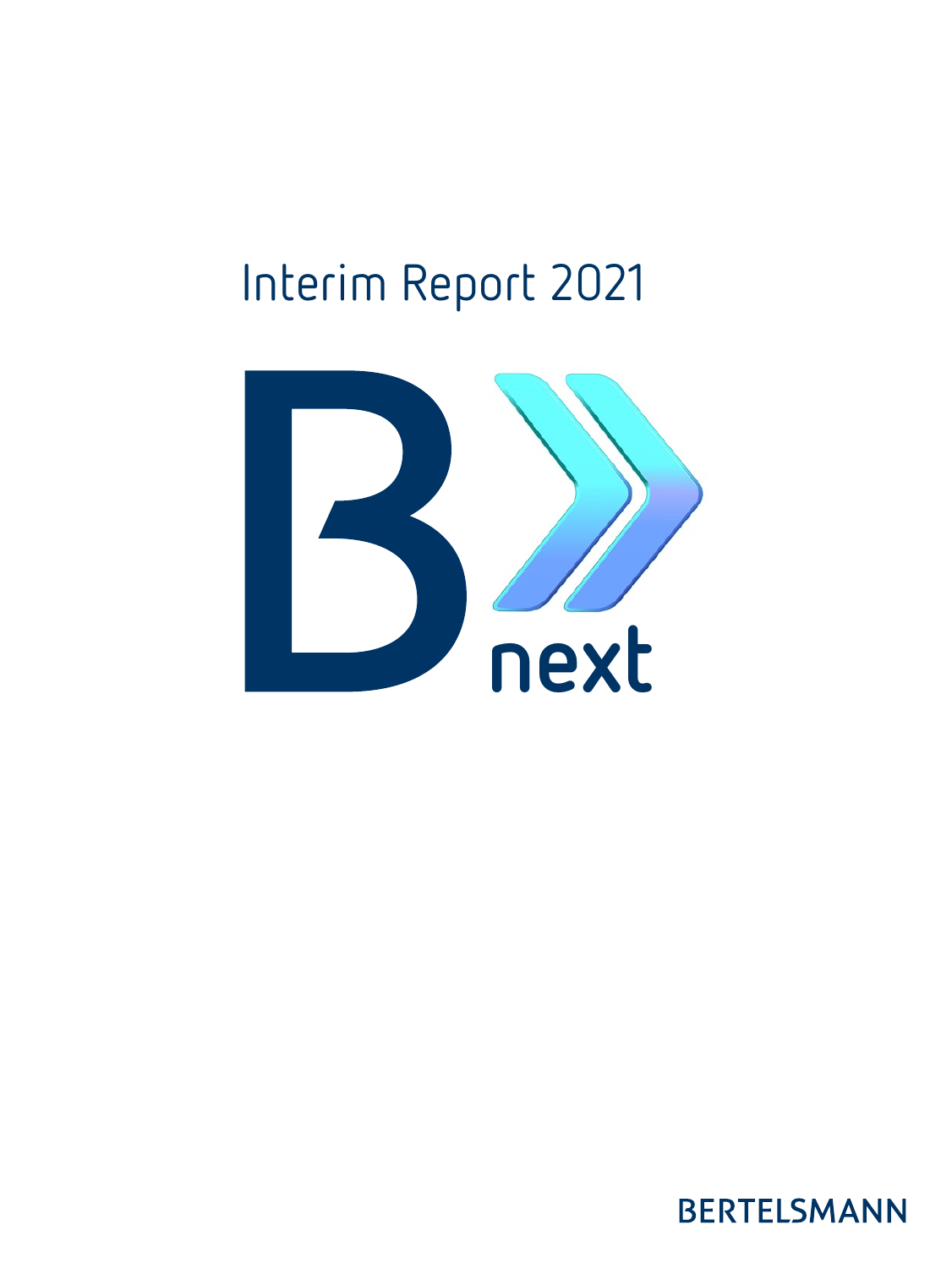## **BERTELSMANN**

At a Glance

## **Key Figures (IFRS)**

| in $\epsilon$ millions                 | H <sub>1</sub> 2021 | 2020       |
|----------------------------------------|---------------------|------------|
| <b>Business Development</b>            |                     |            |
| Group revenues                         | 8.691<br>           | .848       |
| <b>Operating EBITDA</b>                | 1,417               | 994        |
| EBITDA margin in percent <sup>1)</sup> | 16.3                |            |
| Group profit                           | .368                | 188        |
| Investments <sup>2</sup>               | 573                 | 102        |
|                                        |                     |            |
| Consolidated Balance Sheet             | 6/30/2021           | 12/31/2020 |
| Equity                                 | 12,075              | 10.725     |
| Equity ratio in percent                | 42.0                | 36.1       |
| Total assets                           | 28.725              | 29.704     |
| Economic debt <sup>3)</sup>            | 4.432               | 5,207      |

Due to rounding, there may be slight variances in the percentages calculated in this report.

The prior-year comparatives have been adjusted. Further details are presented in the section "Prior-Year Information" in the Consolidated Financial Statements as of<br>December 31, 2020.<br>1) Operating EBITDA as a percentage o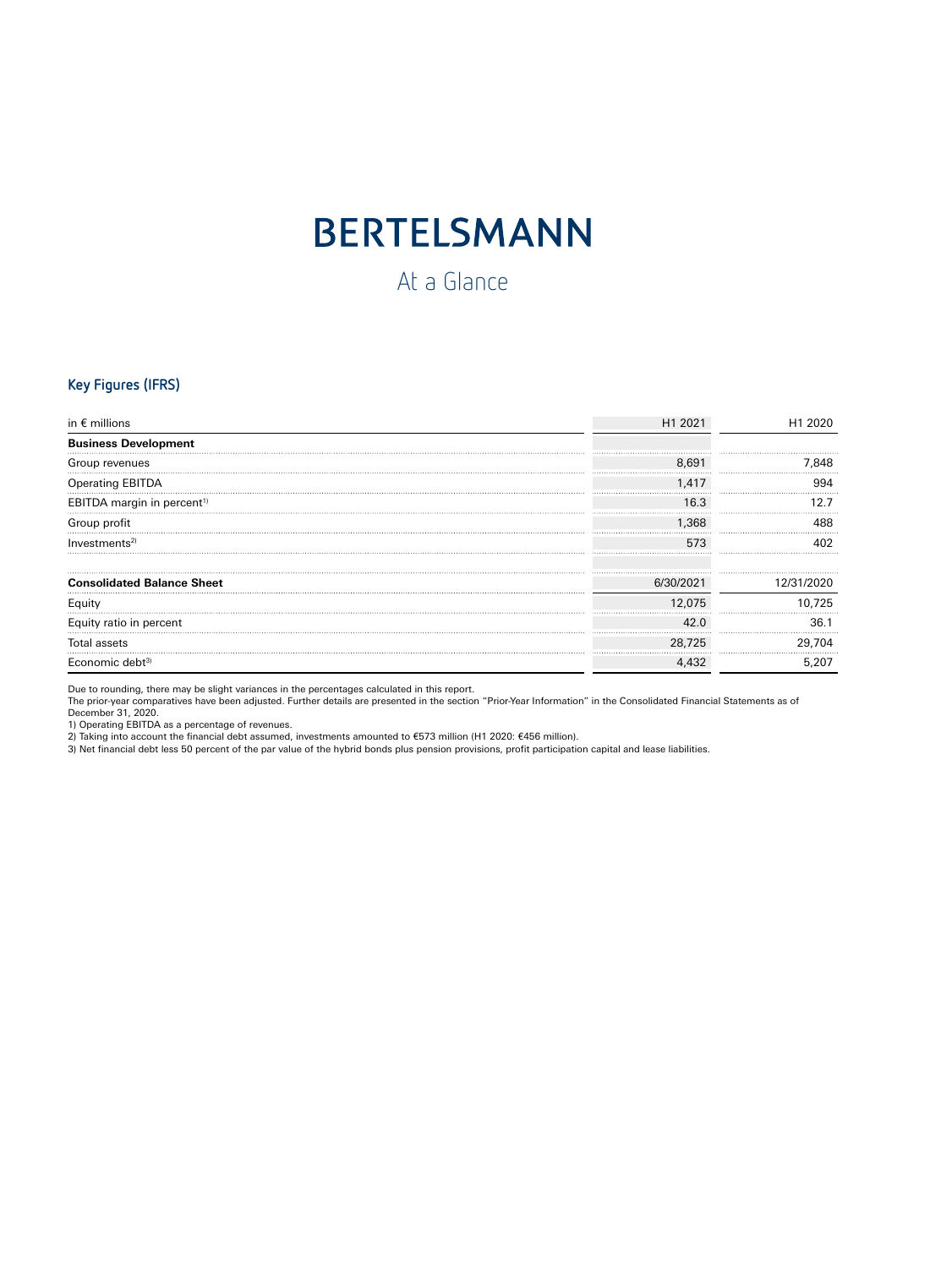# Contents

## 2 Highlights of the First Six Months

- 4 Foreword
- 6 Group Interim Management Report

Fundamental Information about the Group

- 7 Corporate Profile
- 7 Strategy
- 8 Value-Oriented Management System

Report on Economic Position

- 8 Corporate Environment
- 9 Significant Events in the Current Financial Year
- 10 Results of Operations
- 12 Net Assets and Financial Position
- 14 Performance of the Group Divisions
- 18 Significant Events after the Balance Sheet Date
- 18 Risks and Opportunities
- 19 Outlook

## 21 Condensed Interim Consolidated Financial Statements

- 21 Consolidated Income Statement
- 22 Consolidated Statement of Comprehensive Income
- 23 Consolidated Balance Sheet
- 24 Consolidated Cash Flow Statement
- 25 Consolidated Statement of Changes in Equity
- 26 Segment Information
- 27 Selected Explanatory Notes

## 39 Responsibility Statement

40 Review Report

### 41 Additional Information

41 Production Credits/Contact

## Interactive Interim Report

The Bertelsmann Interim Report 2021 can also be accessed online at [ir2021.bertelsmann.com](http://ir2021.bertelsmann.com)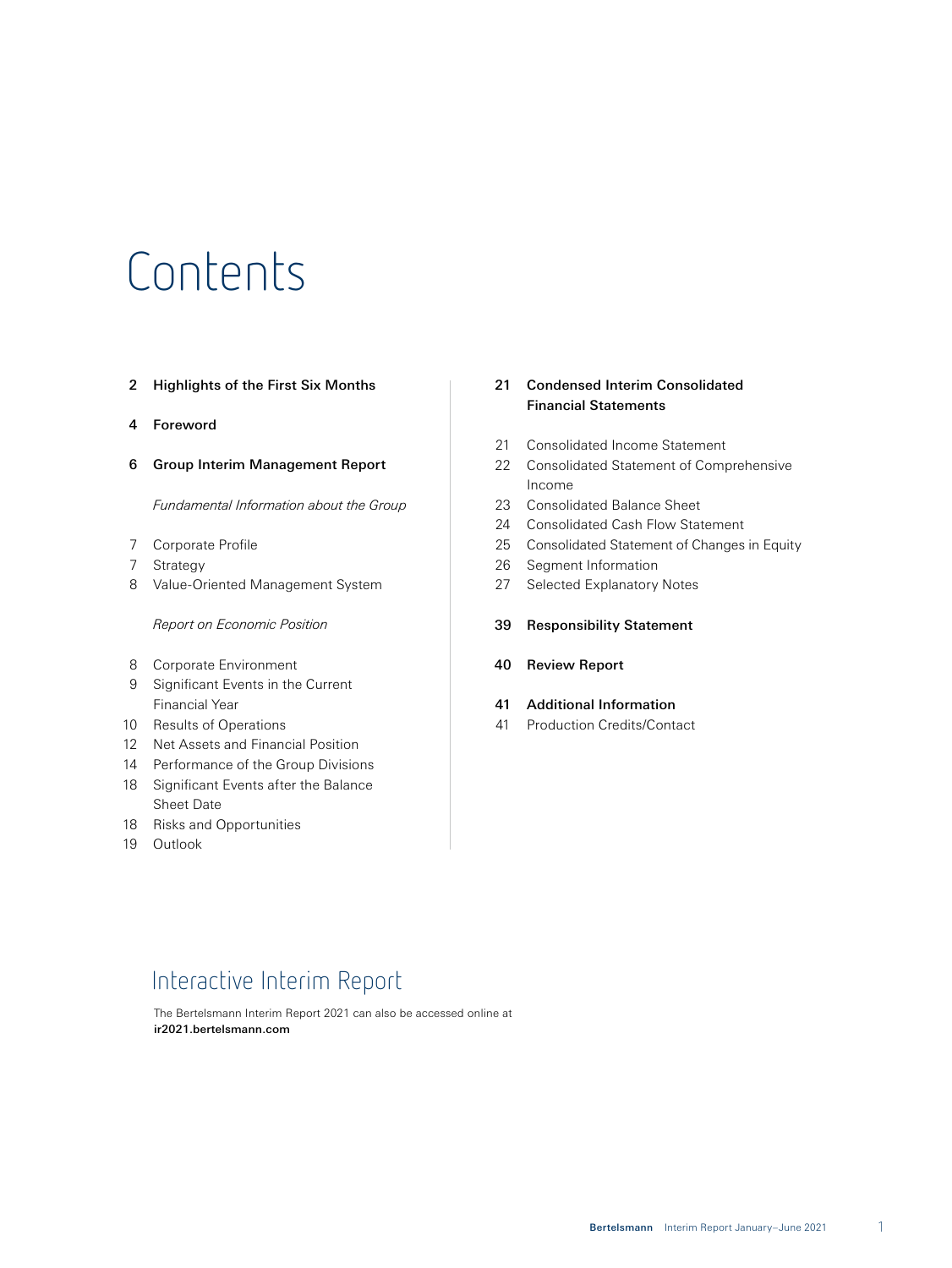## Highlights of the First Six Months



- Major consolidation moves agreed in Germany, France, the Netherlands and Belgium, for significant value creation
- Strong growth in streaming services: TV Now in Germany and Videoland in the Netherlands together surpass the 3 million subscriber mark
- Fremantle expands content production business with new Global Factual unit for high-end documentaries



- Renowned fiction and nonfiction and ongoing audio boom fuel revenues and earnings growth
- Focus on diversity and inclusion: investment in new, multicultural content for publishing programs, and commitment to enhanced diversity in the publishing teams
- Organic growth through launch of new publishing imprints in the UK, Germany, the US, India, South Africa and Australia

www.rtlgroup.com

[www.penguinrandomhouse.com](http://www.penguinrandomhouse.com)



- Arvato Supply Chain Solutions increases usable logistics space by around 100,000 m², creating conditions for further growth
- Arvato Systems systematically expands cloud computing expertise and develops into a leading provider of cloud migration products and services
- Arvato Financial Solutions expands its existing "pay-afterdelivery" cooperation with a leading online mail order company and successfully transfers it to other national markets in Europe

#### www.arvato.com



- DeutschlandCard multi-partner rewards program enjoys profitable growth and expands its partner network to include EDEKA Nord
- Core market of books sees further systematic expansion through successful integration of two US production facilities acquired in late 2020
- Rotogravure capacities adjusted to reflect sharp drop in demand: print production at Prinovis site in Nuremberg discontinued as planned on April 30

www.bertelsmann-printing-group.com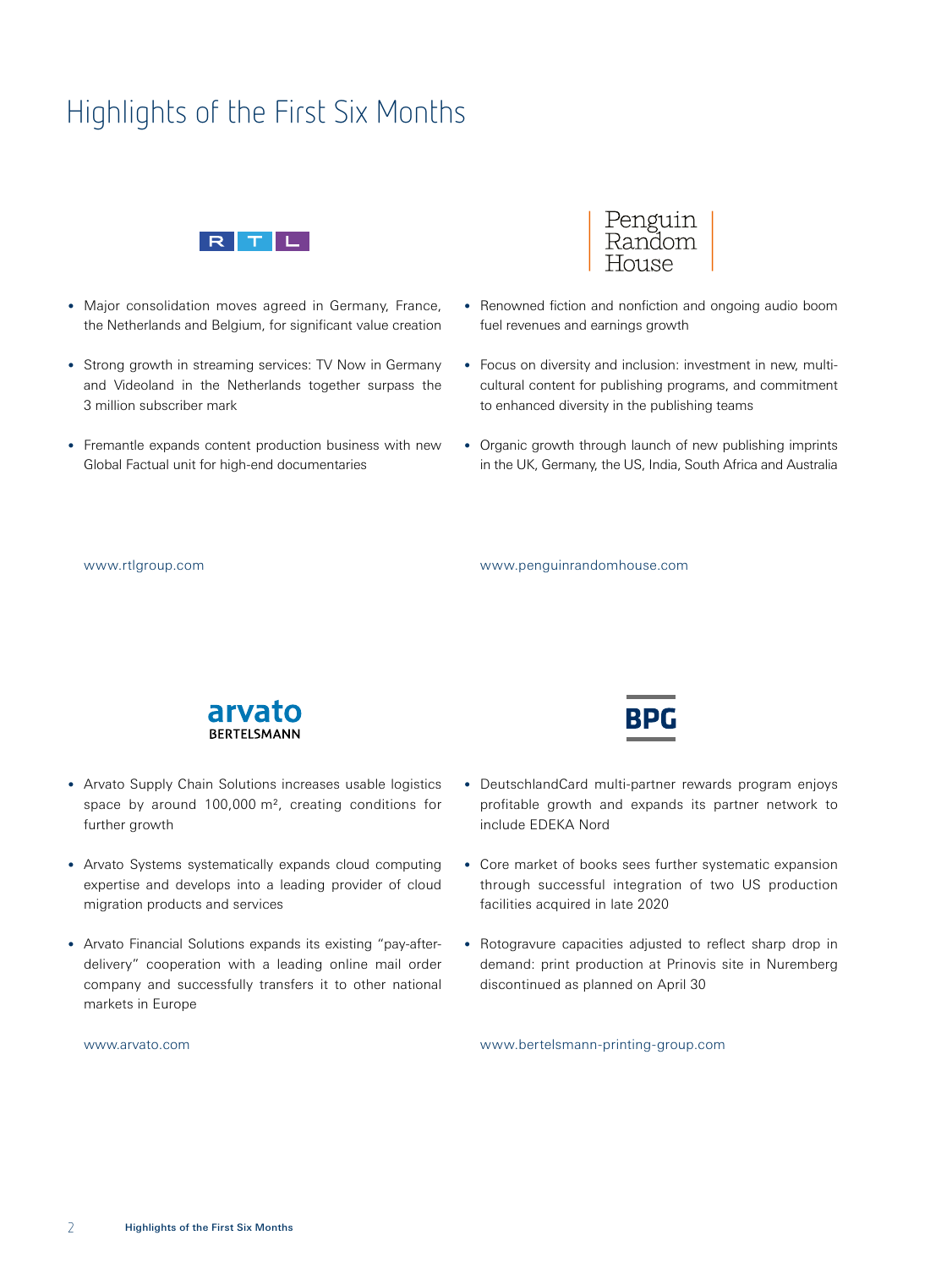

- G+J invests €5 million in expansion of its fast-growing Plus offerings such as "Stern Plus"
- With "Guidos Deko Queen", the publisher expands its successful personality magazine segment and launches a new type of home and lifestyle magazine, flanked by an eponymous new TV show on VOX
- "Stern" shows social commitment by collecting 350,000 signatures for the Bundestag petition "Pflege in Würde" ("Care in Dignity"), while "Brigitte" and "Eltern" advocate putting an end to discrimination against parents

www.guj.com

## **BMG**

- BMG delivers best first-half-year result since it was founded
- Creating value together: BMG and KKR join forces to acquire music rights
- BMG continues to focus on service, fairness and transparency, leading the music industry debate about justice

www.bmg.com



- The coronavirus pandemic accelerates shift to digital and blended learning solutions
- Relias's new ed-tech based training program meets growing demand for home health service skills in the US
- Udacity launches School of Cybersecurity to help enterprises and governments combat increase in cybercrime



- Bertelsmann Investments' global portfolio grows to more than 260 young companies and funds
- Bertelsmann signs acquisition of 25 percent equity stake and 46 percent of voting rights in Nasdaq-listed education provider Afya
- Focus on expansion of existing portfolio and 23 new investments via BAI and BDMI funds

www.bertelsmann-education-group.com

www.bertelsmann-investments.com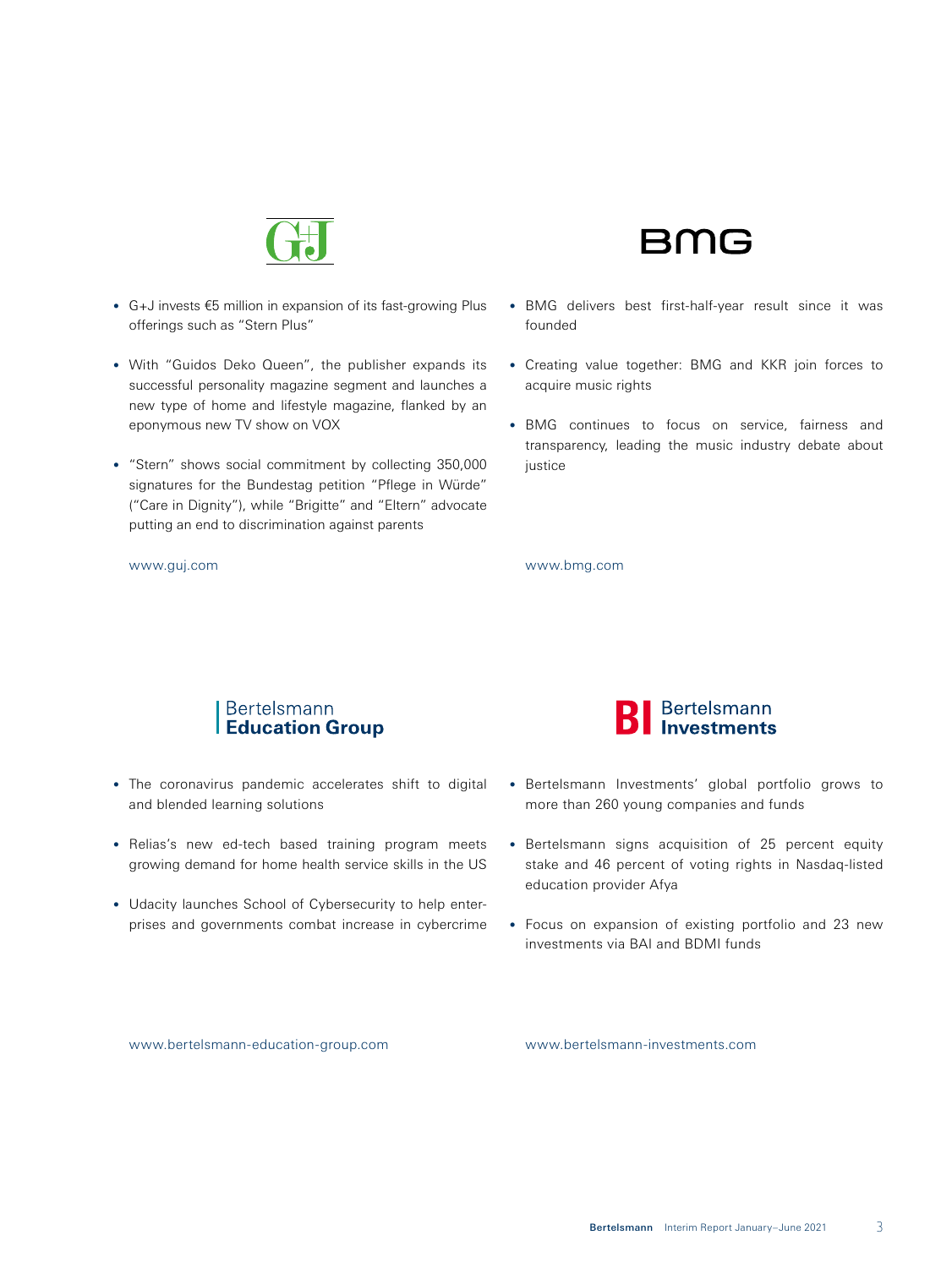

Thomas Rabe Chairman and CEO of Bertelsmann

## Dear Readers, Dear Friends of Bertelsmann,

Bertelsmann was extremely successful in the first half of 2021. Revenues grew in the double-digit range and were significantly above the previous year and pre-Corona levels. Our operating result set a new record, and Group profit was the highest in 19 years.

Bertelsmann's consolidated revenues increased by 10.7 percent year on year to €8.7 billion. Organic growth was 16.6 percent, and 7.1 percent compared to the pre-Corona year 2019. Operating EBITDA improved significantly to €1.4 billion compared to €1.0 billion in the first half of 2020 – a new record. At €1.4 billion, net profit already exceeded the €1 billion threshold after six months of the current financial year, the highest figure since 2002.

While delivering this strong business performance, Bertelsmann also advanced the implementation of its five strategic growth priorities, with the following highlights.

### **National Media Champions**

RTL Group and Groupe Bouygues jointly announced the merger of Groupe M6 and Groupe TF1. The deal is expected to close by the end of 2022. The aim is to create a new French media group with a diversified TV, radio, content production and tech portfolio. Similar plans are underway in the Netherlands, where RTL Group and Talpa Network announced their merger in June. The streaming services TV Now in Germany and Videoland in the Netherlands increased their subscriber base by 72 percent to a combined total of more than 3 million paying subscribers. In August, the merger of RTL Deutschland and Gruner + Jahr was announced.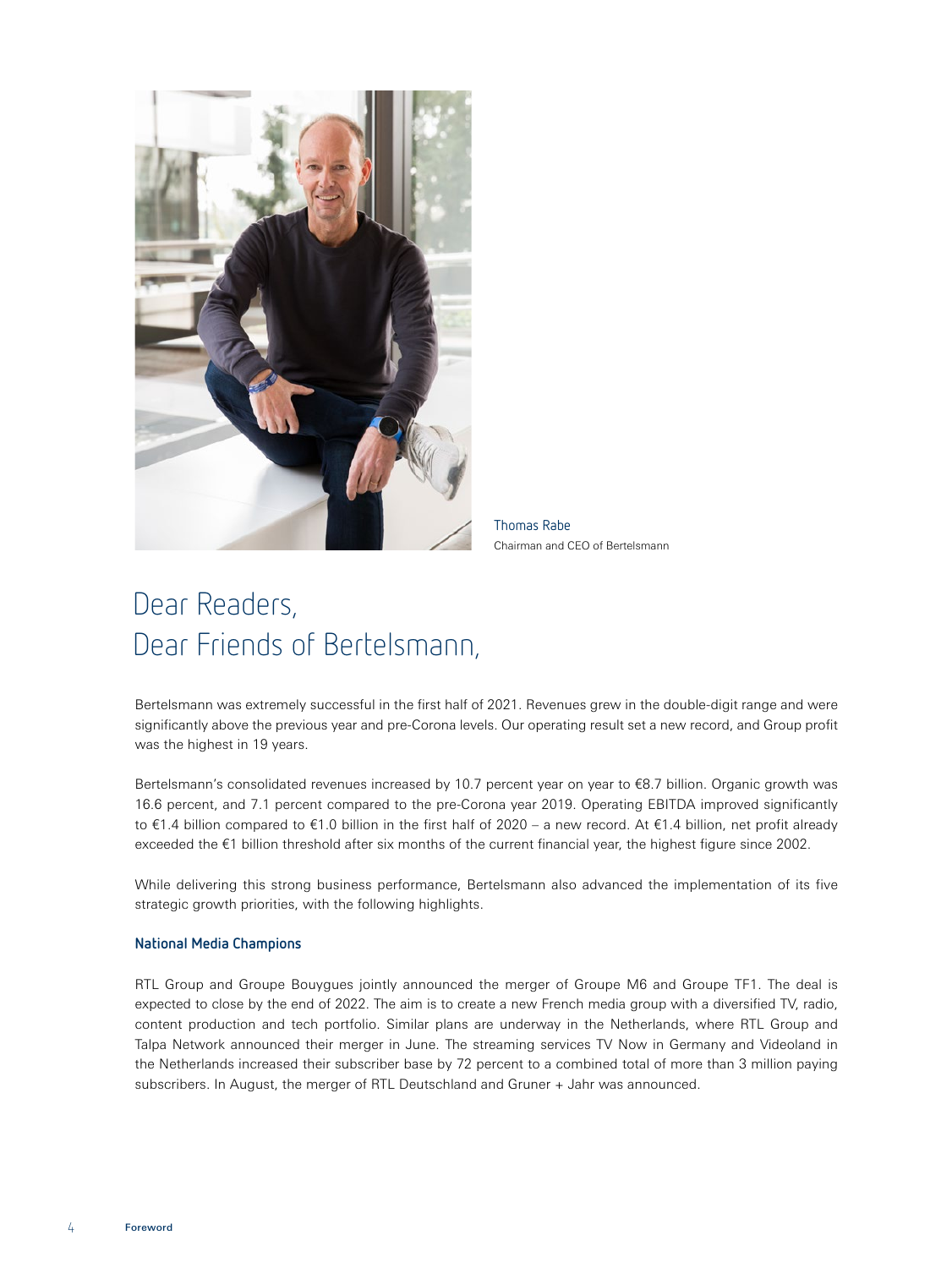### **Global Content**

Penguin Random House's acquisition of the Simon & Schuster publishing group, agreed in November 2020, received antitrust clearance from the UK Competition & Markets Authority (CMA) in May. The US regulatory review is ongoing. The Spanish-language book publishing business Penguin Random House Grupo Editorial strengthened its position in the children's, young-adult and Catalan-language book sectors with publishing acquisitions. Barack Obama's "A Promised Land" sold 750,000 copies across all formats in North America in the first half of the year, bringing total sales since publication to almost 5 million copies in North America, and more than 8 million copies worldwide. Penguin Random House also announced the upcoming publications of "Renegades: Born in the USA" by Barack Obama and Bruce Springsteen, and the memoir of Prince Harry, the Duke of Sussex. The production company Fremantle completed three acquisitions or share increases in the first half of the year, and also achieved organic growth of more than 30 percent. In addition, as part of its growth plan, a new Global Factual unit was established to further expand the business with high-quality documentaries. Fremantle is expected to generate annual revenues of €3 billion by the end of 2025. In March 2021, Bertelsmann's music subsidiary BMG and the private equity firm KKR announced an alliance for the acquisition of major music rights packages.

## **Global Services**

Bertelsmann's global services activities, which are pooled in the Arvato division, again developed dynamically. Arvato Supply Chain Solutions benefited in particular from growth in the IT/tech, consumer products and healthcare sectors, Arvato Financial Solutions in the "pay-after-delivery" segment. Microsoft recognized the IT service provider Arvato Systems as a top partner with 16 gold recognitions and one silver recognition. The global customer experience company Majorel grew significantly in the first half of the year, driven by business with global customers. The Bertelsmann Printing Group enhanced its position in the US with the integration of two production sites acquired in 2020.

#### **Online Education**

The online courses offered by the e-learning provider Relias and by Alliant International University continued to be in high demand. The online education provider Udacity, in which Bertelsmann owns a stake, also saw growing interest in its Nanodegree courses. In August, Bertelsmann completed the acquisition of 25 percent of the capital shares and 46 percent of the voting rights in the Nasdaq-listed education company Afya in Brazil. This acquisition, which significantly expands Bertelsmann's footprint in the Brazilian education market, has a volume of around €500 million.

## **Investment Portfolio**

Bertelsmann Investments made 46 new and follow-on investments in the past half-year, mostly via the Bertelsmann Asia Investments (BAI) and Bertelsmann Digital Media Investments (BDMI) funds. In addition, nine exits were completed; Bertelsmann Investments had a total net of 269 holdings as of June 30, 2021.

We expect this positive business performance to continue for the full year 2021. Bertelsmann expects higher revenues overall, continued high operating profitability and Group profit of close to €2 billion.

Yours,

- Tobe

Thomas Rabe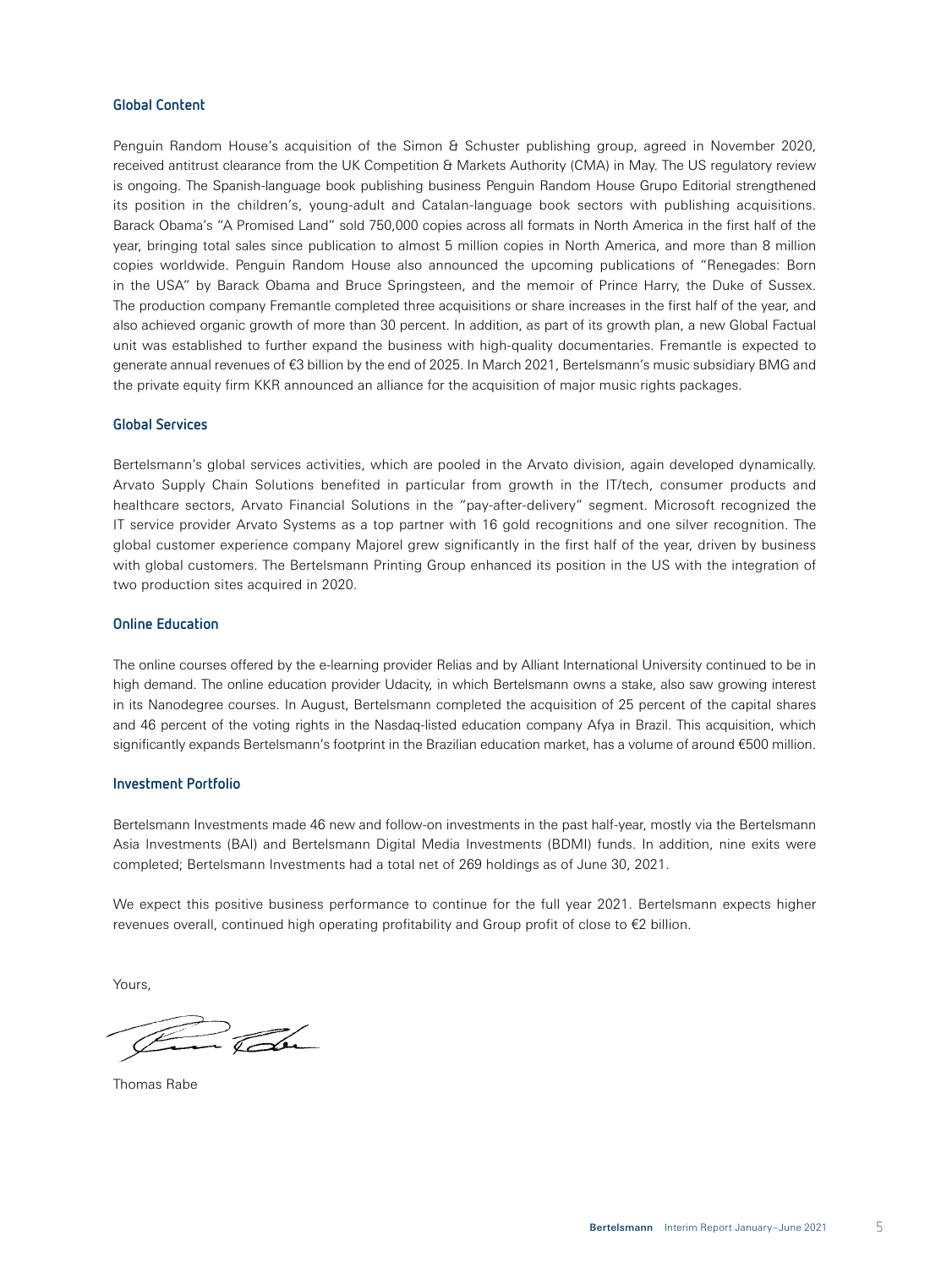## Group Interim Management Report

Bertelsmann recorded a successful first half of 2021, exceeding the revenue and profit levels of the period prior to the outbreak of the coronavirus pandemic. The Group saw revenues rise by 10.7 percent to €8.7 billion (H1 2020: €7.8 billion), driven by strong organic growth of 16.6 percent. In addition to the recovery of the advertising-financed businesses, the positive performance of the book publishing and services businesses was the main contributor to this increase. Operating EBITDA increased to €1,417 million (H1 2020: €994 million). The television and production business, the book publishing business and the services business Majorel and Supply Chain Solutions in particular saw strong earnings growth. The EBITDA margin improved to 16.3 percent (H1 2020: 12.7 percent). Driven by the positive operating earnings development and high disposal proceeds in the reporting period, Group profit increased to  $\epsilon$ 1,368 million after €488 million in the same period last year. For 2021 as a whole, Bertelsmann continues to anticipate positive business performance.



- Revenue up by 10.7 percent, organic revenue growth of 16.6 percent
- Revenue increases primarily at RTL Group, Penguin Random House and Arvato



- Increase in operating EBITDA by €423 million to a new record level of €1,417 million
- EBITDA margin of 16.3 percent, 3.6 percentage points above same period last year





- Group profit more than doubled to €1,368 million
- Improved operating development and high earnings contribution from disposal proceeds

1) Figure adjusted for H1 2020.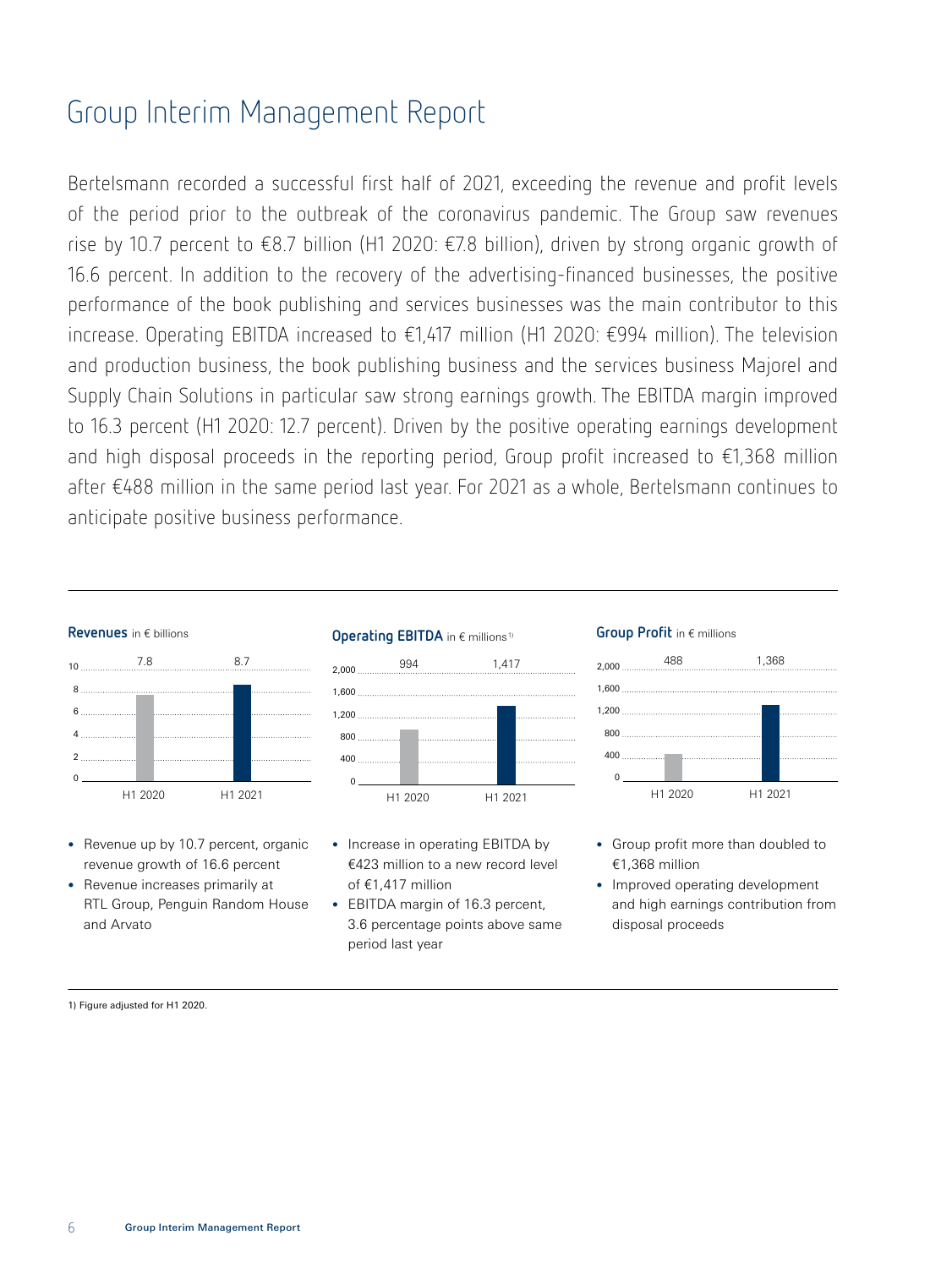## Corporate Profile

Bertelsmann operates in the core business fields of media, services and education in around 50 countries worldwide. The geographic core markets are Western Europe – in particular, Germany, France and the United Kingdom – and the United States. In addition, Bertelsmann is strengthening its involvement in growth markets such as Brazil, India and China. The Bertelsmann divisions are RTL Group (television), Penguin Random House (books), Gruner + Jahr (magazines), BMG (music), Arvato (services), Bertelsmann Printing Group (printing), Bertelsmann Education Group (education) and Bertelsmann Investments (investments).

Bertelsmann SE & Co. KGaA is a publicly traded but unlisted company limited by shares. As a group holding company, it exercises key corporate functions. Internal corporate management and reporting follow the Group's organizational structure, which consists of the operating divisions and Corporate.

Three foundations (Bertelsmann Stiftung, Reinhard Mohn Stiftung and BVG-Stiftung) indirectly hold 80.9 percent of Bertelsmann SE & Co. KGaA shares, with the remaining 19.1 percent held indirectly by the Mohn family. Bertelsmann Verwaltungsgesellschaft (BVG) controls all voting rights at the General Meeting of Bertelsmann SE & Co. KGaA and Bertelsmann Management SE (general partner).

## **Strategy**

Bertelsmann's strategic focus is on a fast-growing, digital, international and diversified Group portfolio. Since achieving important successes through the Group's transformation first begun in 2012, the strategy was developed further in order to meet new challenges, such as growing competition from the US tech platforms. Since that time, the Group has been pursuing five growth priorities: creating national media champions, expanding global content businesses, growing through global services, expanding the online education business, and developing the investment portfolio. The Group aims to grow in existing and new lines of business and through organic initiatives and acquisitions. This strategy will be implemented with a framework of technology and data and by enhancing capabilities through targeted upskilling measures and with cooperation agreements and alliances.

In the first half of 2021, Bertelsmann made considerable progress in all five of the growth priorities. The future merger between RTL Deutschland and Gruner + Jahr is a major step towards creating national media champions. The planned mergers of RTL Nederland and Talpa Network in the Netherlands and of Groupe M6 and Groupe TF1 in France will also function to create national media champions in the European markets. Most recently, RTL Deutschland reinforced its market position by acquiring the outstanding shares in Super RTL; G+J sold its French subsidiary Prisma Media to the French media group Vivendi. Besides acquisitions and disposals, cooperation and strategic partnerships are also important. Super RTL and Gulli announced a strategic partnership for the European licensing market, and the Spiegel group and UFA entered into a content cooperation agreement. Furthermore, continued investments were made to further the expansion of the global content business. The planned acquisition of US book publisher Simon & Schuster by Penguin Random House represents a strategic milestone. Fremantle also invested heavily and significantly expanded its position in the Scandinavian market through the planned acquisition of a total of 12 production firms from Nordic Entertainment Group. BMG and the investment company KKR announced an alliance for the acquisition of music rights. Global services were also further expanded. The customer experience company Majorel reported strong, profitable growth with its global customers and also provided support in the scheduling of vaccination appointments. Arvato Supply Chain Solutions invested in the expansion and automation of its global network of locations. Arvato Financial Solutions reported positive business performance in the field of receivables management and with its range of "purchaseon-account" services, and Arvato Systems increased its activities in the artificial intelligence and IT security lines of business. Bertelsmann Printing Group renewed existing customer contracts and acquired new partners for its DeutschlandCard bonus program. Additionally, Bertelsmann increased its involvement in the rapidly growing Brazilian education market. The acquisition of 25 percent of the shares and 46 percent of the voting rights in Afya, the leading provider of medical education and training in Brazil, will reinforce the online education area. Bertelsmann increased its investment speed with 46 new and follow-on investments in the first half of 2021. As of June 30, 2021, Bertelsmann Investments held in total 269 investments in companies and funds through its four international funds.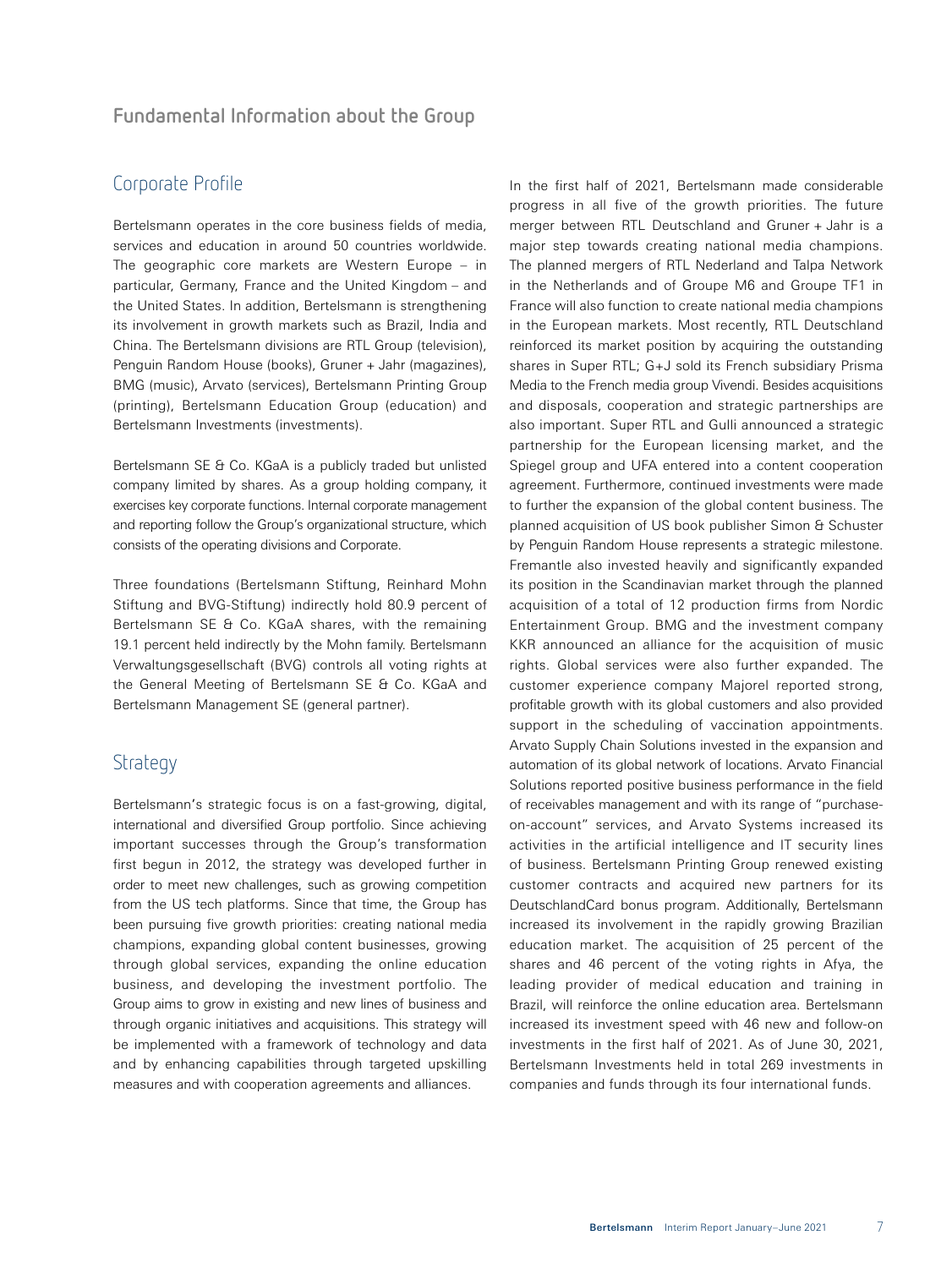## Value-Oriented Management System

Bertelsmann's primary objective is continuous growth of the company's value through a sustained increase in profitability with efficient capital investment at the same time. Strictly defined operational performance indicators, including revenues, operating EBITDA and Bertelsmann Value Added (BVA), are used to directly assess current business performance and are correspondingly used in the outlook. These are distinguished from performance indicators used in the broader sense. These include the EBITDA margin and the cash conversion rate. Some of the key performance indicators are determined on the basis of so-called Alternative Performance Measures, which are not defined under International Financial Reporting Standards (IFRS). These should not be considered in isolation but as complementary information for evaluating Bertelsmann's business performance. For detailed information on this, please refer to the "Alternative Performance Measures" section in the 2020 Combined Management Report.

Revenues as a growth indicator of the businesses increased in the first half of 2021 by 10.7 percent to €8,691 million (H1 2020: €7,848 million). Organic revenue growth was 16.6 percent. Operating EBITDA is determined as earnings before interest, tax, depreciation, amortization, impairment losses and reversals of impairment losses, and is adjusted for special items. The adjustments for special items serve to determine a sustainable operating result that could be repeated under normal economic circumstances and is not affected by special factors or structural distortions. These special items primarily include impairment losses and reversals of impairment losses, fair value measurements, results from disposals of investments and/or restructuring expenses. This means operating EBITDA is a meaningful performance indicator. During the reporting period, operating EBITDA increased to €1,417 million (H1 2020: €994 million).

The performance indicator for assessing the profitability from operations and return on invested capital is BVA. BVA measures the profit realized above and beyond the appropriate return on invested capital. This form of value orientation is reflected in strategic investment and portfolio planning and in the management of operations and, together with qualitative criteria, provides the basis for measuring the variable portion of management remuneration. BVA is calculated as the difference between net operating profit after tax (NOPAT) and the cost of capital. NOPAT is calculated on the basis of operating EBITDA. Operating EBIT is the result of deducting

amortization, depreciation, impairment losses and reversals of impairment losses on intangible assets, property, plant and equipment, and right-of-use assets totaling €415 million (H1 2020: €436 million), which were not included in special items. A flat tax rate of 30 percent was assumed in order to calculate NOPAT of €702 million (H1 2020: €391 million), which is used to calculate BVA. Cost of capital is the product of the average level of capital invested and the weighted average cost of capital (WACC). The average level of capital invested totaled €15.8 billion as of June 30, 2021 (H1 2020: €16.4 billion). The uniform WACC after taxes is 8 percent, resulting in a cost of capital of €630 million (H1 2020: €657 million) in the half-year reporting period. The average invested capital is calculated quarterly on the basis of the Group's operating assets less non-interest-bearing operating liabilities. In the first half of 2021, BVA rose to €121 million (H1 2020: €-222 million). BVA is determined without taking into account the Bertelsmann Investments division, since business performance is represented primarily on the basis of EBIT. Accordingly, the method does not include a NOPAT contribution from this division. To maintain consistency, the invested capital will be adjusted for the Bertelsmann Investment division; hence, capital costs will be neutralized.

Bertelsmann's financial management and controlling system is defined by the internal financial targets outlined in the "Net Assets and Financial Position" section. These financing principles are pursued in the management of the Group and are included in the broadly defined value-oriented management system. The key financing and leverage ratios are also included in the Alternative Performance Measures.

## **Report on Economic Position**

## Corporate Environment **Overall Economic Developments**

The global economic recovery is still progressing despite renewed pandemic-related disruptions. However, disparities in economic dynamics have increased between countries. Economies are increasingly returning to normal, above all in those countries with high vaccination rates.

According to Eurostat, the statistical office of the European Union, real gross domestic product (GDP) in the eurozone decreased by 0.3 percent in the first quarter of 2021 compared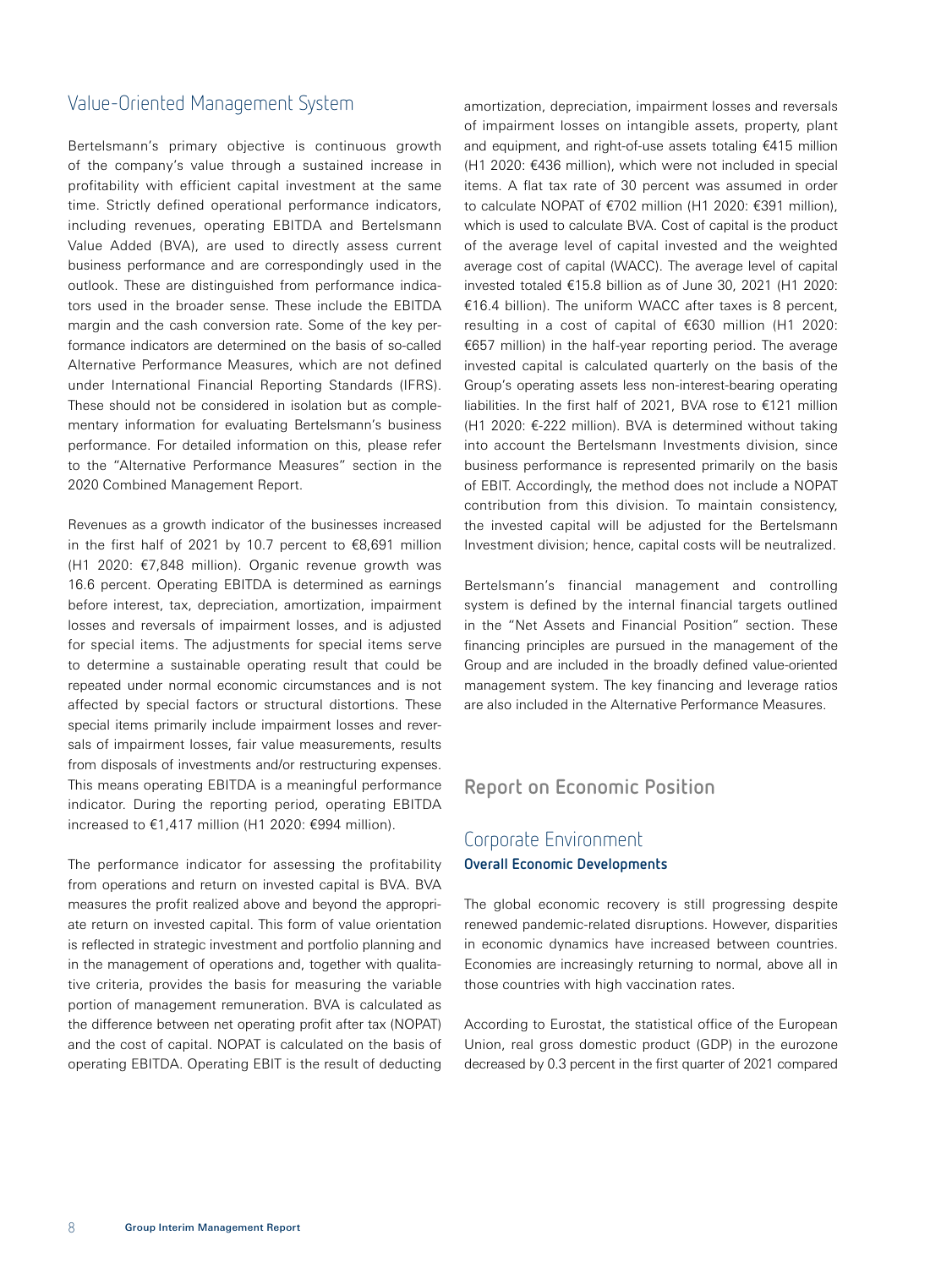to the previous quarter. According to initial estimates, growth of 2.0 percent is expected for the second quarter of 2021.

Germany's economy also benefited as restrictions implemented to slow the spread of the coronavirus pandemic were gradually lifted towards the middle of the year. Real GDP fell by 2.1 percent in the first quarter of 2021 compared to the previous quarter. According to the initial calculations of the German Federal Statistical Office, real GDP grew by 1.6 percent in the second quarter of 2021.

France's economy stabilized in the early months of 2021. According to INSEE, the French National Institute of Statistics and Economic Studies, real GDP was flat in the first quarter of 2021 and rose by 0.9 percent in the second quarter of 2021.

In the United Kingdom, the economy suffered under extensive coronavirus-related restrictions in the first half of 2021. Real GDP fell by 1.6 percent in the first quarter of 2021, and grew by 4.8 percent in the second quarter of 2021.

The growth trend in the United States continued. Real GDP rose in the first quarter of 2021 at an annualized rate of 6.3 percent. In the second quarter of 2021, real GDP increased by an annualized rate of 6.5 percent according to initial calculations by the Bureau of Economic Analysis.

So far, the economic developments are mainly in the range of the current-year trend anticipated in the 2020 Combined Management Report.

#### **Developments in Relevant Markets**

The European television advertising markets experienced strong growth in the first six months of 2021. The streaming markets in Germany and the Netherlands also grew strongly.

The markets for printed books exhibited strong growth in the United States, the United Kingdom and the Spanishspeaking region, while growth was moderate in Germany. The market for e-books was stable in the United States and grew moderately in the United Kingdom. In both countries the digital audiobook market grew strongly.

In the first half of 2021, the German magazine market was characterized by stable print advertising revenues and moderately declining circulation revenues. The relevant digital markets reported significant growth.

Global music publishing markets grew moderately. The global recorded-music markets grew strongly as strong streaming growth more than offset the significant drop in physical recorded music.

The service markets relevant to Arvato showed overall significant growth in the first half of 2021.

The relevant gravure printing markets in Germany, France and the United Kingdom declined strongly in the first six months of 2021, while the corresponding offset markets declined moderately. The North American book printing market showed strong growth.

In the reporting period, the education markets in the United States exhibited moderate to strong growth in the market segments where Bertelsmann is involved – namely, training in healthcare, e-learning in the area of technology and university education.

So far, the developments in the relevant markets are overall above the current-year trend anticipated in the 2020 Combined Management Report.

## Significant Events in the Current Financial Year

In March 2021, Bertelsmann announced the signing of an agreement with its former joint venture partner The Walt Disney Company for the acquisition of the remaining 50 percent of the shares in Super RTL. The transaction was approved by the German and Austrian antitrust authorities and closed on July 1, 2021. Since that time, RTL Group holds 100 percent of Super RTL.

In April 2021, RTL Group sold the interest held in its subsidiary SpotX to the US ad-tech company Magnite. RTL Group received a cash payment of €585 million and 12.4 million shares of Magnite stock.

In early May 2021, Núria Cabutí, CEO of the Spanishspeaking book publishing group Penguin Random House Grupo Editorial, was appointed to the Bertelsmann Supervisory Board effective June 1, 2021. She will be a member of this oversight board in her role as representative of the Bertelsmann executives. In this capacity, Núria Cabutí succeeds Ian Hudson, who stepped down from the Supervisory Board after leaving the Group in March 2020.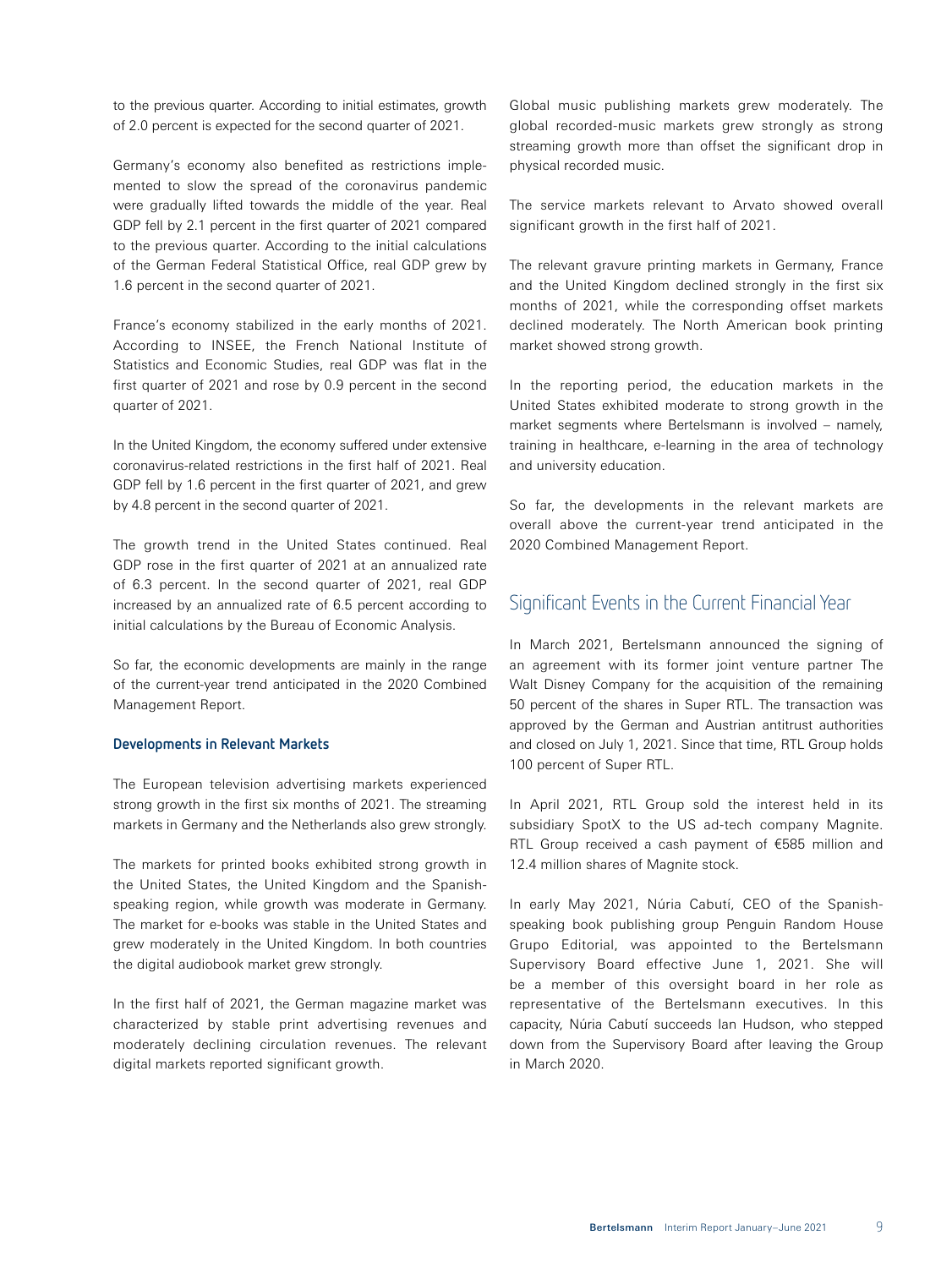In May 2021, Groupe TF1, Groupe M6, Groupe Bouygues and RTL Group announced the signing of agreements to immediately begin exclusive negotiations for the merger of Groupe TF1 and Groupe M6. The planned combination was unanimously approved by each of the boards of directors of the four affected groups. In July 2021, after favorable opinions had been issued by the French employee representative bodies, Groupe Bouygues and RTL Group signed agreements relating to the merger. The closing of the transaction is subject to the approval of antitrust authorities and the extraordinary general meetings of Groupe TF1 and Groupe M6, respectively. The transaction is expected to close by the end of 2022.

Effective May 31, 2021, Gruner + Jahr sold its French subsidiary Prisma Media to the French media group Vivendi. Both companies had entered into exclusive sales talks in December 2020 and signed a put option for the sale of Prisma Media at the end of 2020.

In June 2021, RTL Group announced plans to merge its channels and connected media businesses in the Netherlands with Talpa Network into a national media group. Talpa Network will contribute television, radio, print, digital, e-commerce and other assets, and will receive in return a 30 percent share in the expanded company RTL Nederland. RTL Group will hold the remaining 70 percent of the merged group and continue to exercise control over RTL Nederland. The transaction is subject to the approval of antitrust authorities. The transaction is expected to be completed in the first half of 2022.

Also in June 2021, RTL Group announced the planned sale of its Belgian family of channels RTL Belgium to the Belgian media companies DPG Media and Groupe Rossel. The sale is subject to the approval of the responsible antitrust authorities. The transaction is expected to be completed in the fourth quarter of 2021.

## Results of Operations **Revenue Development**

Group revenues increased in the first half of 2021 by 10.7 percent to €8,691 million (H1 2020: €7,848 million). Adjusted for exchange rate effects of -2.8 percent (H1 2020: 0.2 percent) and portfolio and other effects of -3.1 percent (H1 2020: -1.2 percent), organic revenue growth improved to 16.6 percent after an organic revenue decline of 7.9 percent in the same period last year.

RTL Group revenues recovered to a large extent compared with the same period in the previous year, which was defined by the effects of the coronavirus pandemic. The main drivers for the increase in revenues was the positive performance in particular of Fremantle, Groupe M6 and RTL Nederland. Revenues at Penguin Random House rose in all territories, most of all in the United States. Gruner + Jahr generated a revenue increase due to growing digital activities, while the print advertising and distribution business recovered. BMG also managed to increase revenue in the reporting period and continued to benefit from growth in music streaming. Arvato increased revenue mainly due to the positive business performance of the customer experience company Majorel and Supply Chain Solutions. The market-related decline in revenue of the Bertelsmann Printing Group continued. The Bertelsmann Education Group recorded a decline in revenue due to exchange rate and portfolio effects and grew on an organic basis. The investments of Bertelsmann Investments are generally not consolidated, so revenue is not usually reported for this division.

The following changes occurred in the geographical breakdown of revenues compared to the same period last year. The revenue share in Germany amounted to 30.3 percent compared to 32.0 percent in the first half of 2020. The revenue share generated by France amounted to 11.4 percent (H1 2020: 11.3 percent). In the United Kingdom, the revenue share was 6.6 percent (H1 2020: 6.2 percent), while the other European countries achieved a revenue share of 20.0 percent (H1 2020: 18.8 percent). The share of total revenues generated in the United States rose to 24.6 percent (H1 2020: 25.5 percent); other countries accounted for a share of 7.1 percent (H1 2020: 6.2 percent). Overall, the total share of revenues represented by foreign business amounted to 69.7 percent (H1 2020: 68.0 percent). Compared to the first half of 2020, there was a slight shift in the ratio of the four revenue streams (own products and merchandise, advertising, services, and rights and licenses) to one another. The advertising share rose in light of the recovery in demand in the advertising-financed businesses following the coronavirus pandemic.

## **Operating EBITDA**

During the reporting period, operating EBITDA improved by €423 million to €1,417 million (H1 2020: €994 million). In addition to the favorable business performance in the book publishing and service businesses, the strong increase is also attributable to the ongoing recovery of the advertisingfinanced businesses. The EBITDA margin increased to 16.3 percent, after 12.7 percent in the same period of the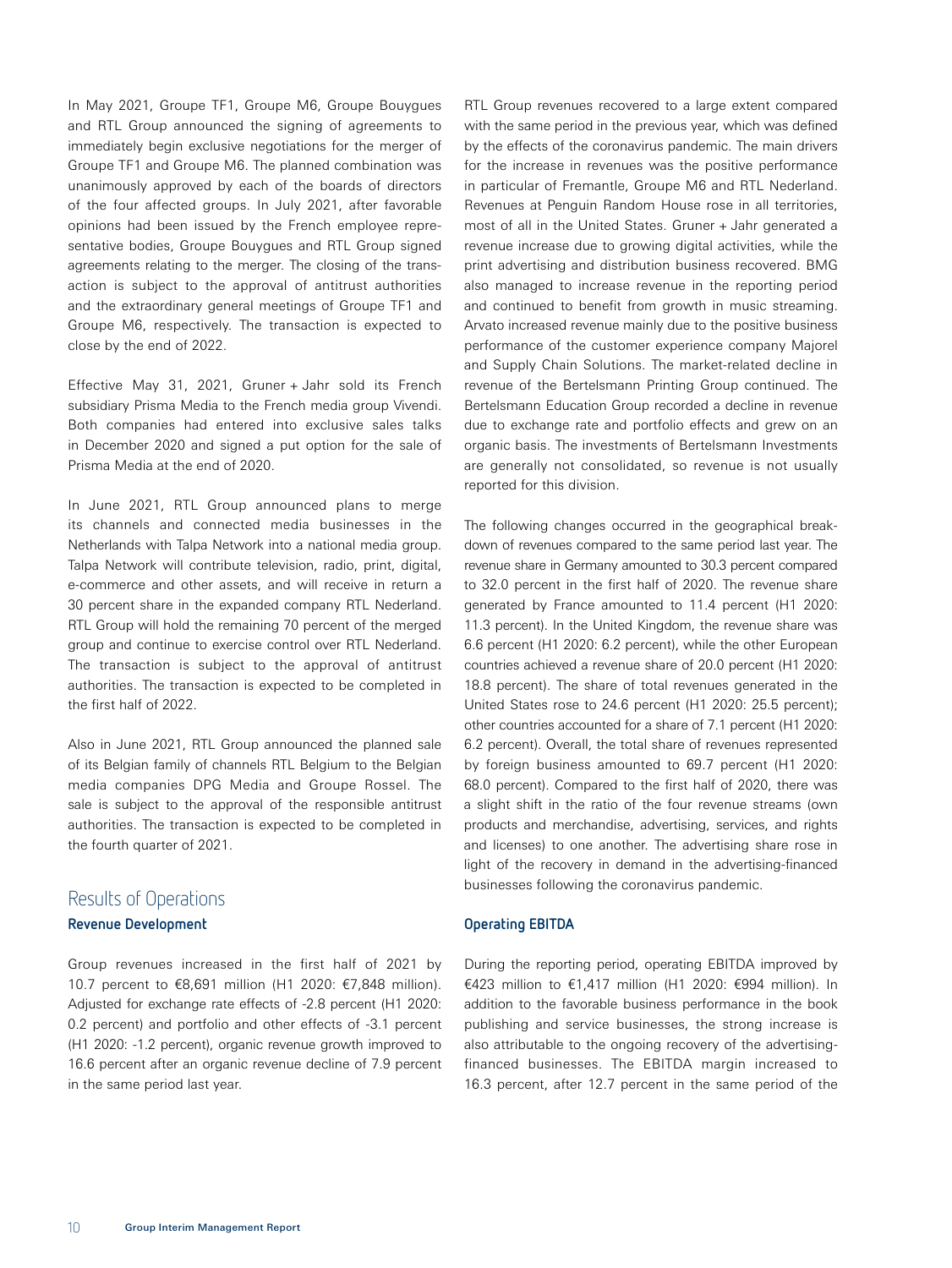## **Operating EBITDA**

| in $\epsilon$ millions                                                                                                                                                                           | H1 2021 | H <sub>1</sub> 2020 |
|--------------------------------------------------------------------------------------------------------------------------------------------------------------------------------------------------|---------|---------------------|
| EBIT (earnings before interest and taxes)                                                                                                                                                        | 1.929   | 805                 |
| Amortization/depreciation, impairment and reversals of impairment losses on intangible assets,<br>property, plant and equipment and right-of-use assets                                          | 424     | 438                 |
| Adjustments on amortization/depreciation, impairment and reversals of impairment losses on<br>intangible assets, property, plant and equipment and right-of-use assets included in special items | (9)     | (2)                 |
| Special items                                                                                                                                                                                    | (927)   | l'24 I              |
| attributable to: RTL Group                                                                                                                                                                       | (726)   |                     |
| attributable to: Penguin Random House                                                                                                                                                            | 8       |                     |
| attributable to: Gruner + Jahr                                                                                                                                                                   | (39)    |                     |
| attributable to: BMG                                                                                                                                                                             | З       |                     |
| attributable to: Arvato                                                                                                                                                                          | 6       | 262                 |
| attributable to: Bertelsmann Printing Group                                                                                                                                                      | 20      |                     |
| attributable to: Bertelsmann Education Group                                                                                                                                                     | (4)     |                     |
| attributable to: Bertelsmann Investments                                                                                                                                                         | (194)   | (27)                |
| attributable to: Corporate                                                                                                                                                                       | (1)     |                     |
| <b>Operating EBITDA</b>                                                                                                                                                                          | 1,417   | 994                 |

previous year. Operating EBITDA of the RTL Group improved compared to the same period last year. The increase is attributable in particular to improved earnings at the French Groupe M6, RTL Nederland and Fremantle. Improved earnings in all territories, particularly the US businesses, contributed to higher operating EBITDA at Penguin Random House. Gruner + Jahr also reported growth in operating earnings. BMG reported stable operating EBITDA. Operating EBITDA at Arvato increased as a result of the ongoing positive performance at the customer experience company Majorel and in the Supply Chain Solutions sector. The earnings of the Bertelsmann Printing Group also improved and recovered from the additional negative effects of the coronavirus pandemic. Operating EBITDA at the Bertelsmann Education Group also increased compared to the same period in the previous year. The investments of Bertelsmann Investments are generally not consolidated, so operating earnings are not usually reported for this division.

#### **Special Items**

Special items totaled €927 million (H1 2020: €247 million). They consisted of impairment losses on other financial assets at amortized cost in the amount of €-1 million (H1 2020: €-1 million), adjustment of the carrying amounts of assets classified as held for sale of €-4 million (H1 2020: –), results from disposals of investments of €794 million (H1 2020: €341 million), fair value measurement of investments of €197 million (H1 2020: €60 million), and restructuring expenses and other special items totaling €-59 million (H1 2020: €-88 million). In the first half of 2021, special items did not include any impairment losses of investments accounted for using the equity method after €-65 million in the same period last year. The increase in results from disposals of investments is mainly attributable to the disposal of the ad-tech company SpotX.

### **EBIT**

EBIT amounted to  $£1,929$  million in the reporting period (H1 2020: €805 million) after adjusting operating EBITDA to include special items totaling €927 million (H1 2020: €247 million) as well as the amortization, depreciation, impairment losses and reversals of impairment losses on intangible assets, property, plant and equipment, and right-of-use assets totaling €-415 million (H1 2020: €-436 million), which were not included in special items.

## **Group Profit**

The financial result was €-155 million (H1 2020: €-184 million). The tax expense was  $\epsilon$ -406 million compared to  $\epsilon$ -133 million in the same period last year. The change is mainly attributable to improved earnings before tax. Group profit thus increased to €1,368 million (H1 2020: €488 million). The share of Group profit attributable to Bertelsmann shareholders was €1,052 million (H1 2020: €386 million). The non-controlling interests in Group profit came to €316 million (H1 2020: €102 million).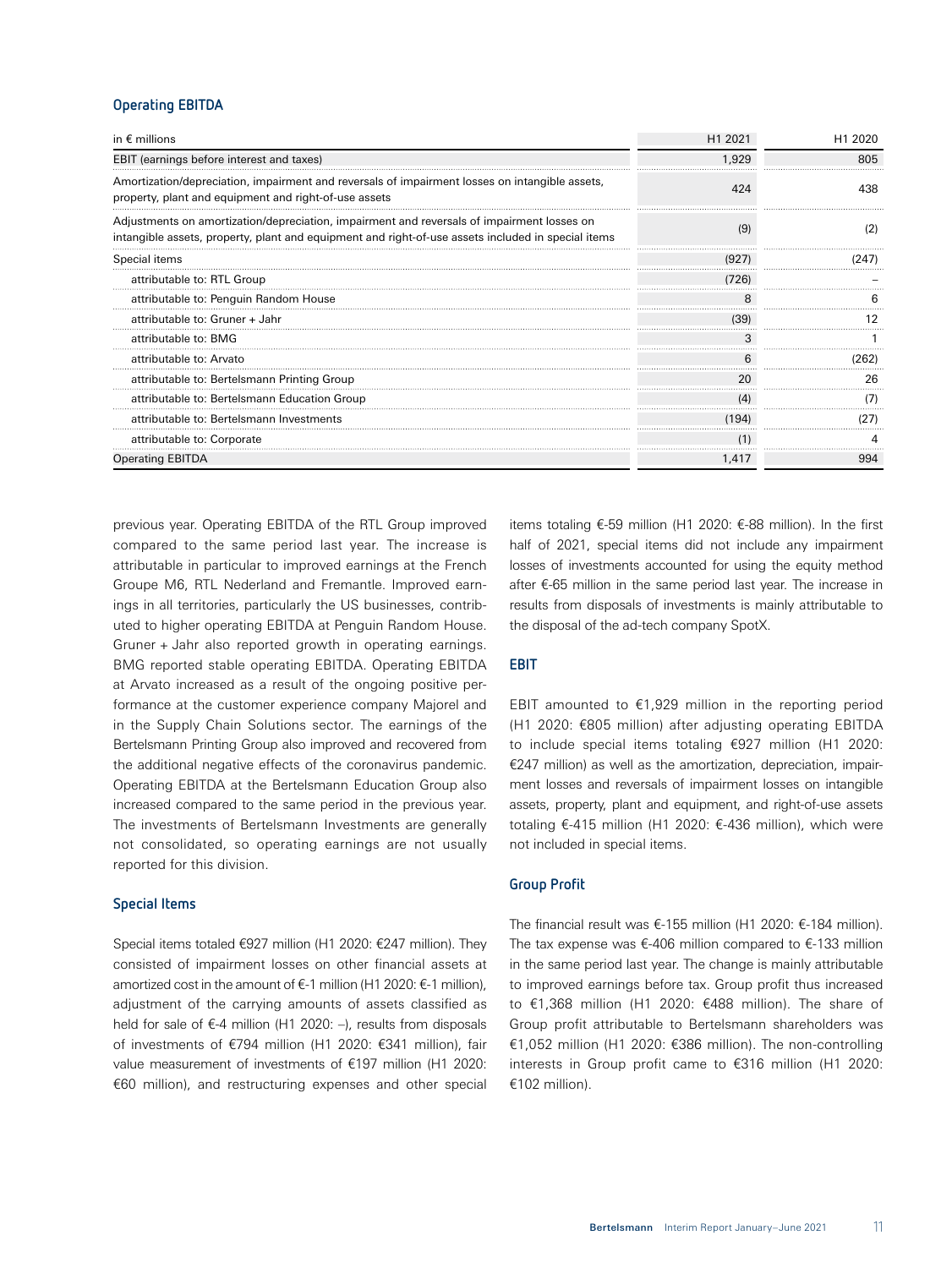## Net Assets and Financial Position **Financing Guidelines**

The primary objective of Bertelsmann's financial policy is to achieve a balance of financial security, return on equity and growth. For this purpose, Bertelsmann bases its financing policy on the requirements of a "Baa1/BBB+" credit rating and the associated qualitative and quantitative criteria. Credit ratings and capital market transparency make a considerable contribution to the company's financial security and independence.

In accordance with the Group structure, the capital allocation is made centrally by Bertelsmann SE & Co. KGaA, which provides the Group companies with liquidity and manages the issuance of guarantees and letters of comfort for them. The Group uses this method to optimize its capital procurement and investment opportunities.

Bertelsmann utilizes a financial control system employing quantitative financial targets concerning the Group's economic debt and, to a lesser extent, its capital structure. One of the financial targets is a dynamic leverage factor, which is calculated as the ratio of economic debt to operating EBITDA over a 12-month period and limited to the defined maximum of 2.5, which should not be exceeded permanently. As of June 30, 2021, operating EBITDA (12 months) amounted to €3,551 million. Economic debt is defined as net financial debt less 50 percent of the nominal capital of the hybrid bonds amounting to €625 million (December 31, 2020: €625 million), plus provisions for pensions amounting to €1,460 million (December 31, 2020: €2,009 million), profit participation capital amounting to €413 million (December 31, 2020: €413 million) and lease liabilities amounting to €1,317 million (December 31, 2020: €1,355 million). As of June 30, 2021, economic debt was €4,432 million (December 31, 2020: €5,207 million). In determining the leverage factor, the economic debt and the 12-month operating EBITDA are modified to enable financial management that corresponds to the Group's structure. For the purpose of this calculation, economic debt was therefore increased by €250 million (December 31, 2020: €250 million) and operating EBITDA decreased by €-355 million (December 31, 2020: €-314 million). This results in a leverage factor of 1.5 as of June 30, 2021 (December 31, 2020: 1.9). Besides the higher earnings, the decrease in the leverage factor is also attributable to the reduction in economic debt.

Net financial debt amounted to €1,867 million compared to €2,055 million as of December 31, 2020.

## **Financing Activities**

The available liquidity was used to repay various financing instruments ahead of schedule in the first half of 2021. At the start of 2021, a €100 million variable interest promissory note due in April 2023 and a €500 million bond due in May 2021 were terminated and repaid early. Furthermore, parts of bonds due in August 2022, October 2024 and September 2025 totaling a nominal €428 million were repaid ahead of schedule as part of a public repurchase offer in May 2021. In June 2021, the revolving syndicated credit facility was extended for a further year, until 2026.

### **Rating**

Bertelsmann bases its financing on the requirements of a credit rating of "Baa1/BBB+." Bertelsmann is currently rated by Moody's as "Baa2" (outlook: stable) and by S&P as "BBB" (outlook: stable). Both credit ratings are in the investment-grade category. Bertelsmann's shortterm credit quality rating is "P-2" from Moody's and "A-2" from S&P.

### **Cash Flow Statement**

In the reporting period, Bertelsmann generated cash flow from operating activities of €238 million (H1 2020: €1,138 million). The decline is attributable, among other things, to higher net working capital and an increase in tax payments as a result of the improved earnings performance and higher tax prepayments. The cash flow from investing activities was €575 million compared to €-229 million in the same period last year. The increase is mainly attributable to high profits from disposals of subsidiaries and other business units. The cash flow from financing activities was €-1,831 million (H1 2020: €2,219 million). This difference is attributable to the proceeds received in the same period last year from issuing bonds and promissory notes, a return to dividend payment and the repayment measures described in the "Financing Activities" section. Cash and cash equivalents decreased to €3,675 million as of June 30, 2021 (December 31, 2020: €4,773 million). Among other things, this decrease is attributable to capital market measures for the early repayment of various financing instruments.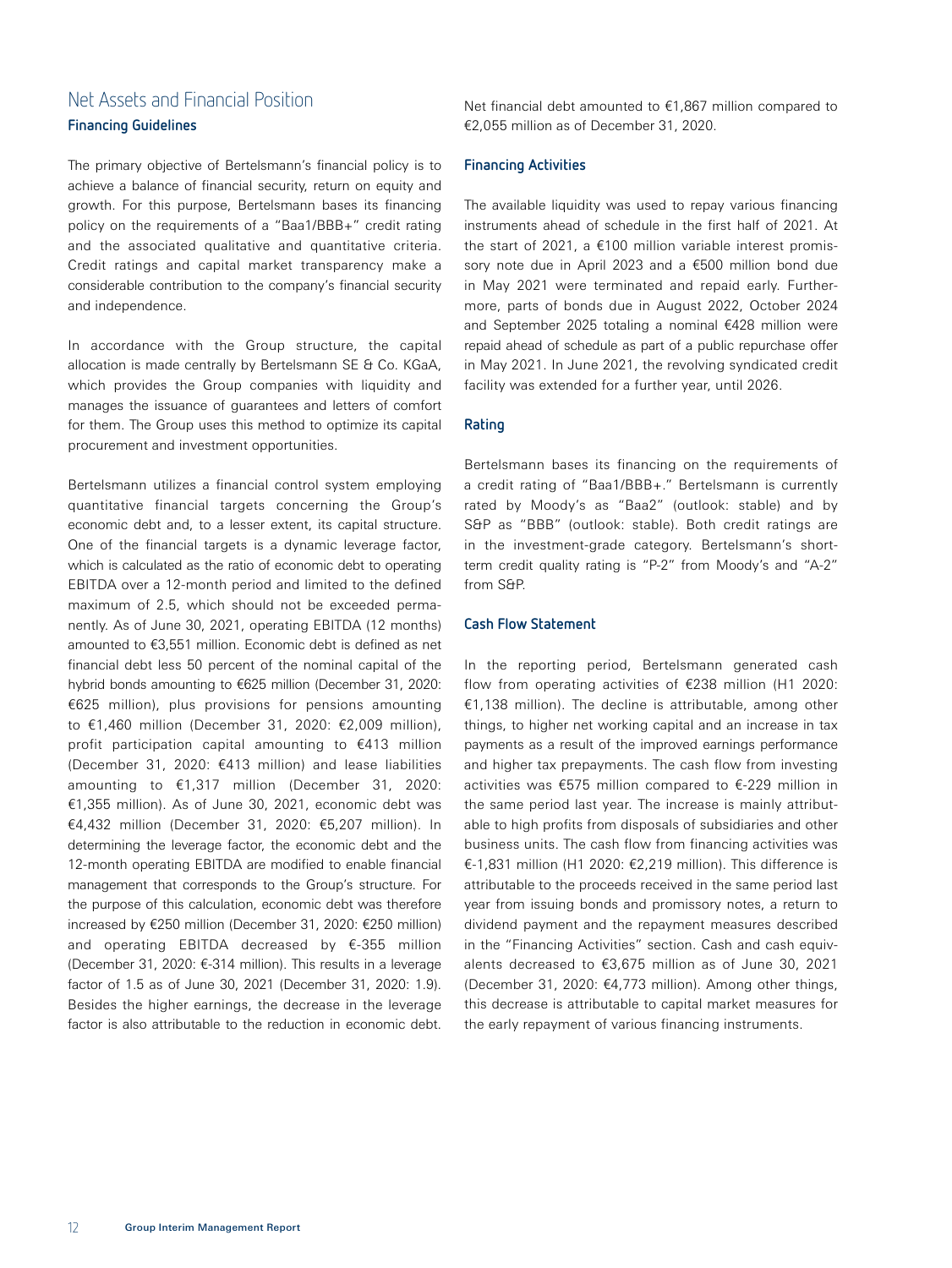#### **Consolidated Cash Flow Statement** (Summary)

| in $\epsilon$ millions                                                             |         | -2020         |
|------------------------------------------------------------------------------------|---------|---------------|
| Cash flow from operating activities                                                |         | 138           |
| Cash flow from investing activities                                                | 575     |               |
| Cash flow from financing activities                                                | 11 831) |               |
| Change in cash and cash equivalents                                                | (1.018) | .128          |
| Exchange rate effects and other changes in cash and cash equivalents               | 58      |               |
| Cash and cash equivalents as of 1/1                                                |         |               |
| Cash and cash equivalents as of 6/30                                               | 3 683   | $\frac{1}{3}$ |
| Less cash and cash equivalents included within assets held for sale                |         |               |
| Cash and cash equivalents as of 6/30 (according to the consolidated balance sheet) | 3 675   |               |

## **Investments**

According to the cash flow statement, investments in the first half of 2021 amounted to €573 million (H1 2020: €402 million). Investments in intangible assets came to €166 million (H1 2020: €174 million) and were attributable primarily to RTL Group for investments in film rights as well as to BMG for the acquisition of music catalogs. As in the same period last year, the majority of investments in property, plant and equipment, totaling €140 million (H1 2020: €139 million), was attributable to Arvato. The sum of €143 million was invested in financial assets (H1 2020: €79 million). Purchase price payments for consolidated investments (less acquired cash and cash equivalents) totaled €124 million in the reporting period (H1 2020: €10 million) and were mainly attributable to the acquisition of full ownership of Super RTL.

#### **Balance Sheet**

Total assets came to €28.7 billion as of June 30, 2021 (December 31, 2020: €29.7 billion). Pension provisions

decreased to €1.5 billion (December 31, 2020: €2.0 billion). In addition to a higher discount rate, this decrease is also due to a voluntary contribution of €200 million to the plan assets managed in trust by Bertelsmann Pension Trust e.V. The increase in Group profit caused equity to rise to €12.1 billion compared to €10.7 billion as of December 31, 2020. This resulted in an equity ratio of 42.0 percent (December 31, 2020: 36.1 percent). Cash and cash equivalents decreased to €3.7 billion as of June 30, 2021, from €4.6 billion as of December 31, 2020. Among other things, this is due to the capital market transactions to repay various financing instruments ahead of schedule mentioned in the "Financing Activities" section.

#### **Employees**

As of June 30, 2021, Bertelsmann had 138,567 employees worldwide.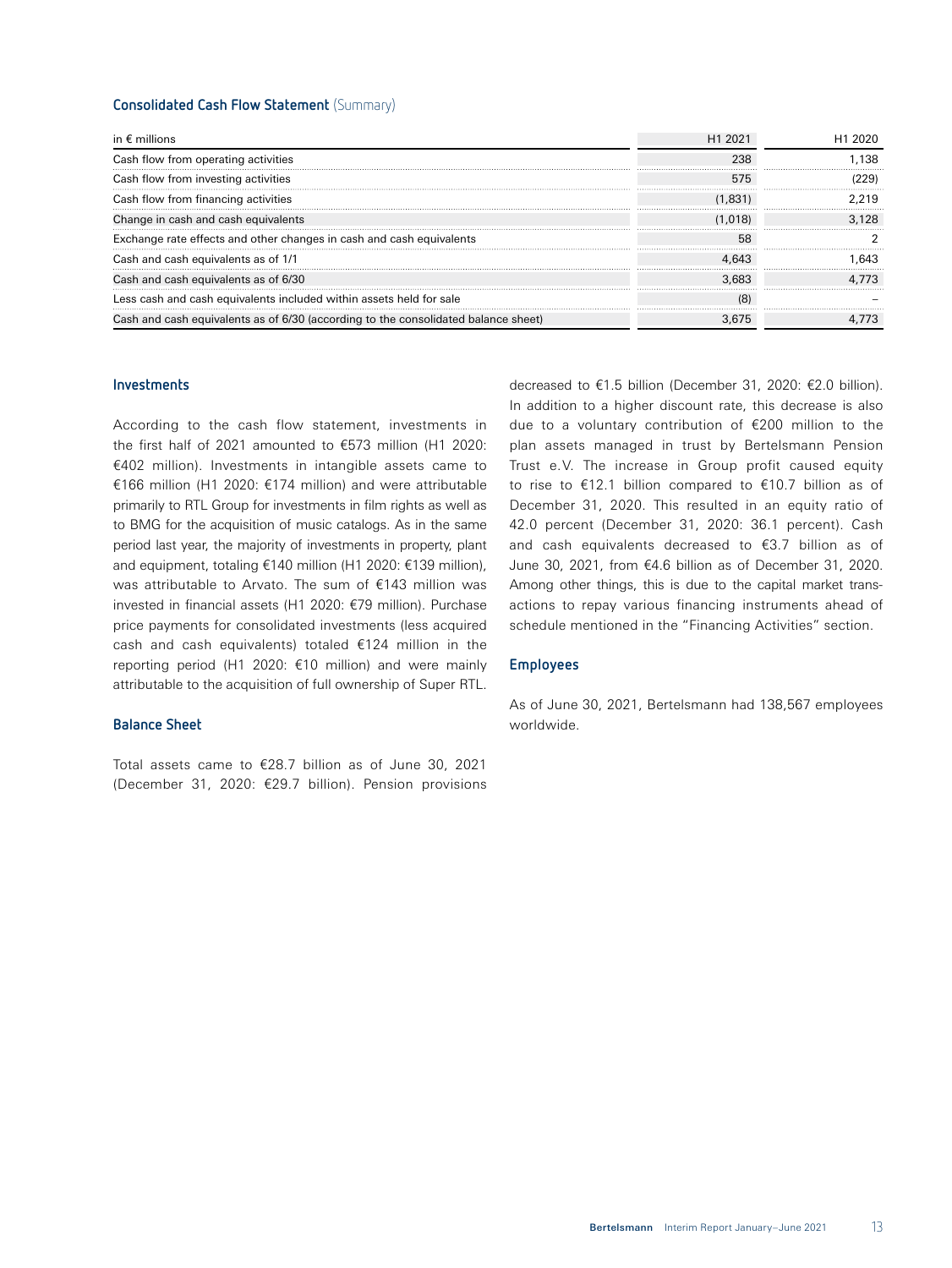## Performance of the Group Divisions

## **RTL Group**

RTL Group reported a strong first half of the year, with strong revenue and earnings growth, mainly due to rising TV advertising revenue. At the same time, the number of streaming subscribers increased and significant progress was made in building national media champions in Europe.

The Group grew its first-half revenues by 13.7 percent to €3.0 billion (H1 2020: €2.7 billion); operating EBITDA increased by 59.0 percent to €583 million (H1 2020: €367 million). This development was driven by a strong recovery in the TV advertising markets, especially in the second quarter; a positive business performance by Fremantle's global content production business; and a dynamically growing streaming business.

The streaming services TV Now in Germany and Videoland in the Netherlands increased their number of paying subscribers by 72 percent to a combined total of more than 3 million, thanks in part to various distribution partnerships. Revenues from streaming grew by 34 percent to €107 million.

RTL Group agreed to several far-reaching consolidation moves during the reporting period, with the aim of creating national media champions that can compete with the global tech platforms. In May 2021, Groupe TF1, Groupe M6, Groupe Bouygues and RTL Group announced plans to merge Groupe TF1 and Groupe M6. In June 2021, RTL Group and Talpa Network announced plans to merge their broadcasting and media businesses in the Netherlands. In the same month, RTL Group signed an agreement for the sale of RTL Belgium to the Belgian media companies DPG Media and Groupe Rossel. All three aforementioned transactions are subject to approval by the relevant competition and regulatory authorities.

Shortly after the end of the first half of the year, RTL Group announced that RTL Deutschland had reached an agreement with Bertelsmann to acquire Gruner + Jahr's German magazine assets and brands. The full acquisition of Super RTL had already been completed.

Fremantle reported strong revenue growth in the first half of the year and announced three acquisitions or increases in shareholdings. As part of its growth plan, it established a new Global Factual unit to expand the high-end documentary business.

## **Penguin Random House**

Penguin Random House reported significant revenues and earnings growth despite a changing marketplace and economic uncertainties. The publishing group benefited from the success of new and established publications and a continuing audio boom in nearly all territories. Penguin Random House's revenues rose 10.9 percent to €1.8 billion (H1 2020: €1.6 billion), while operating EBITDA increased 55.1 percent to €324 million (H1 2020: €209 million).

The top titles in the first half of the year included "The Hill We Climb: An Inaugural Poem for the Country" by Amanda Gorman, which sold 400,000 copies in the US in the first three months of publication. Barack Obama's "A Promised Land" sold 750,000 copies in North America in all formats combined, bringing total sales in North America since its November 2020 publication to 4.8 million copies, and more than 8 million worldwide. Other successful titles included "The President's Daughter" by Bill Clinton and James Patterson, "How to Avoid a Climate Disaster" by Bill Gates, "The Thursday Murder Club" by Richard Osman, and "Über Menschen" by Juli Zeh.

Thanks to its high number of digitally available titles (e-books, audiobooks) and its state-of-the-art distribution logistics for physical content, Penguin Random House continued to benefit from the accelerated shift to online retail channels.

During the first half of the year, the publishing group established new imprints in numerous markets, such as Ebury Spotlight in the UK, Penguin Junior in Germany and 4 Color Books in the US. The Spanish-language Penguin Random House Grupo Editorial made publishing acquisitions in the children's, young-adult and Catalan-language markets.

The acquisition of the Simon & Schuster publishing group, announced in November 2020, received antitrust clearance from the UK Competition and Markets Authority (CMA) in May 2021; US regulatory review was ongoing at the end of the reporting period.

#### **Gruner + Jahr**

Despite the ongoing pandemic, the Hamburg-based publishing subsidiary Gruner + Jahr (G+J) recorded a successful first half of 2021 with a significant increase in revenues and earnings. Revenues increased 4.6 percent to €548 million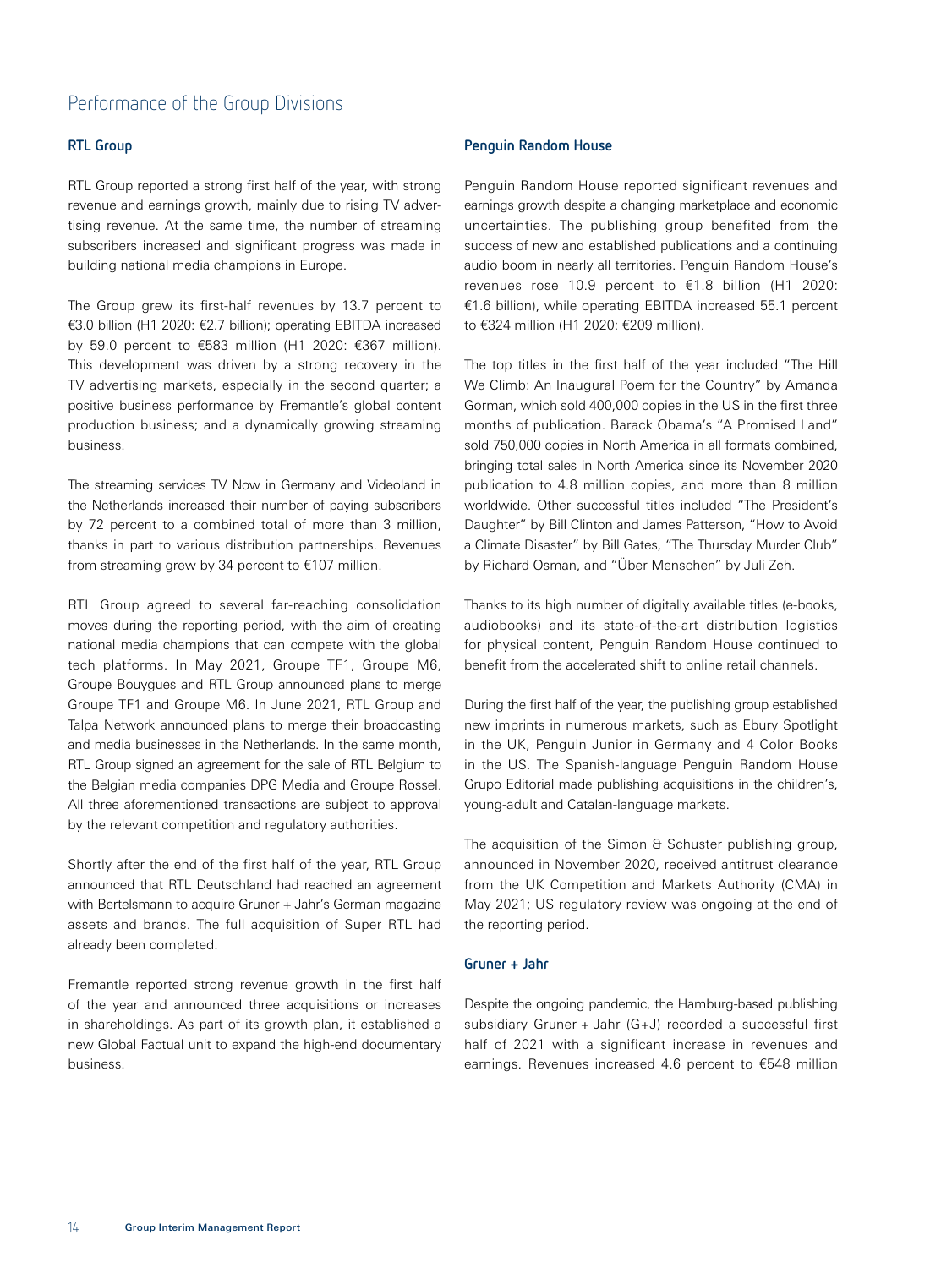(H1 2020: €524 million), while operating EBITDA doubled to €57 million (H1 2020: €28 million).

The factors driving G+J's positive business performance were a significantly positive second-quarter performance in the print and digital ad sales and circulation business compared to the previous year; continued efficiency measures; and strong revenue and earnings growth at the AppLike Group and at Territory. The total revenue share contributed by the digital businesses increased to 48 percent.

Under the Bertelsmann Content Alliance, numerous new content and digital event formats were created with G+J's participation. For example, STERN, RTL and NTV launched their joint weekday podcast "heute wichtig" ("important today"). STERN CRIME and Penguin Random House Verlagsgruppe hosted the first digital Crime Day, and G+J, UFA and TV NOW launched their first true-crime podcast series in streaming, "Der Maskenmann" ("The Masked Man"). G+J also advocated for independent journalism through the "JAhr zur Wahrheit" ("Year for Truth") initiative.

After the end of the first half of 2021, it was announced that RTL Deutschland would take over G+J's German magazine businesses and brands. The new company will launch in early 2022. At the end of May, G+J sold its French subsidiary Prisma Media to Vivendi.

#### **BMG**

Bertelsmann's music subsidiary BMG reported a strong first half, with revenue increases driven by organic growth, especially in the recordings business. The streaming business reported double-digit growth. BMG's total revenue increased by 5.2 percent to €296 million (H1 2020: €282 million), while operating EBITDA reached €50 million (H1 2020: €49 million), up 3.1 percent. This is the company's best first-half result since it was founded in 2008. The digital businesses' contribution to BMG's total revenue increased to 62 percent (H1 2020: 59 percent).

In March 2021, BMG and the global investment firm KKR announced an alliance to acquire major music rights packages. The collaboration aims to deliver compelling solutions for artists, songwriters and other music rights owners seeking to realize and grow the value of their music assets.

In the recordings segment, BMG released successful new works by AJR and Parmalee & Blanco Brown in the US, by No Angels and Kontra K in Germany, and by KSI and Gary Numan in the UK. BMG increased its sales of albums in the UK by 10 percent during the reporting period, a rate many times greater than the market growth. Key signings included Louis Tomlinson, No Angels and Duran Duran.

In the publishing business, albums by DJ Khaled in the US and Ufo361 and Helloween in Germany topped the charts. BMG songwriter Tyron Hapi co-wrote Masked Wolf's charttopping hit track "Astronaut in the Ocean", which generated more than 600 million streams on Spotify. The Scorpions and Robin Schulz renewed their publishing contracts; Max Giesinger added publishing to his successful recordings deal.

The Netflix streaming service signed a long-term, exclusive deal with BMG to manage its music publishing rights outside the US. BMG partnered with gaming platform Roblox to develop new opportunities for artists and songwriters. In its latest fairness initiative, BMG accelerated payment to 20,000 songwriters on old contracts in the US and UK.

#### **Arvato**

Bertelsmann's services businesses, which are combined in the Arvato division, performed very well in the first half of the financial year 2021. Overall, the internationally operating services group significantly improved both its revenues and operating result. Revenues grew by 16.3 percent to €2.4 billion (H1 2020: €2.1 billion), while operating EBITDA increased by 31.2 percent to €400 million (H1 2020: €305 million).

Arvato Supply Chain Solutions' logistics services businesses grew dynamically and profitably in the first six months of the financial year. The Solution Group benefited in particular from the fact that the pandemic has greatly accelerated the shift in global trade toward e-commerce. Its global network of locations was further strengthened by the establishment of new distribution centers and the expansion of existing ones in Germany and Turkey, among other countries. In addition, investments were made in equipping selected sites with stateof-the-art automation technology so as to exploit existing long-term growth potential as well.

As expected, Arvato Financial Solutions' revenues and earnings declined in the reporting period due to portfolio effects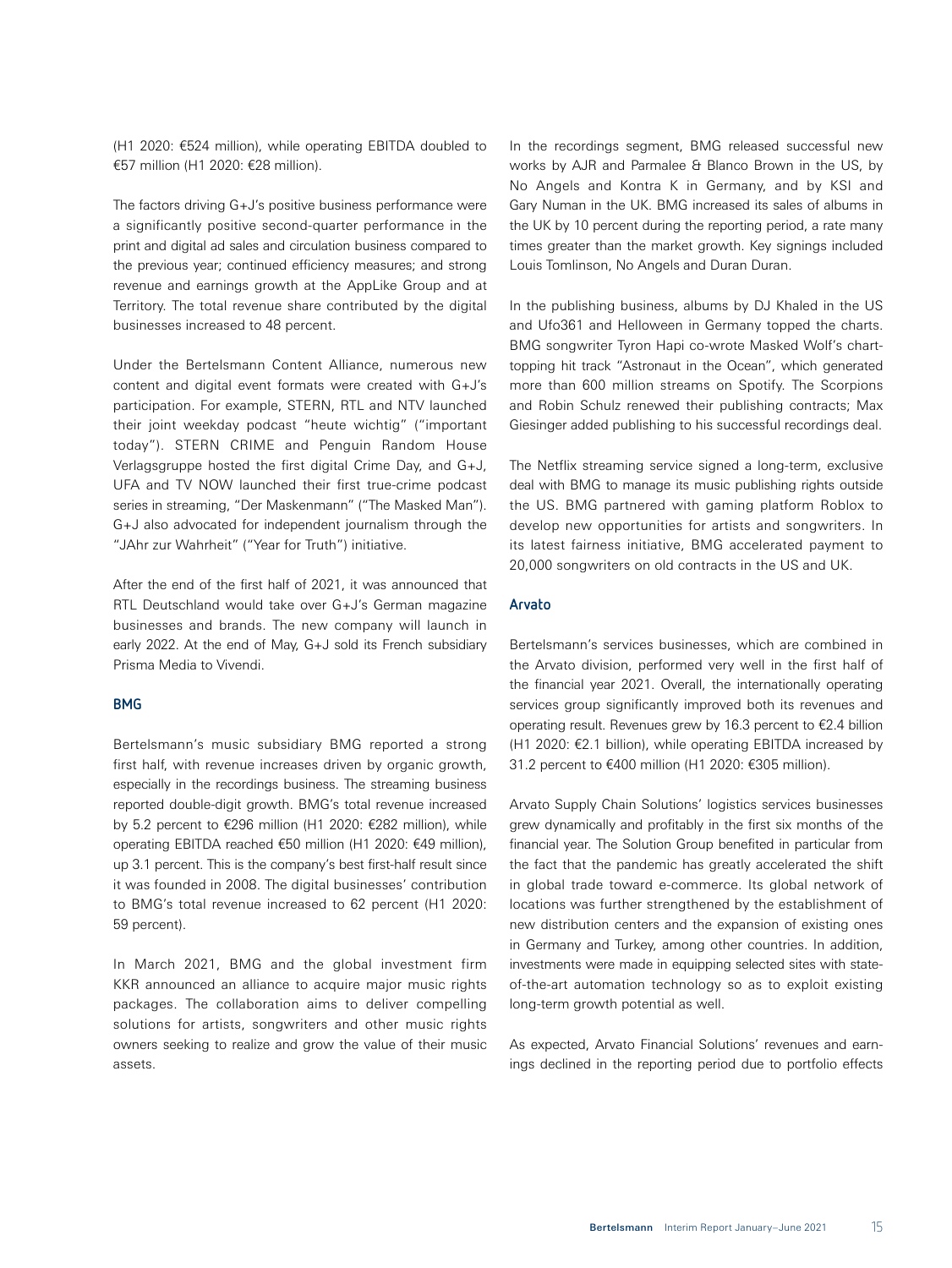(sale of 60 percent of the risk management business to the information services provider Experian in 2020) and government regulations in the receivables management business in Germany and in Norway. By contrast, the financial services provider recorded a very positive revenue development in the pay-after-delivery business. Its receivables management business in the UK, Austria, Switzerland and the Netherlands also grew profitably in the first six months of 2021.

The IT service provider Arvato Systems also recorded a positive first-half performance, signing new customer contracts and further expanding its strategic partnerships with major international software and Internet groups. Microsoft verified Arvato Systems as a top partner with 16 gold competencies and one silver competency. In the cloud environment, among other things, the company was awarded "AWS Well-Architected Partner" status by Amazon Web Services. As IT security is becoming an increasingly important topic, Arvato Systems joined the Microsoft Intelligent Security Association (MISA), among others.

Majorel, the global customer experience company jointly operated by Bertelsmann and the Saham Group and fully consolidated at Bertelsmann, developed very dynamically in the first half of 2021 and again increased both its revenues and earnings. The company grew by expanding its worldwide business relationships with customers, especially with global Internet customers. A particular focus was also placed on further expansion into digital customer experience services and integrated front- and back-office solutions. In addition, Majorel acquired Arvato's Chinese CRM business from Bertelsmann earlier this year, strengthening its position in this important growth market. And finally, Majorel acquired Junokai, one of the leading customer experience consultancies in the DACH region (which is comprised of Germany, Austria and Switzerland), to further expand its consulting portfolio along the customer journey.

## **Bertelsmann Printing Group**

Bertelsmann Printing Group (BPG), provider of printing and marketing services in Europe and North America, saw its revenues decline by 4.1 percent year on year to €624 million in the first half of 2021 (H1 2020: €650 million), due to the situation in the relevant print markets, which remains challenging. Meanwhile, operating EBITDA increased to €26 million (H1 2020: €19 million; plus 36.8 percent) thanks to cost optimization measures, automation initiatives and continued growth in marketing services.

The printing businesses in Germany recorded a significant decline in first-half revenues, due primarily to the scheduled discontinuation of print production at the Nuremberg gravure plant end of April 2021. By contrast, the offset printing company Mohn Media and GGP Media, which specializes in print solutions for book publishers, recorded an overall positive business performance with a solid order situation in the first six months of the year.

Thanks to a positive trend among existing and new customers, the multichannel marketing businesses Dialog and Campaign improved their first-half revenue and earnings year on year. The DeutschlandCard multi-partner rewards program added new program partners in the first six months of the year and continued the sustainable expansion of its digital offerings.

The picture for the group's international printing activities is varied. While Prinovis in the UK was under pressure again, primarily due to declining volumes of supplements among major newspaper publishers, the printing group saw an improvement in its US business. The two book production sites in Fairfield and Martinsburg, acquired at the end of 2020, were successfully integrated into the Group in the first half of the year.

BPG's replication and packaging specialists again performed well in a market that continued to decline and were able to moderately increase their revenues. One reason for this development was the further expansion of the business with sustainable packaging solutions for the food industry.

#### **Bertelsmann Education Group**

The Bertelsmann Education Group saw a decline in revenues in the first half of the year, due to portfolio and exchange rate effects; however, earnings increased compared to the same period of the previous year. Adjusted for exchange rate effects, both the e-learning provider Relias, a specialist in continuing education and training for the healthcare sector, and Alliant International University, which specializes in psychology and education, benefited from increased demand and experienced revenue growth.

In sum, Bertelsmann's education businesses generated revenues of €136 million, down 13.9 percent year on year (H1 2020: €158 million). The Bertelsmann Education Group achieved operating EBITDA of €44 million (H1 2020: €40 million, plus 10.0 percent). The decline in revenue and increase in earnings is essentially due to the sale of the majority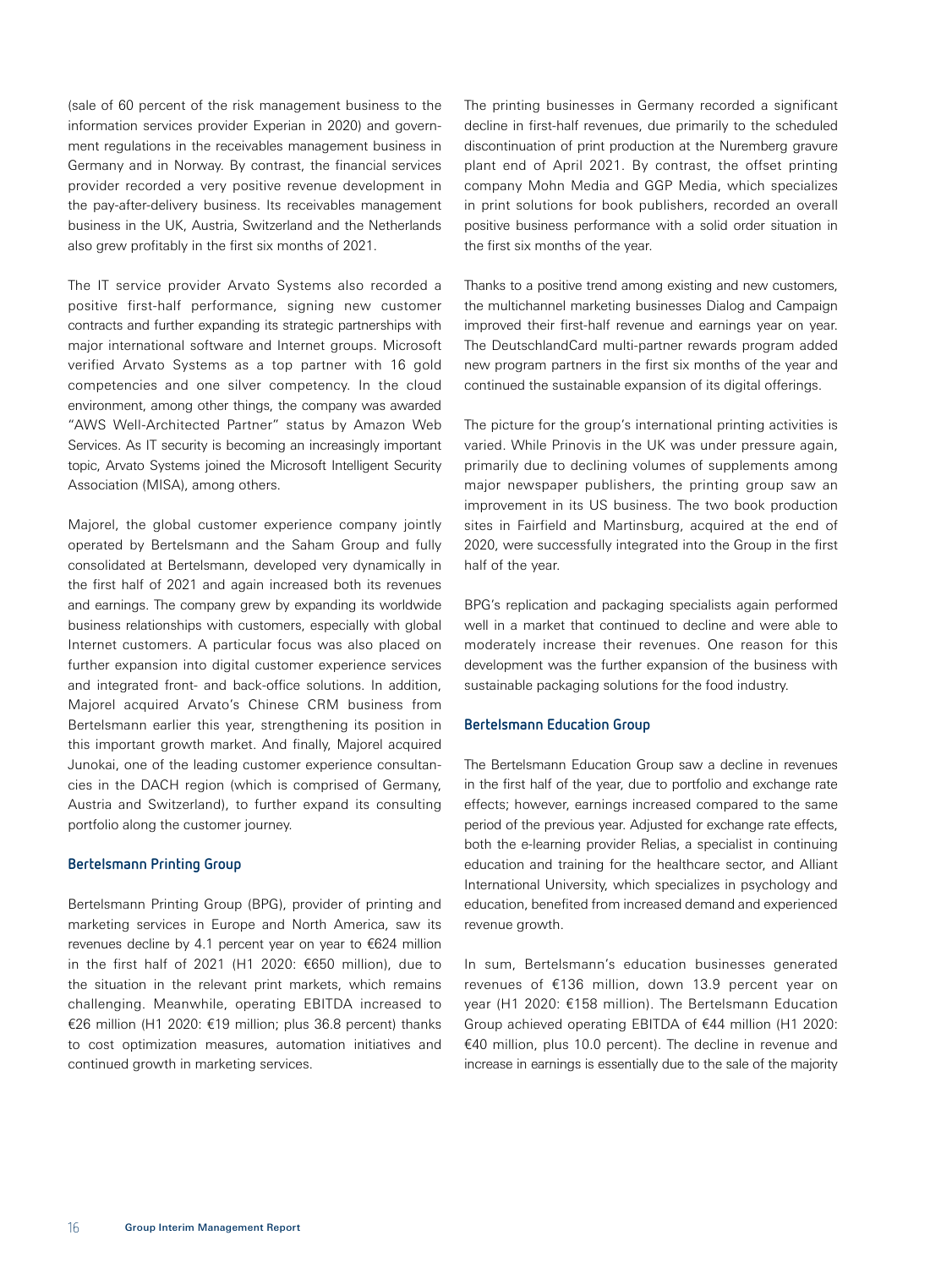of the operating business of the university service provider HotChalk in Q4 2020. Adjusted for portfolio and exchange-rate effects, first-half revenue increased organically by 5.5 percent year on year.

Demand for Relias's learning solutions continued to be high. Further, the company has offered its COVID-19 prevention courses free of charge worldwide since 2020; concentrated on digitized, cloud-based and data-driven learning offerings; and continued to expand its portfolio during the reporting period. For example, a home health aide certification program developed on the basis of new digital education technologies is aimed at healthcare agencies seeking to meet the increased demand for home healthcare in the US.

The online continuing education platform Udacity, in which Bertelsmann has a major stake, saw increasing interest in its Nanodegree courses, especially from enterprises and governments, along with overall business growth. The company expanded its course offerings to include cybersecurity programs, among other things, so as to meet the growing demand from enterprises and governments for qualified professionals in this field. By offering its programs globally, Udacity is able to help increase the diversity of the cybersecurity workforce so that it can better reflect the diverse backgrounds of cybercrime.

Alliant International University recorded revenue increases, mainly due to a continuous expansion of its online curriculum.

## **Bertelsmann Investments**

Bertelsmann Investments made 46 new and follow-on investments in the reporting period, most of them via the Bertelsmann Asia Investments (BAI) and Bertelsmann Digital Media Investments (BDMI) funds. In addition, it completed nine exits, so that Bertelsmann Investments held a total of 269 start-up investments as of June 30, 2021.

BAI made 26 new and follow-on investments in the reporting period, including in the pharmaceutical companies ComMedX, NeoX and Galixir, which develop and test drugs for difficult-to-cure diseases based on artificial intelligence. BAI also recorded the successful IPOs of Linklogis, one of China's leading technology companies, and DingDong Fresh, a Chinese fresh food delivery service.

In Brazil, Bertelsmann strengthened its footprint in the education market. Bertelsmann signed the acquisition of a 25 percent stake and 46 percent of the voting rights in Afya, the leading provider of medical education and training in Brazil, for around €500 million. Bertelsmann Brazil Investments founded and built up Afya together with the Crescera Investimentos investment fund.

BDMI made 17 new and follow-on investments, including investments in the non-fungible tokens marketplace Infinite Objects, the freelance banking app Lance, and My Yoga Teacher, an online provider of yoga classes. The fund profited from successful exits from podcast platform Wondery, programmatic advertising provider Pubmatic, and Barkbox, a subscription service for pet supplies.

In India, Bertelsmann India Investments (BII) enhanced its portfolio with follow-on investments in the Indian directto-consumer food platform Licious and the e-commerce service provider Shiprocket. BII also profited from a successful second partial exit from Eruditus. BII continues to hold a significant stake in the global executive education platform, which is the first "unicorn" in the BII portfolio.

Bertelsmann Investments' business performance is mainly determined based on EBIT, which amounted to €188 million for the first half of the year (H1 2020: €23 million).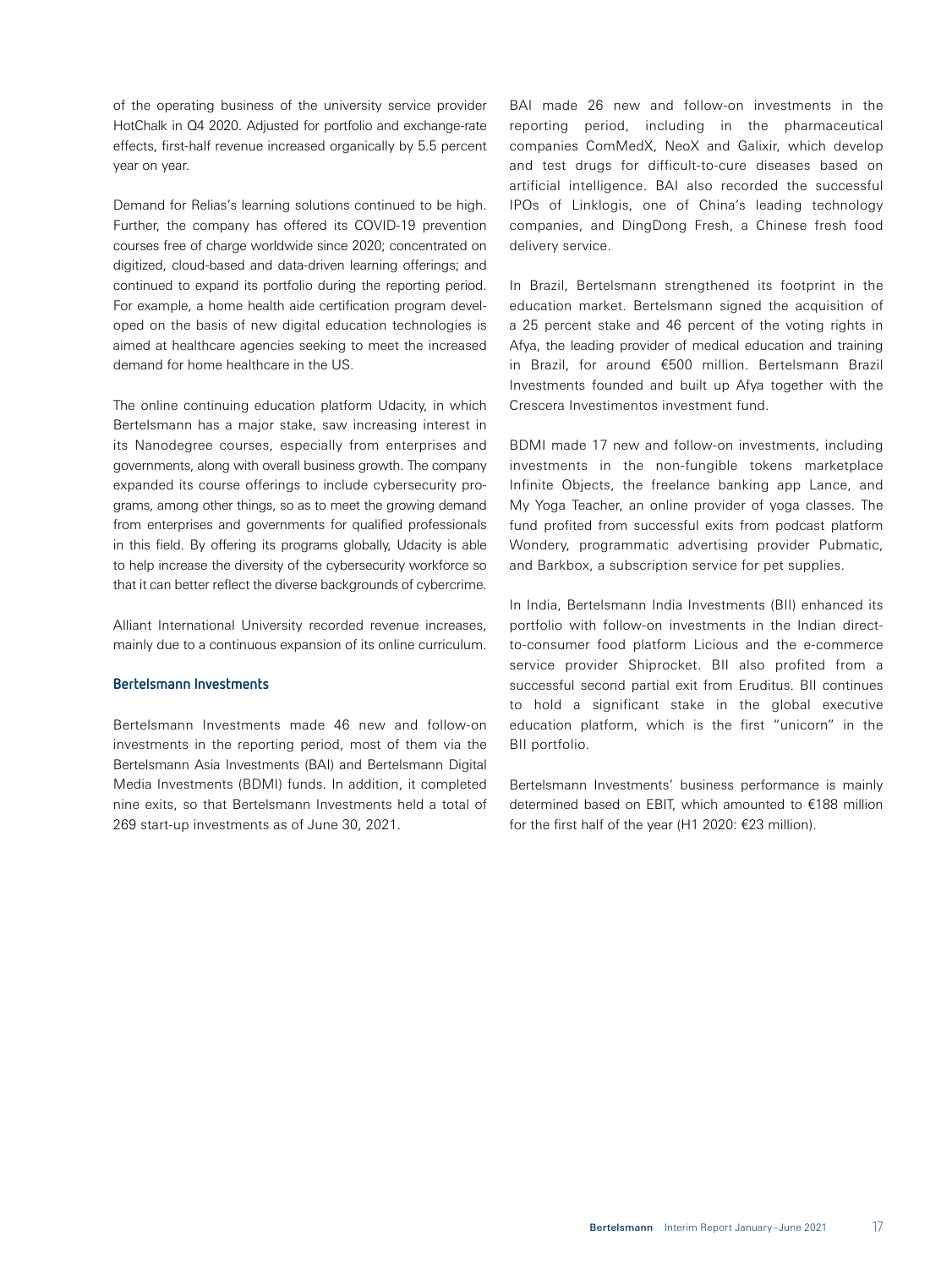## Significant Events after the Balance Sheet Date

The takeover of Gruner + Jahr's German magazine businesses and brands by RTL Deutschland was announced on August 6, 2021. A previous announcement made in February 2021 described how the two companies were reviewing a range of options for working together more closely. Merging these two companies will form a national crossmedia champion, bringing together content and brands and thus creating a growth alliance across a spectrum of media. The closing of the transaction is planned for January 1, 2022.

In early August 2021, Bertelsmann also completed the acquisition of shares in the Brazilian education company Afya. In June 2021, Bertelsmann had already announced its intention to further expand its global education business and to acquire 25 percent of the shares and 46 percent of the voting rights in Afya. The Nasdaq-listed company is a leading provider of medical education and training in Brazil. Bertelsmann acquired the Afya shares from Crescera Educacional II, a fund launched by Crescera Capital in 2014 with Bertelsmann as one of the lead investors.

In August 2021, a subsidiary of RTL Group signed a definitive agreement for the sale of its investment in the mobile gaming company Ludia. The transaction – with an expected consideration in the low three-digit million range – is subject to regulatory approvals.

## Risks and Opportunities

## **Risk Management System**

Please refer to the 2020 Combined Management Report for a description of Bertelsmann's risk management system (RMS) and the accounting-related RMS and internal control system (ICS).

## **Significant Changes in Risks Compared to the 2020 Combined Management Report**

Please refer to the respective disclosures in the 2020 Combined Management Report for a description of the key risks to the Bertelsmann Group. Overall, as of June 30, 2021, the same

Group risks are considered material as those existing as of December 31, 2020. However, the significance of individual types of risk in terms of Bertelsmann's future business performance has changed. Despite a cautiously optimistic assessment of pandemic-related risks, economic risks continue to represent the most significant risk in the Group due to continued uncertainty regarding the effects of the further course of the coronavirus pandemic.

## **Strategic and Operational Risks**

Overall, the risks of the Group have decreased slightly from those depicted in the 2020 Combined Management Report. Contributing to this, in particular, is the unanticipated strong performance of film and television productions at Fremantle. Penguin Random House US managed to continue reducing supplier risk by implementing additional countermeasures such as an optimized supplier management system. The sales of SpotX at RTL Group and Prisma Media at Gruner + Jahr also served to reduce risk. Due to the ongoing uncertainty surrounding the further course of the coronavirus pandemic, there is a significant risk of a potential economic downturn for the advertising-financed businesses of RTL Group and Gruner + Jahr.

## **Legal and Regulatory Risks**

As part of its strategic orientation, Bertelsmann is planning mergers of Penguin Random House and Simon & Schuster, RTL Nederland and Talpa, and Groupe M6 and Groupe TF1, for which the approval of the relevant authorities in the respective countries is still outstanding. Furthermore, regulatory changes, for instance from the amendment of copyright laws, could impact Bertelsmann's business models. Please refer to the 2020 Combined Management Report for details of other legal and regulatory risks.

## **Financial Market Risks**

Compared with the situation in the 2020 Combined Management Report, financial market risks have increased overall. Higher interest rate sensitivity from variable interest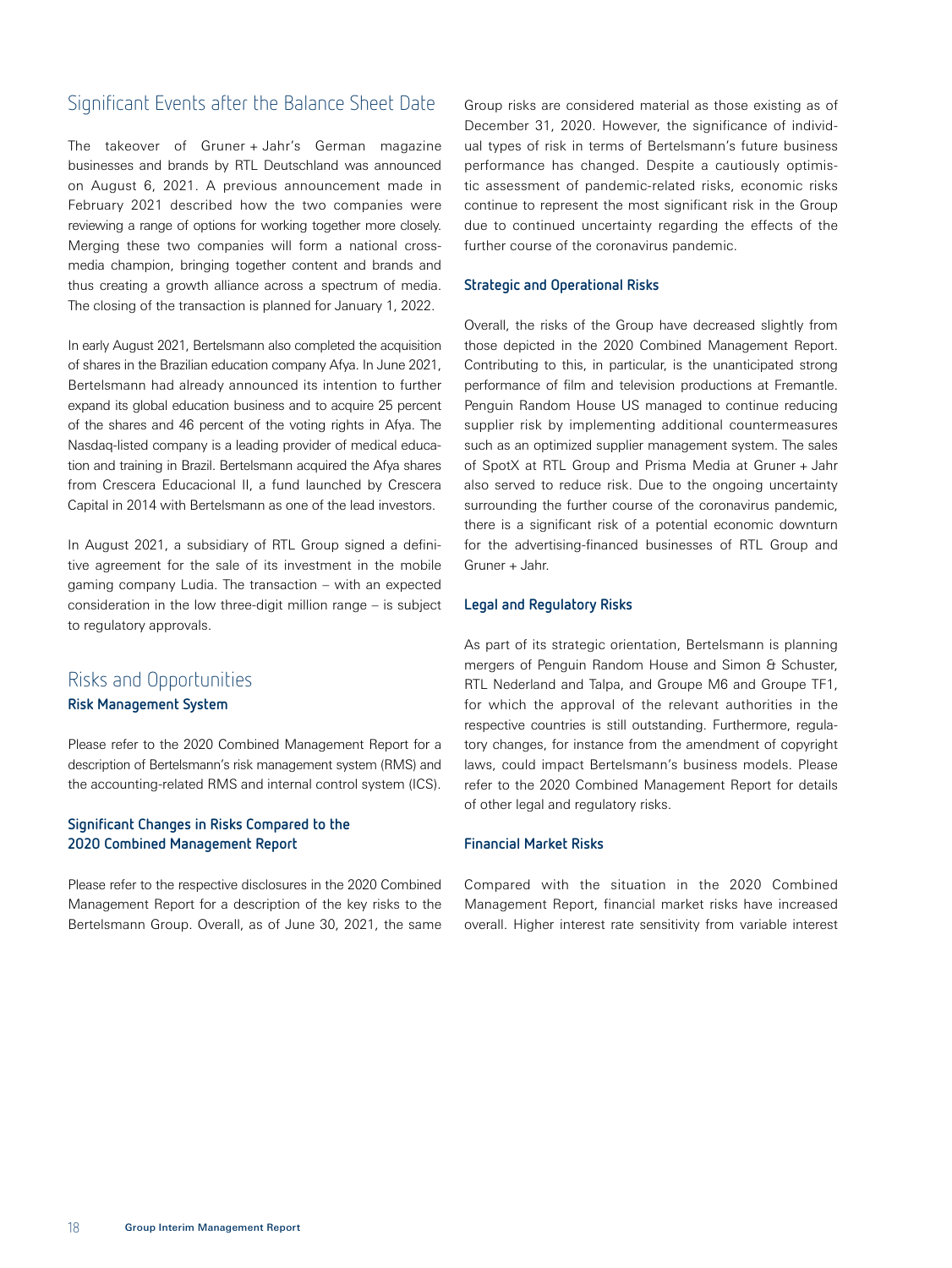rate agreement for investing liquidity and an increase in currency-sensitive positions have contributed to this increase.

#### **Overall Risk**

The overall risk position has decreased slightly overall. Despite the ongoing coronavirus pandemic, no risks were identified for Bertelsmann as a going concern as of June 30, 2021.

## **Opportunities**

The assessment of opportunities has not changed substantially compared to the information presented in the 2020 Combined Management Report.

## Outlook

For 2021 as a whole, the global economy is expected to increasingly recover from the negative effects of the coronavirus pandemic. Primarily the previously strained brick-and-mortar retail sector and contact-intensive services will benefit from the lifting of pandemic-related restrictions. However, existing supply bottlenecks in the industrial sector will negatively impact production for many companies and also further increase pressure on prices. According to the economic estimates by the Kiel Institute for the World Economy (IfW), global output is expected to grow by 6.7 percent in 2021. This is slightly above previous expectations.

The economic recovery in the eurozone is picking up speed. Overall, the IfW expects real GDP in the eurozone to grow by 5.3 percent in 2021. GDP in Germany will increase by 3.9 percent, as expected. Growth of 6.1 percent is expected in France. A recovery is also expected in the United Kingdom; according to the IfW estimates, real GDP could grow by 6.8 percent in 2021. The economic outlook is also pointing upward for the United States. The IfW expects real GDP to grow by 6.7 percent in 2021. The relatively high growth forecasts are, to a large part, attributable to catch-up effects, as many countries experienced a recession

of historic proportions last year due to the coronavirus pandemic.

The following assessments are subject to a particularly high degree of uncertainty. The economic consequences of the ongoing coronavirus pandemic can only be estimated on a preliminary basis, and it is therefore not possible to adequately forecast their impacts. In addition, geopolitical crises, national deficits, currency turbulence or the introduction of higher tariffs as a result of rising protectionist tendencies could interfere with economic performance. The resulting developments could adversely affect the economic situation, which is a key factor influencing Bertelsmann's business performance.

In light of the business performance in the reporting period and the overall stronger recovery of the relevant markets, the forecast for the Group has been raised for 2021. Without the disposal proceeds generated from real estate transactions in financial year 2020 and taking into consideration the continued expenses in the streaming business and investments in the technology and data fields, Bertelsmann now expects operating EBITDA in the current financial year to rise significantly to strongly (outlook presented in the 2020 Combined Management Report: stable development). Including the disposal proceeds generated from real estate transactions in financial year 2020, operating EBITDA is now expected to decline moderately in financial year 2021 (outlook presented in the 2020 Combined Management Report: decline strongly). The remaining forecasts made in the 2020 Combined Management Report remain unchanged.

These forecasts are based on Bertelsmann's current business strategy, as outlined in the "Corporate Profile" section. In general, the forecasts reflect careful consideration of risks and opportunities and are based on operational planning and the medium-term outlook for the corporate divisions. All statements concerning potential future economic and business developments represent opinions advanced on the basis of the information that is currently available. Should underlying assumptions fail to apply and/or further risks arise, actual results may differ from those expected. Accordingly, no assurances can be provided concerning the accuracy of such statements.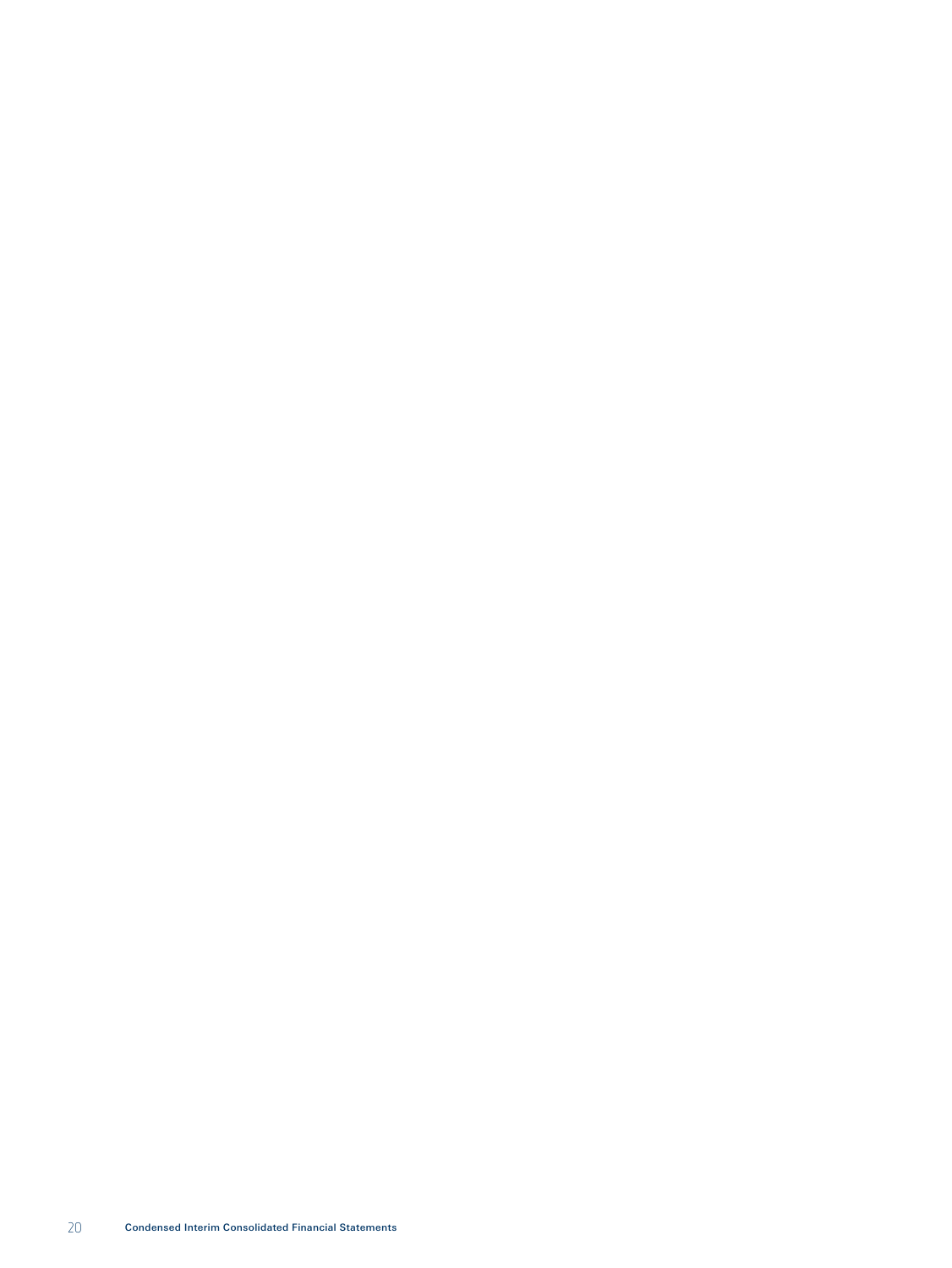## Condensed Interim Consolidated Financial Statements

## **Consolidated Income Statement**

| in $\epsilon$ millions                                                                                                             | H1 2021        | H1 2020  |
|------------------------------------------------------------------------------------------------------------------------------------|----------------|----------|
| Revenues                                                                                                                           | 8,691          | 7,848    |
| Other operating income                                                                                                             | 382            | 179      |
| Cost of materials                                                                                                                  | (2,688)        | (2, 372) |
| Royalty and license fees                                                                                                           | (672)          | (754)    |
| Personnel costs                                                                                                                    | (2,881)        | (2,660)  |
| Amortization/depreciation, impairment and reversals on intangible assets, property, plant and<br>equipment and right-of-use assets | (424)          | (438)    |
| Other operating expenses                                                                                                           | (1, 307)       | (1,300)  |
| Results from investments accounted for using the equity method                                                                     | 34             | 26       |
| Impairment and reversals on investments accounted for using the equity method                                                      |                | (65)     |
| Results from disposals of investments                                                                                              | 794            | 341      |
| EBIT (earnings before interest and taxes)                                                                                          | 1,929          | 805      |
| Interest income                                                                                                                    | $\overline{7}$ | 6        |
| Interest expenses                                                                                                                  | (73)           | (73)     |
| Other financial income                                                                                                             | 3              | 5        |
| Other financial expenses                                                                                                           | (92)           | (122)    |
| <b>Financial result</b>                                                                                                            | (155)          | (184)    |
| Earnings before taxes                                                                                                              | 1,774          | 621      |
| Income tax expense                                                                                                                 | (406)          | (133)    |
| Group profit or loss                                                                                                               | 1,368          | 488      |
| attributable to:                                                                                                                   |                |          |
| Bertelsmann shareholders                                                                                                           | 1,052          | 386      |
| Non-controlling interests                                                                                                          | 316            | 102      |

The prior-year comparatives have been adjusted. Further details are presented in the section "Prior-Year Information" in the Consolidated Financial Statements as of December 31, 2020.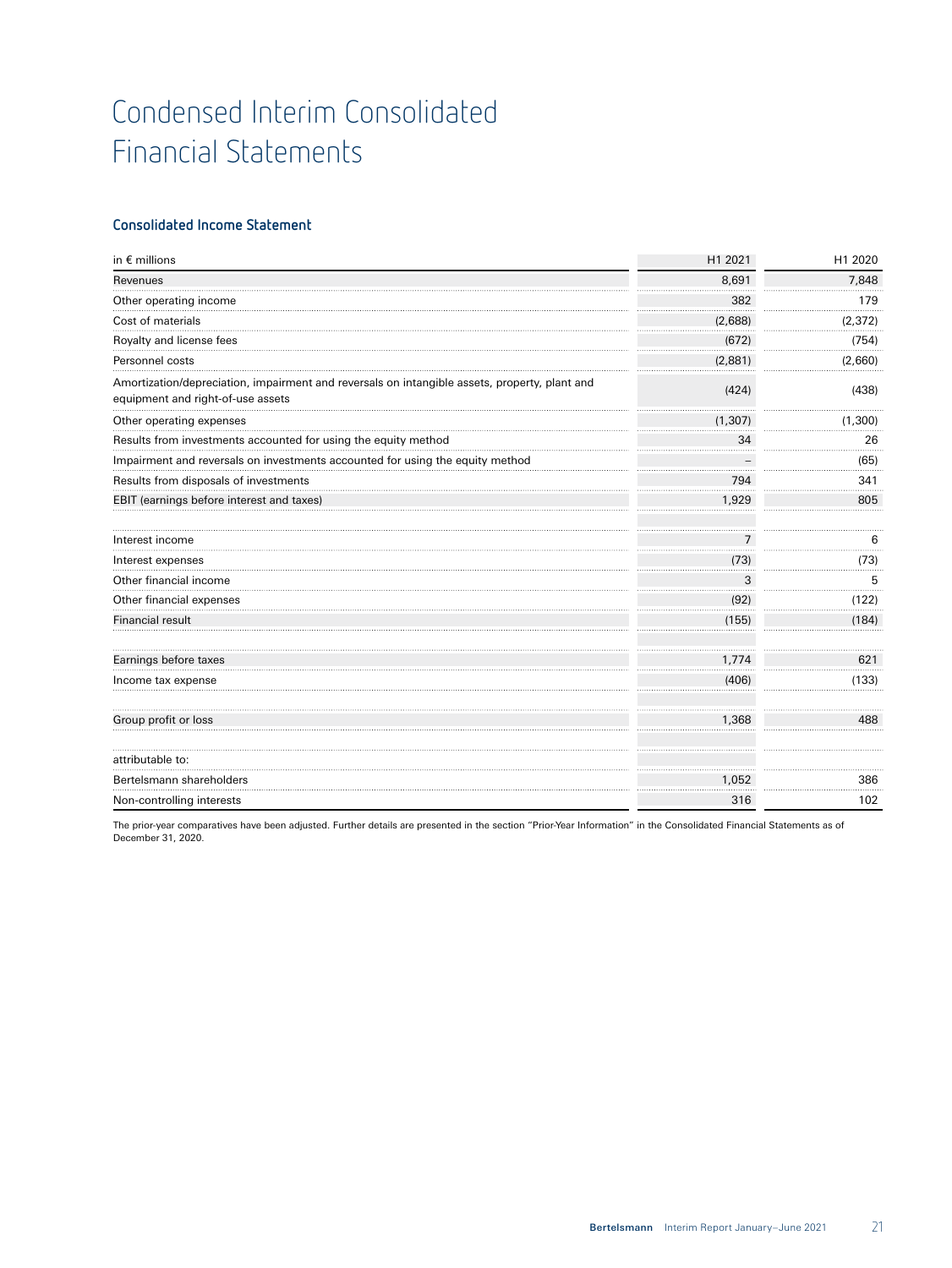## **Consolidated Statement of Comprehensive Income**

| in $\epsilon$ millions                                                                          | H1 2021        | H1 2020 |
|-------------------------------------------------------------------------------------------------|----------------|---------|
| Group profit or loss                                                                            | 1.368          | 488     |
| Items that will not be reclassified subsequently to profit or loss                              |                |         |
| Remeasurement component of defined benefit plans                                                | 251            | 20      |
| Changes in fair value of equity instruments                                                     |                | (1)     |
| Share of other comprehensive income of investments accounted for using the equity method        |                |         |
| Items that will be reclassified subsequently to profit or loss when specific conditions are met |                |         |
| Exchange differences                                                                            |                |         |
| - changes recognized in other comprehensive income                                              | 157            | (100)   |
| - reclassification adjustments to profit or loss                                                | (12)           | (9)     |
| Cash flow hedges                                                                                |                |         |
| - changes in fair value recognized in other comprehensive income                                | (17)           |         |
| - reclassification adjustments to profit or loss                                                | 25             | (3)     |
| Share of other comprehensive income of investments accounted for using the equity method        | $\overline{2}$ |         |
| Other comprehensive income net of tax                                                           | 407            | (88)    |
| Group total comprehensive income                                                                | 1.775          | 400     |
| attributable to:                                                                                |                |         |
| Bertelsmann shareholders                                                                        | 1,450          | 306     |
| Non-controlling interests                                                                       | 325            | 94      |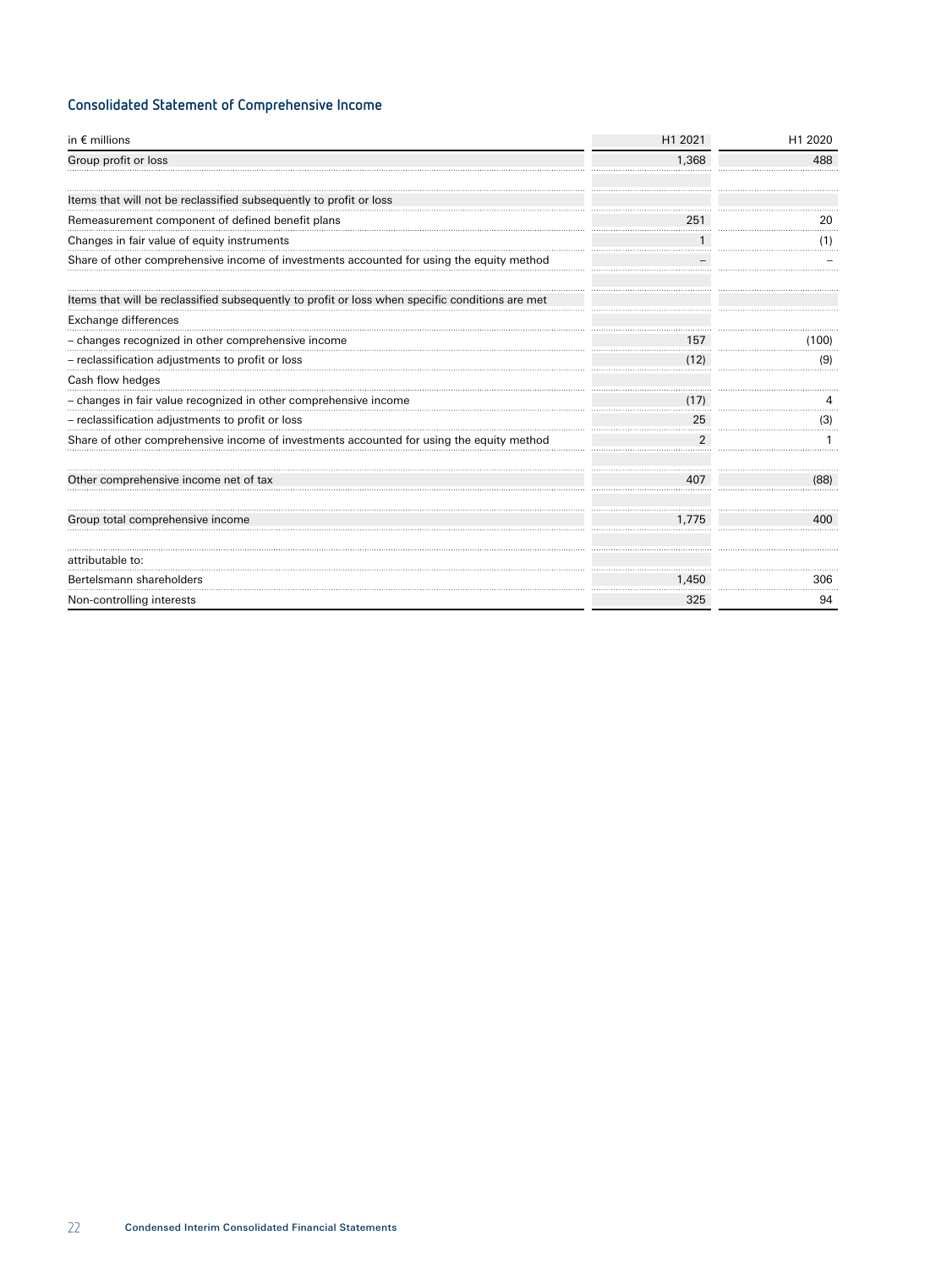## **Consolidated Balance Sheet**

| in $\epsilon$ millions                                | 6/30/2021 | 12/31/2020 |
|-------------------------------------------------------|-----------|------------|
| <b>Assets</b>                                         |           |            |
| <b>Non-current assets</b>                             |           |            |
| Goodwill                                              | 7,932     | 7,868      |
| Other intangible assets                               | 2,362     | 2,308      |
| Property, plant and equipment and right-of-use assets | 2,705     | 2,717      |
| Investments accounted for using the equity method     | 836       | 820        |
| Minority stakes and other financial assets            | 1,282     | 1,196      |
| Trade and other receivables                           | 94        | 69         |
| Other non-financial assets                            | 984       | 881        |
| Deferred tax assets                                   | 974       | 1,124      |
|                                                       | 17,169    | 16,983     |
| <b>Current assets</b>                                 |           |            |
| Inventories                                           | 1,776     | 1,658      |
| Trade and other receivables                           | 4,133     | 4,570      |
| Other financial assets                                | 620       | 178        |
| Other non-financial assets                            | 1,076     | 992        |
| Current income tax receivables                        | 103       | 56         |
| Cash and cash equivalents                             | 3,675     | 4,571      |
|                                                       | 11,383    | 12,025     |
| Assets held for sale                                  | 173       | 696        |
|                                                       | 28,725    | 29,704     |
|                                                       |           |            |
| <b>Equity and liabilities</b>                         |           |            |
| <b>Equity</b>                                         |           |            |
| Subscribed capital                                    | 1,000     | 1,000      |
| Capital reserve                                       | 2,345     | 2,345      |
| Retained earnings                                     | 7,022     | 5,751      |
| Bertelsmann shareholders' equity                      | 10,367    | 9,096      |
| Non-controlling interests                             | 1,708     | 1,629      |
|                                                       | 12,075    | 10,725     |
| <b>Non-current liabilities</b>                        |           |            |
| Provisions for pensions and similar obligations       | 1,460     | 2,009      |
| Other provisions                                      | 125       | 136        |
| Deferred tax liabilities                              | 122       | 93         |
| Profit participation capital                          | 413       | 413        |
| Financial debt                                        | 5,386     | .<br>5,911 |
| Lease liabilities                                     | 1,037     | 1,098      |
| Trade and other payables                              | 298       | 246        |
| Other non-financial liabilities                       | 397       | 401        |
|                                                       | 9,238     | 10,307     |
| <b>Current liabilities</b>                            |           |            |
| Other provisions                                      | 320       | 352        |
| Financial debt                                        | 156       | 715        |
| Lease liabilities                                     | 280       | 257        |
| Trade and other payables                              | 4,477     | 4,833      |
| Other non-financial liabilities                       | 1,887     | 1,926      |
| Current income tax payables                           | 177       | 216        |
|                                                       | 7,297     | 8,299      |
| Liabilities related to assets held for sale           | 115       | 373        |
|                                                       | 28,725    | 29,704     |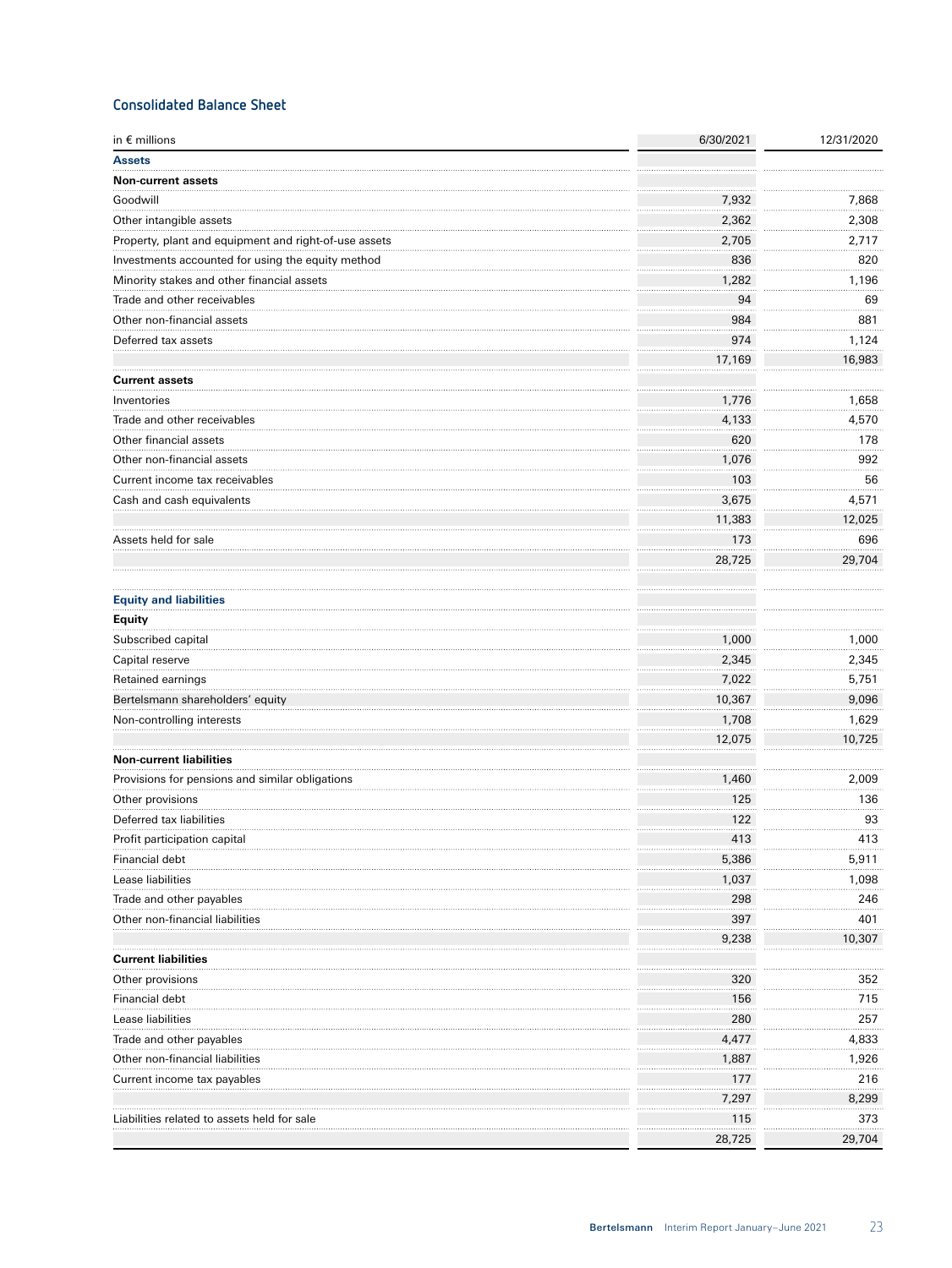## **Consolidated Cash Flow Statement**

| in $\epsilon$ millions                                                                         | H1 2021 | H1 2020        |
|------------------------------------------------------------------------------------------------|---------|----------------|
| Group earnings before interest and taxes                                                       | 1,929   | 805            |
| Taxes received/paid                                                                            | (407)   | 35             |
| Depreciation and write-ups of non-current assets                                               | 429     | 504            |
| Results from disposals of investments                                                          | (794)   | (341)          |
| Gains/losses from disposals of non-current assets                                              | (2)     | (1)            |
| Change in provisions for pensions and similar obligations                                      | (239)   | 48             |
| Change in other provisions                                                                     | (39)    | 3              |
| Change in net working capital                                                                  | (435)   | 139            |
| Fair value measurement of investments                                                          | (197)   | (60)           |
| Other effects                                                                                  | (7)     | 6              |
| Cash flow from operating activities                                                            | 238     | 1,138          |
| Investments in:                                                                                |         |                |
| - intangible assets                                                                            | (166)   | (174)          |
| - property, plant and equipment                                                                | (140)   | (139)          |
| – financial assets                                                                             | (143)   | (79)           |
| - purchase prices for consolidated investments (net of acquired cash)                          | (124)   | (10)           |
| Disposals of subsidiaries and other business units                                             | 680     | 27             |
| Disposals of other fixed assets                                                                | 468     | 146            |
| Cash flow from investing activities                                                            | 575     | (229)          |
| Issues of bonds and promissory notes                                                           |         | 1,834          |
| Redemption of bonds and promissory notes                                                       | (1,026) |                |
| Proceeds from/redemption of other financial debt                                               | (49)    | 1,279          |
| Redemption of lease liabilities                                                                | (136)   | (124)          |
| Interest paid                                                                                  | (169)   | (111)          |
| Interest received                                                                              | 9       | 16             |
| Dividends to Bertelsmann shareholders                                                          | (180)   | .              |
| Dividends to non-controlling interests and payments to partners in partnerships (IAS 32.18(b)) | (225)   | (7)            |
| Change in equity                                                                               | (32)    | (677)          |
| Other effects                                                                                  | (23)    | 9              |
| Cash flow from financing activities                                                            | (1,831) | 2,219          |
| Change in cash and cash equivalents                                                            | (1,018) | 3,128          |
| Exchange rate effects and other changes in cash and cash equivalents                           | 58      | $\mathfrak{p}$ |
| Cash and cash equivalents 1/1                                                                  | 4,643   | 1,643          |
| Cash and cash equivalents 6/30                                                                 | 3,683   | 4,773          |
| Less cash and cash equivalents included within assets held for sale                            | (8)     |                |
| Cash and cash equivalents 6/30 (according to the consolidated balance sheet)                   | 3,675   | 4,773          |

The prior-year comparatives have been adjusted. Further details are presented in the section "Prior-Year Information" in the Consolidated Financial Statements as of December 31, 2020.

## **Changes in Net Liabilities Arising from Financing Activities**

| $in \pounds$ millions                                                                        |    |
|----------------------------------------------------------------------------------------------|----|
| Net liabilities arising from financing activities at 1/1                                     |    |
| Cash flow from operating activities                                                          | 38 |
| Cash flow from investing activities                                                          |    |
| Interest, dividends and changes in equity, additional payments (IAS 32.18(b))                |    |
| Exchange rate effects and other changes in net liabilities arising from financing activities |    |
| Net liabilities arising from financing activities at 6/30                                    |    |

Net liabilities arising from financing activities are the balance of the balance sheet positions "Cash and cash equivalents," "Financial debt" and "Lease liabilities."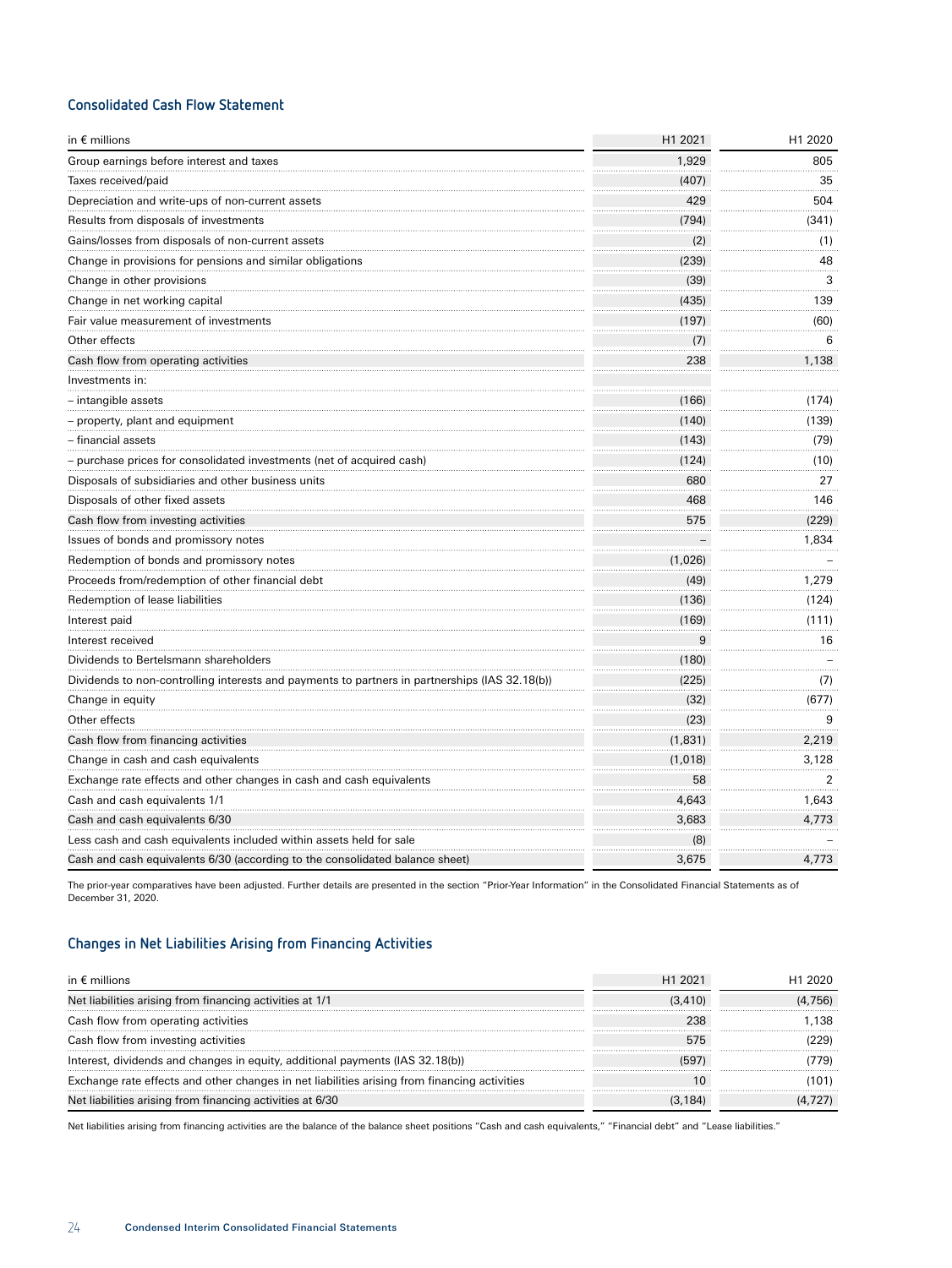## **Consolidated Statement of Changes in Equity**

|                                                                                                               | Sub-               | Capital              |                      | Retained earnings            | Bertels-                        | Non-                   | Total                                                                                                                 |                             |                       |        |
|---------------------------------------------------------------------------------------------------------------|--------------------|----------------------|----------------------|------------------------------|---------------------------------|------------------------|-----------------------------------------------------------------------------------------------------------------------|-----------------------------|-----------------------|--------|
|                                                                                                               | scribed<br>capital | reserve <sup>1</sup> | Other                |                              | Accumulated other comprehensive | income <sup>2</sup>    | mann                                                                                                                  | con-                        |                       |        |
| in $\epsilon$ millions                                                                                        |                    |                      | retained<br>earnings | Exchange<br>differ-<br>ences | Fair value<br>reserve           | Cash<br>flow<br>hedges | Share of<br>other<br>com-<br>prehensive<br>income of<br>investments<br>accounted<br>for using<br>the equity<br>method | share-<br>holders<br>equity | trolling<br>interests |        |
| Balance as of 1/1/2020                                                                                        | 1,000              | 2,345                | 5,496                | 3                            | 8                               | $\mathbf{1}$           | $\mathbf{1}$                                                                                                          | 8,854                       | 1,591                 | 10,445 |
| Group profit or loss                                                                                          |                    |                      | 386                  |                              |                                 |                        | ۰                                                                                                                     | 386                         | 102                   | 488    |
| Other comprehensive<br>income                                                                                 |                    |                      | 20                   | (101)                        | (1)                             | 1                      | $\mathbf{1}$                                                                                                          | (80)                        | (8)                   | (88)   |
| Group total comprehensive<br>income                                                                           |                    |                      | 406                  | (101)                        | (1)                             | 1                      | $\mathbf{1}$                                                                                                          | 306                         | 94                    | 400    |
| Dividend distributions                                                                                        |                    |                      |                      |                              |                                 |                        |                                                                                                                       |                             | (2)                   | (2)    |
| Changes in ownership<br>interests in subsidiaries<br>that do not result in a loss<br>of control <sup>3)</sup> |                    |                      | (429)                | (8)                          |                                 |                        |                                                                                                                       | (437)                       | (235)                 | (672)  |
| Equity transactions with<br>shareholders                                                                      |                    |                      | (429)                | (8)                          |                                 |                        |                                                                                                                       | (437)                       | (237)                 | (674)  |
| Other changes                                                                                                 |                    |                      |                      |                              |                                 |                        |                                                                                                                       |                             | (1)                   | (1)    |
| Balance as of 6/30/2020                                                                                       | 1,000              | 2,345                | 5,473                | (106)                        | 7                               | 2                      | 2                                                                                                                     | 8,723                       | 1,447                 | 10,170 |
| Balance as of 1/1/2021                                                                                        | 1,000              | 2,345                | 6,086                | (331)                        | 9                               | (11)                   | (2)                                                                                                                   | 9,096                       | 1,629                 | 10,725 |
| Group profit or loss                                                                                          |                    |                      | 1,052                |                              |                                 |                        |                                                                                                                       | 1,052                       | 316                   | 1,368  |
| Other comprehensive<br>income                                                                                 |                    |                      | 245                  | 143                          | $\mathbf{1}$                    | 7                      | $\overline{2}$                                                                                                        | 398                         | 9                     | 407    |
| Group total comprehensive<br>income                                                                           |                    |                      | 1,297                | 143                          | 1                               | $\overline{7}$         | $\overline{2}$                                                                                                        | 1,450                       | 325                   | 1,775  |
| Dividend distributions                                                                                        |                    |                      | (180)                |                              |                                 |                        |                                                                                                                       | (180)                       | (217)                 | (397)  |
| Changes in ownership<br>interests in subsidiaries<br>that do not result in a loss<br>of control               |                    |                      | (3)                  |                              |                                 |                        |                                                                                                                       | (3)                         | (40)                  | (43)   |
| Equity transactions with<br>shareholders                                                                      |                    |                      | (183)                |                              |                                 |                        |                                                                                                                       | (183)                       | (257)                 | (440)  |
| Other changes                                                                                                 |                    |                      |                      |                              |                                 | 4                      |                                                                                                                       | 4                           | 11                    | 15     |
| Balance as of 6/30/2021                                                                                       | 1,000              | 2,345                | 7,200                | (188)                        | 10                              |                        | $\overline{\phantom{0}}$                                                                                              | 10,367                      | 1,708                 | 12,075 |

1) The capital reserve mainly includes share premiums received from the issue of ordinary shares in excess of their par values.

2) Thereof, as of June 30, 2021, and June 30, 2020, no significant amounts relate to assets classified as held for sale in accordance with IFRS 5.

3) In the same period in the previous year, the changes in ownership interests in subsidiaries that do not result in a loss of control mainly arise from the shareholding increase in Penguin Random House.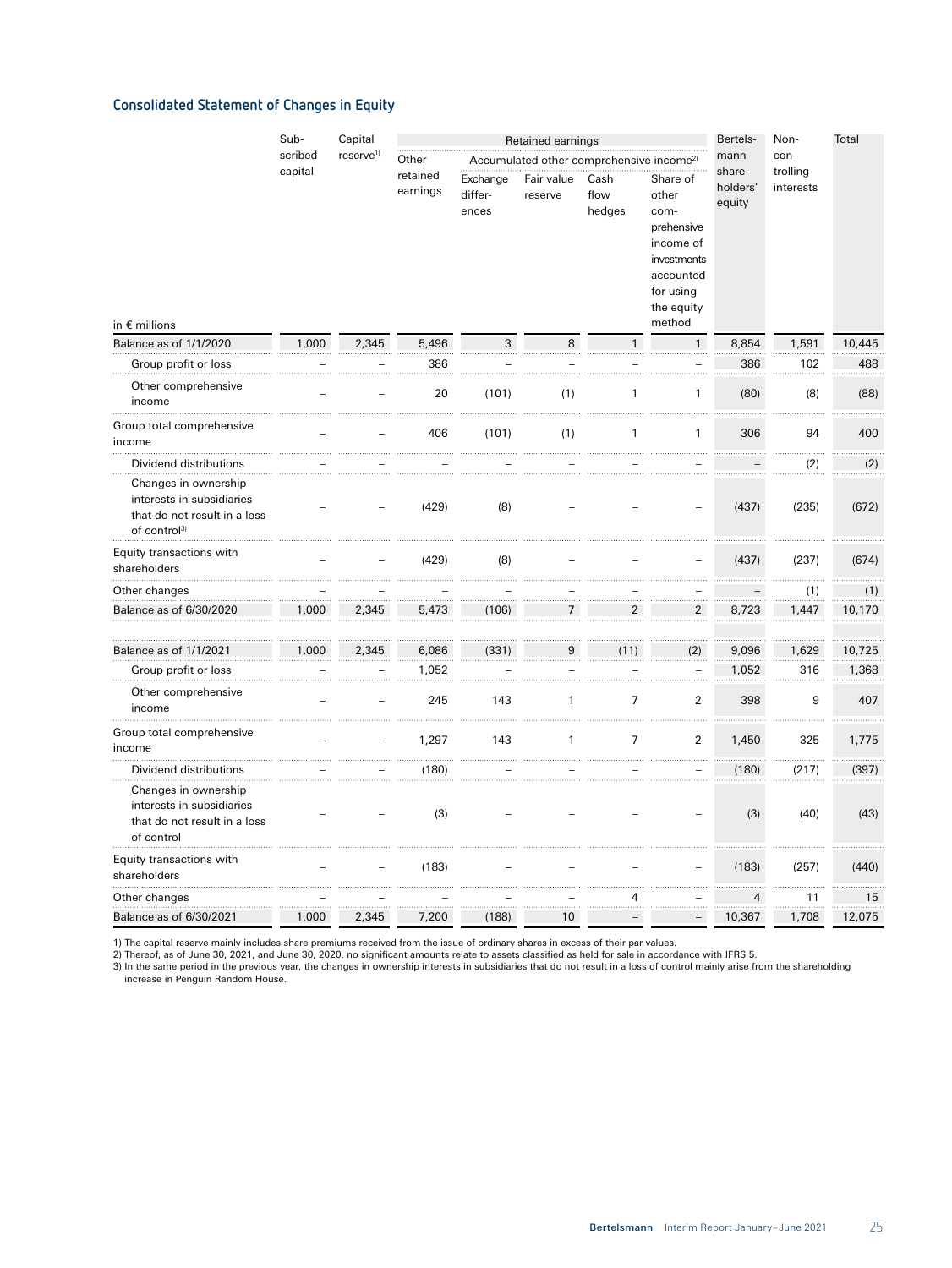## **Segment Information**

|                                                                                     |                  |         | Penguin             |         |         |               |         |         |         |                          |
|-------------------------------------------------------------------------------------|------------------|---------|---------------------|---------|---------|---------------|---------|---------|---------|--------------------------|
|                                                                                     | <b>RTL Group</b> |         | <b>Random House</b> |         |         | Gruner + Jahr |         | BMG     |         | Arvato                   |
| in $\epsilon$ millions                                                              | H1 2021          | H1 2020 | H1 2021             | H1 2020 | H1 2021 | H1 2020       | H1 2021 | H1 2020 | H1 2021 | H1 2020                  |
| Revenues from external customers                                                    | 2,964            | 2,617   | 1,803               | 1,627   | 532     | 508           | 295     | 280     | 2,402   | 2,064                    |
| Intersegment revenues                                                               | 50               | 35      |                     | $\sim$  | 16      | 16            |         |         | 34      | $\mathcal{E}$            |
| Divisional revenues                                                                 | 3,014            | 2,652   | 1,804               | 1,627   | 548     | 524           | 296     | 282     | 2,436   | 2,095                    |
| <b>Operating EBITDA</b>                                                             | 583              | 367     | 324                 | 209     | 57      | 28            | 50      | 49      | 400     | 305                      |
| EBITDA margin <sup>1)</sup>                                                         | 19.4%            | 13.8%   | 18.0%               | 12.8%   | 10.4%   | 5.4%          | 16.9%   | 17.3%   | 16.4%   | 14.6%                    |
|                                                                                     |                  |         |                     |         |         |               |         |         |         |                          |
| Impairment (-)/reversals (+) on intangible<br>assets, property, plant and equipment |                  |         |                     |         |         |               |         |         |         | (2)                      |
| and right-of-use assets                                                             |                  |         |                     |         |         |               |         |         |         |                          |
| Results from investments accounted for                                              |                  |         |                     |         |         |               |         |         |         |                          |
| using the equity method                                                             | 14               | 13      | $\sqrt{2}$          | (1)     |         |               |         |         |         | 5                        |
| Impairment (-)/reversals (+) on                                                     |                  |         |                     |         |         |               |         |         |         |                          |
| investments accounted for using the<br>equity method                                |                  | (65)    |                     |         |         |               |         |         |         | $\overline{\phantom{a}}$ |

The prior-year comparatives have been adjusted. Further details are presented in the section "Prior-Year Information" in the Consolidated Financial Statements as of<br>December 31, 2020.<br>1) Operating EBITDA as a percentage o

## **Reconciliation to Operating EBITDA**

| in $\epsilon$ millions                                                                                                                                                      | H1 2021 | H <sub>1</sub> 2020 |
|-----------------------------------------------------------------------------------------------------------------------------------------------------------------------------|---------|---------------------|
| EBIT                                                                                                                                                                        | 1.929   |                     |
| Special items                                                                                                                                                               |         |                     |
| - adjustment to carrying amounts on assets held for sale                                                                                                                    |         |                     |
| - Impairment (+)/reversals (-) on other financial assets at amortized cost                                                                                                  |         |                     |
| - Impairment (+)/reversals (-) on investments accounted for using the equity method                                                                                         |         |                     |
| - results from disposals of investments                                                                                                                                     | (794)   | 341)                |
| - fair value measurement of investments                                                                                                                                     | (197)   | (60                 |
| - restructuring and other special items                                                                                                                                     | 59      | 88                  |
| Amortization/depreciation, impairment and reversals on intangible assets, property, plant and<br>equipment and right-of-use assets                                          |         |                     |
| Adjustments on amortization/depreciation, impairment and reversals on intangible assets, property,<br>plant and equipment and right-of-use assets included in special items |         |                     |
| <b>Operating EBITDA</b>                                                                                                                                                     | 1.417   | 994                 |

The prior-year comparatives have been adjusted. Further details are presented in the section "Prior-Year Information" in the Consolidated Financial Statements as of December 31, 2020.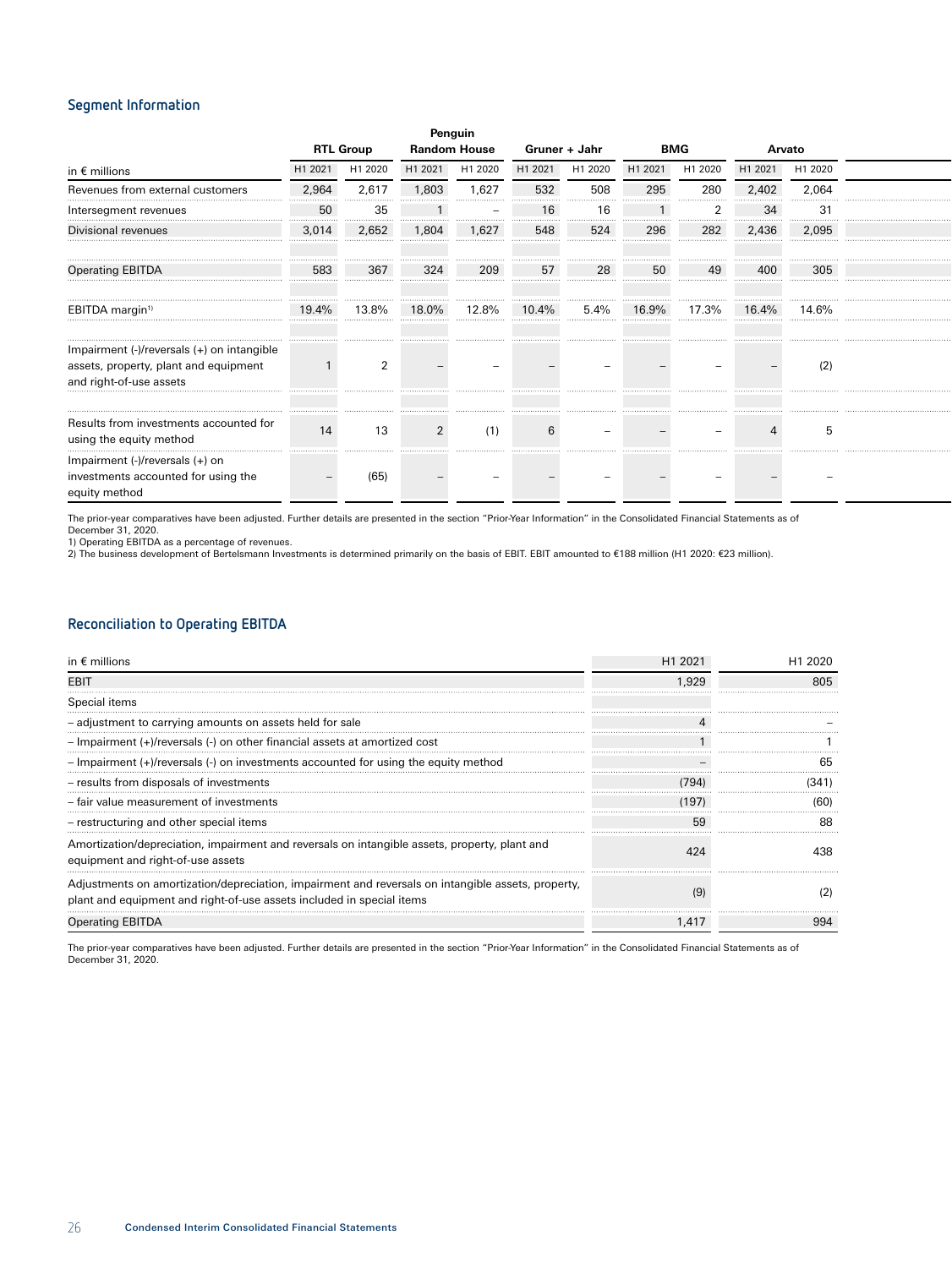| Bertelsmann<br><b>Printing Group</b>                                                                            |      |       | Bertelsmann<br><b>Education Group</b> |                | Bertelsmann<br>Investments <sup>2)</sup> |       | Total divisions |      | Corporate |       | Consolidation |       | <b>Group total</b> |
|-----------------------------------------------------------------------------------------------------------------|------|-------|---------------------------------------|----------------|------------------------------------------|-------|-----------------|------|-----------|-------|---------------|-------|--------------------|
| H1 2021 H1 2020 H1 2021 H1 2020 H1 2021 H1 2020 H1 2021 H1 2020 H1 2021 H1 2020 H1 2021 H1 2020 H1 2021 H1 2020 |      |       |                                       |                |                                          |       |                 |      |           |       |               |       |                    |
| 584                                                                                                             | 552  | 136   |                                       |                |                                          | 8,687 | 7,842           |      |           |       | $\sim$        |       | 8,691 7,848        |
| 72                                                                                                              |      |       |                                       |                |                                          | 174   | 151             |      | 16        | (191) | (167)         |       |                    |
| 650                                                                                                             | 624  | 136   | 158                                   |                |                                          | 8,86  | 7,993           | 21   | 22        | (191) | (167)         |       | 8,691 7,848        |
| 26<br>19                                                                                                        |      | 44    |                                       | (6)            | (3)                                      | 1,478 | 1,014           | (61) | (16)      |       | (4)           | 1.417 | 994                |
| 2.9%                                                                                                            | 4.1% | 32.1% |                                       | 24.9% (191.0)% | (71.0)%                                  | 16.7% | 12.7%           | n/a  |           |       | n/a           | 16.3% | 12.7%              |
| (7)                                                                                                             |      |       |                                       |                | $\sim$                                   |       |                 |      |           |       |               |       |                    |
|                                                                                                                 |      |       | 10 <sup>°</sup>                       |                | $\sim$                                   | 34    | 27              |      |           |       | (1)           | 34    | 26                 |
|                                                                                                                 |      |       |                                       |                |                                          |       | (65)            |      |           |       |               |       | (65)               |

## Selected Explanatory Notes

## **Accounting Principles**

The Bertelsmann SE & Co. KGaA Interim Report has been prepared according to Section 115 of the German Securities Trading Act (Wertpapierhandelsgesetz – WpHG) and has been subject to a limited review by the Group's auditor. It complies with International Financial Reporting Standards (IFRS) and the related interpretations (IFRIC) of the IFRS Interpretations Committee (IFRS IC) applicable in the European Union (EU-IFRS) and contains Condensed Interim Consolidated Financial Statements prepared in accordance with IAS 34 Interim Financial Reporting, including selected explanatory notes. The Condensed Interim Consolidated Financial Statements do not include all the information required for full Consolidated Financial Statements and should be read in conjunction with the Bertelsmann Consolidated Financial Statements as of December 31, 2020.

The Condensed Interim Consolidated Financial Statements were prepared – with the exception of the financial reporting standards and interpretations applied for the first time in the current financial year – using fundamentally the same accounting and measurement policies as in the Consolidated Financial Statements of December 31, 2020. A detailed description of these policies is presented in the notes to the Consolidated Financial Statements in the 2020 Annual Report. The first-time application of new financial reporting standards had no material impact on the Bertelsmann Group. The Bertelsmann Group has not opted for early adoption of any standards, interpretations or amendments that have been issued but are not yet effective. Likewise, the expected impact from the issued financial reporting requirements that are not yet effective is not material to the Bertelsmann Group.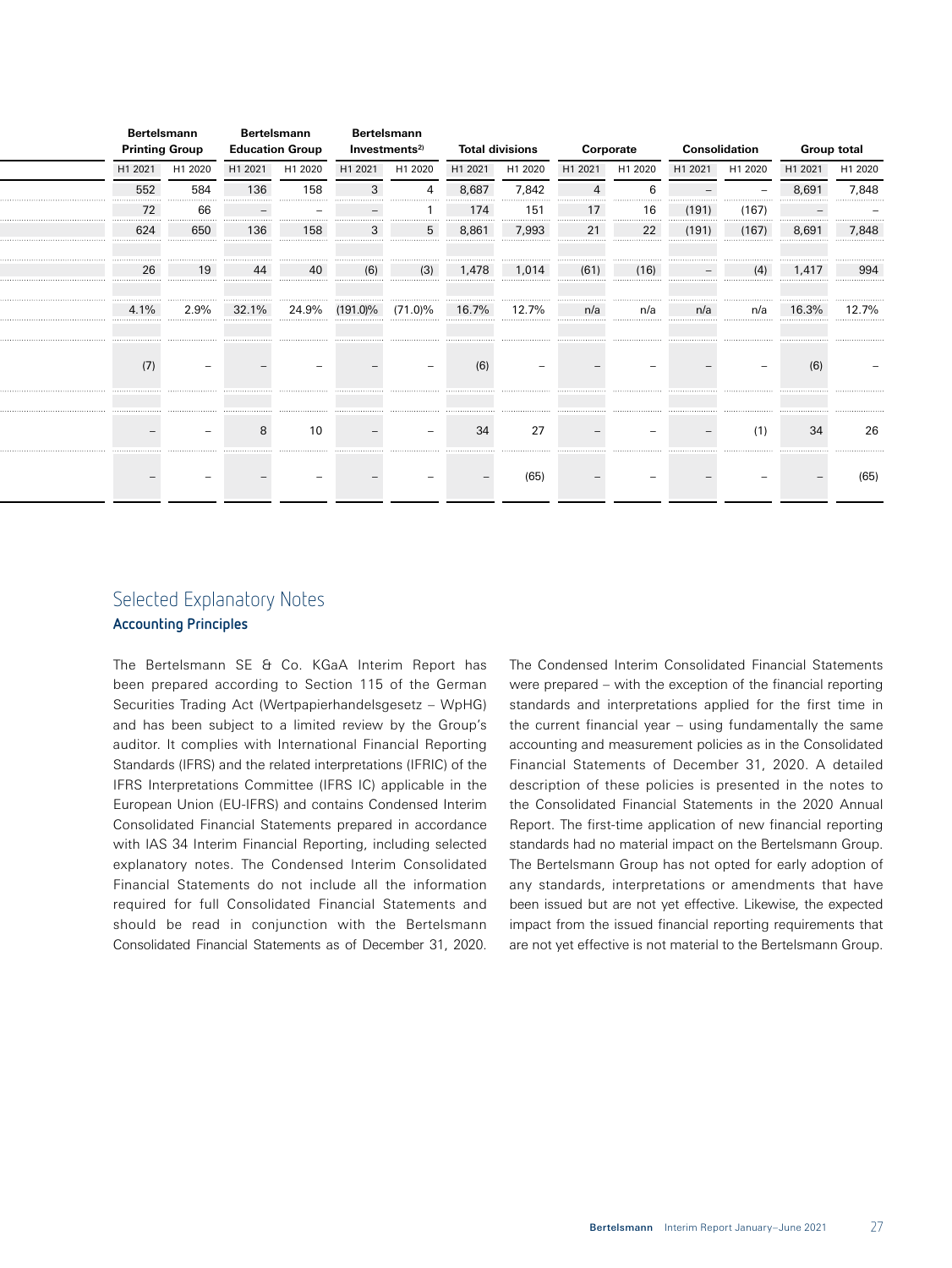## **Effects of the Coronavirus Pandemic on the Condensed Interim Consolidated Financial Statements**

The operating and accounting effects resulting from the coronavirus pandemic on the Condensed Interim Consolidated Financial Statements of Bertelsmann SE & Co. KGaA no longer show a strong impact in the Media, Services, Education and Investments divisions. As shown by the first six months of 2021, the broad positioning of the Bertelsmann Group continues to contribute to positive business performance. Revenue and profit levels are higher than the pre-pandemic levels achieved in the first half of 2019 and significantly higher than in the same period last year.

As the coronavirus pandemic continues, balance sheet effects are still being evaluated for the particularly relevant issues. These issues are the impairment of goodwill and individual assets, leasing, royalties, program rights, inventories, trade receivables, government grants, deferred tax assets, losses from onerous contracts and revenues. As the economic situation in 2021 appears to be significantly more stable overall and is expected to remain so, and due to a continuing recovery of the relevant markets, there was

no requirement to recognize an impairment loss on goodwill, even in light of the ongoing coronavirus pandemic. Furthermore, no material negative effects are anticipated on the assets, liabilities and financial performance of the Bertelsmann Group in any of the other accounting areas deemed to be vulnerable to the coronavirus pandemic.

Economic uncertainties arising from the coronavirus pandemic continue to require extended discretionary judgments, estimates and assumptions. The assessment of the extent to which current and future customers will be able to fulfill their payment obligations resulting from customer contracts in the future is still subject to uncertainties in the current macroeconomic situation; therefore, Bertelsmann focuses on examining this criterion before and at the time of satisfying performance obligations as part of revenue recognition. In addition, the estimation of the variable consideration based on capacity utilization and the determination of transaction prices are subject to uncertainty.

#### **Scope of Consolidation**

The Condensed Interim Consolidated Financial Statements as of June 30, 2021, include Bertelsmann SE & Co. KGaA and all material subsidiaries over which Bertelsmann SE & Co. KGaA is able to exercise control in accordance with IFRS 10. Joint ventures and associates are accounted for using the equity method in accordance with IAS 28. As of June 30, 2021, the scope of consolidation including Bertelsmann SE & Co. KGaA consists of 873 (December 31, 2020: 894) companies with 12 additions and 33 disposals in the first half of 2021. This includes 816 (December 31, 2020: 830) consolidated

## **Acquisitions and Disposals**

The Bertelsmann Group made several acquisitions in the first half of 2021, none of which was material on a stand-alone basis. In total, the impact of these acquisitions on the Group's financial position and financial performance was also minor. The cash flow from acquisition activities totaled  $\epsilon$ -124 million, of which €7 million related to new acquisitions during the first half of the year less cash and cash equivalents acquired, €-7 million to payments in connection with acquisitions made in previous years, and  $\epsilon$ -124 million to an advance payment on the acquisition of the remaining 50 percent of the shares in Super RTL (further details are presented in the section "Other Information").

companies. In addition, investments in 17 (December 31, 2020: 21) joint ventures and 40 (December 31, 2020: 43) associates are accounted for using the equity method in the Consolidated Financial Statements. A total of 167 (December 31, 2020: 170) companies were excluded from the scope of consolidation. These consist of the associates in the portfolio of the Bertelsmann Investments division and entities without significant business operations and of negligible importance for the financial position and financial performance of the Bertelsmann Group.

The consideration transferred in accordance with IFRS 3 amounted to €29 million. In addition, put options in the amount of €38 million were accounted for in relation to the acquisitions made by the RTL Group division. The other acquisitions resulted in goodwill totaling €36 million, which reflects synergy potential. The goodwill is not tax deductible and relates mainly to the RTL Group division. Transaction-related costs were immaterial in the first half of 2021 and have been recognized in profit or loss.

The purchase price allocations consider all the facts and circumstances prevailing as of the respective dates of acquisition that were known prior to preparation of the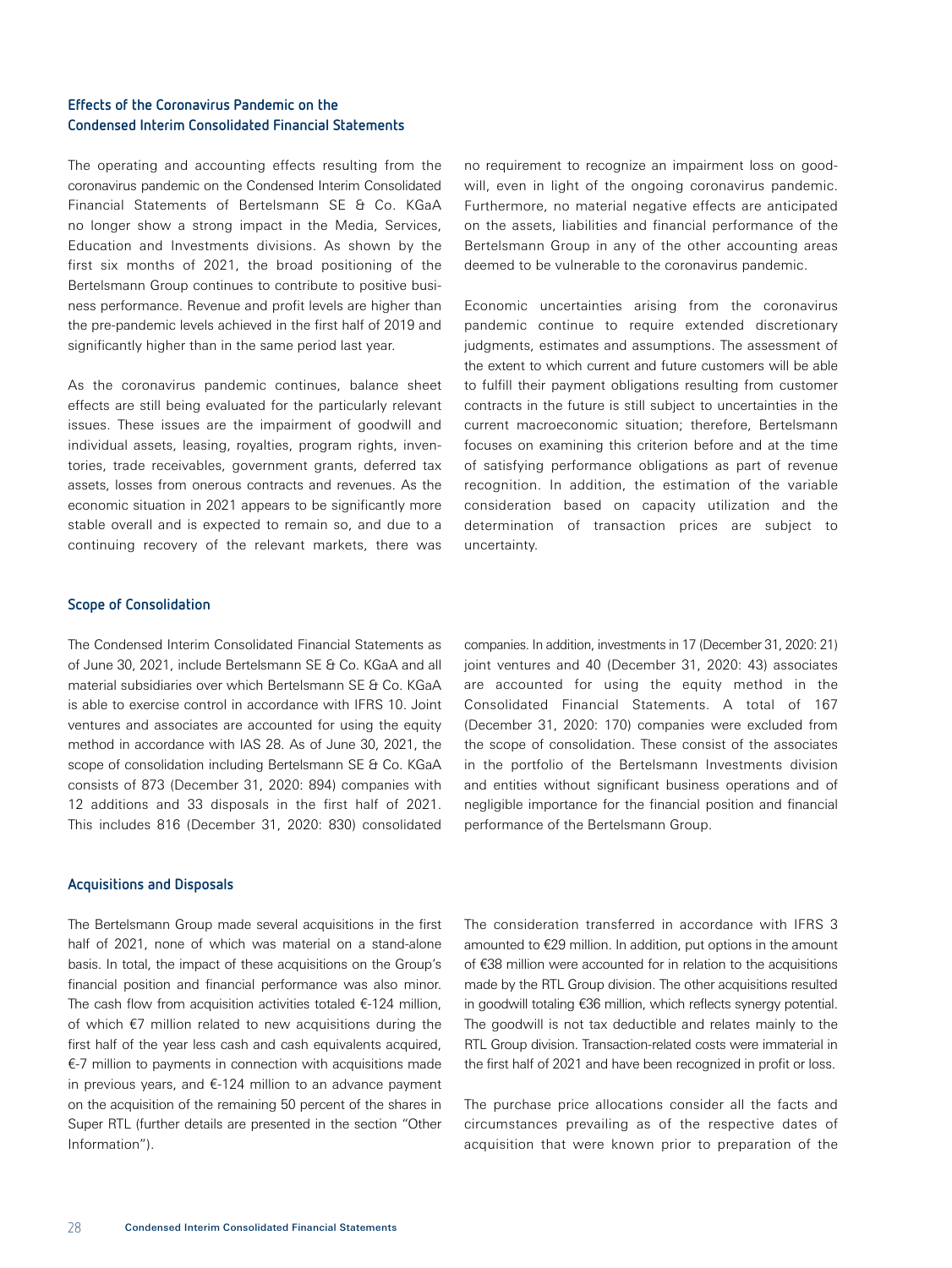Consolidated Financial Statements. In accordance with IFRS 3, should further facts and circumstances become known within the 12-month measurement period, the purchase price allocation will be adjusted accordingly.

The following table shows the fair values of the assets and liabilities of the acquisitions on their dates of initial consolidation based on the currently still preliminary purchase price allocations:

## **Effects of Acquisitions**

| in $\epsilon$ millions                                   | Total   |
|----------------------------------------------------------|---------|
| <b>Non-current assets</b>                                |         |
| Other intangible assets                                  | 25<br>. |
| Property, plant and equipment and right-of-use assets    | 3       |
| <b>Current assets</b>                                    |         |
| Inventories                                              | 37<br>. |
| Trade and other receivables                              | 8<br>.  |
| Cash and cash equivalents                                | 15      |
| Liabilities                                              |         |
| Financial debt                                           | (6)     |
| Lease liabilities                                        | <br>(1) |
| Other financial and non-financial liabilities            | (56)    |
| Net assets acquired                                      | 25      |
| Goodwill                                                 | 36      |
| Non-controlling interests                                | (11)    |
| Fair value of pre-existing interests                     | (21)    |
| Consideration transferred according to IFRS 3            | 29      |
| Less fair value of contributed assets                    | (21)    |
| Consideration paid in cash                               | 8       |
| Cash and cash equivalents acquired                       | (15)    |
| Cash outflow from acquisitions in accordance with IFRS 3 | (7)     |
| Payments on prior year's acquisitions                    | 7       |
| Advance payment on acquisition of shares in Super RTL    | 124     |
| Total cash flow from acquisition activities              | 124     |

Since initial consolidation, all new acquisitions in accordance with IFRS 3 in the first half of 2021 have contributed €23 million to revenue and €2 million to Group profit or loss.

If consolidated as of January 1, 2021, these would have contributed €57 million to revenue and €4 million to Group profit or loss.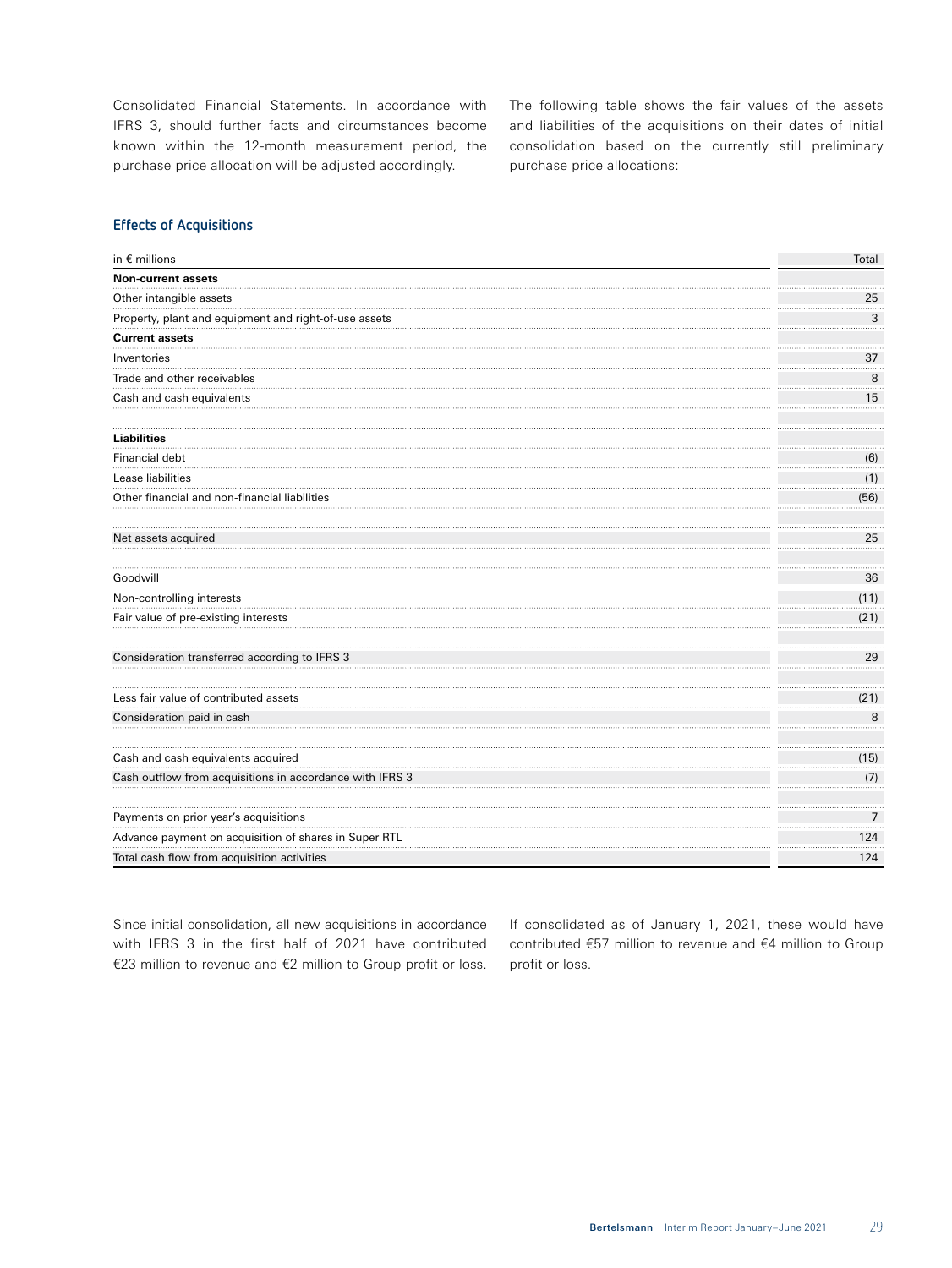In April 2021, RTL Group sold its interests held in its subsidiary SpotX to the US ad-tech company Magnite for €965 million. The purchase price was settled by the transfer of 12.4 million shares of Magnite stock, for a total of €380 million after considering the lock-up adjustment measured at fair value through profit or loss (level 3), and a cash payment of €585 million after considering closing adjustments in accordance with the sales and purchase agreement. Net of disposed net assets and transactionrelated costs, the transactions resulted in an overall gain of €745 million recognized in the item "Results from disposals of investments."

In May 2021, Gruner + Jahr sold its interests held in Prisma Media for €169 million. Net of transaction-related costs, the sale resulted in a gain of €49 million recognized in the item "Results from disposals of investments."

After considering the cash and cash equivalents disposed of, the Bertelsmann Group recorded cash flows in the amount of €680 million from all disposals in the first half of 2021. The disposals led to a gain from deconsolidation of €797 million, which is recognized in the item "Results from disposals of investments." The following table shows their impact on the Bertelsmann Group's assets and liabilities at the time of deconsolidation:

## **Effects of Disposals**

| in $\epsilon$ millions                                | SpotX | Prisma Media | Other | Total |
|-------------------------------------------------------|-------|--------------|-------|-------|
| <b>Non-current assets</b>                             |       |              |       |       |
| Goodwill                                              | 109   | 129          | 5     | 243   |
| Other intangible assets                               |       |              |       | 41    |
| Property, plant and equipment and right-of-use assets | 10    | 35           |       | 45    |
| Other non-current assets                              |       |              |       |       |
| <b>Current assets</b>                                 |       |              |       |       |
| Inventories                                           |       |              |       |       |
| Other current assets                                  | 170   | 67           |       | 238   |
| Cash and cash equivalents                             | 68    |              |       | 77    |
|                                                       |       |              |       |       |
| Liabilities                                           |       |              |       |       |
| Provisions for pensions and similar obligations       |       | 15           |       | 15    |
| Lease liabilities                                     |       | 29           |       | 33    |
| Other financial and non-financial liabilities         | 174   | 108          |       | 283   |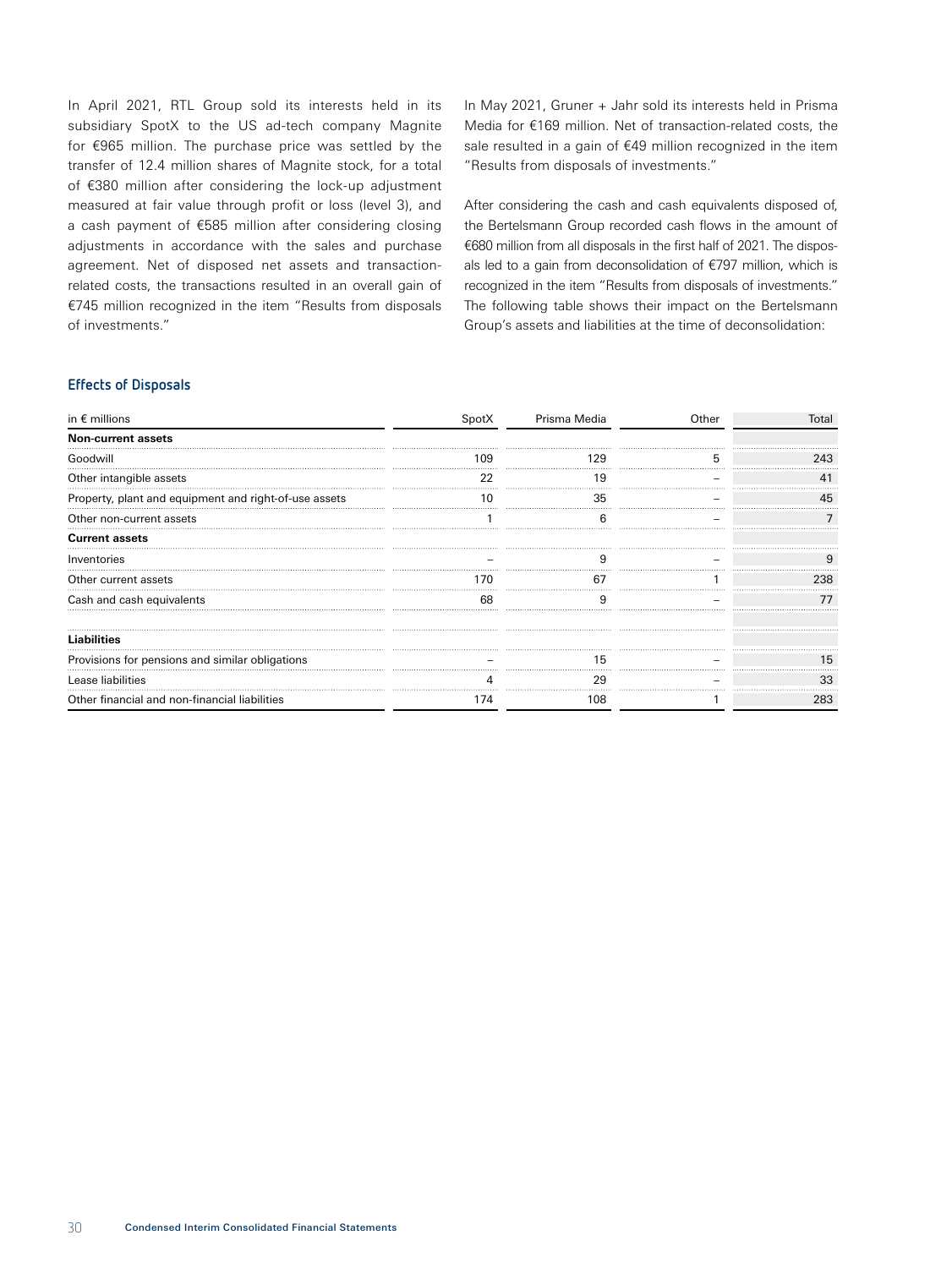## **Assets Held for Sale and Liabilities Related to Assets Held for Sale**

The carrying amounts of the assets classified as held for sale and related liabilities are presented in the following table:

## **Assets Held for Sale and Related Liabilities**

| in $\epsilon$ millions                                | Balance as of<br>6/30/2021 | Balance as of<br>12/31/2020 |
|-------------------------------------------------------|----------------------------|-----------------------------|
| <b>Assets</b>                                         |                            |                             |
| <b>Non-current assets</b>                             |                            |                             |
| Goodwill                                              | 32                         | 237                         |
| Other intangible assets                               | $\overline{2}$             | 33                          |
| Property, plant and equipment and right-of-use assets | 37                         | 43                          |
| Investments accounted for using the equity method     |                            | $\overline{\mathbf{c}}$     |
| Other non-current assets                              |                            | 1                           |
| Deferred tax assets                                   | 6                          | 5                           |
| <b>Current assets</b>                                 |                            |                             |
| Inventories                                           | 31                         | 9                           |
| Trade and other receivables                           | 54                         | 286                         |
| Other current assets                                  | 7                          | 8                           |
| Cash and cash equivalents                             | 8                          | 72                          |
| Impairment on assets held for sale                    | (4)                        |                             |
| Assets held for sale                                  | 173                        | 696                         |
| <b>Equity and liabilities</b>                         |                            |                             |
| <b>Non-current liabilities</b>                        |                            |                             |
| Provisions for pensions and similar obligations       | 22                         | 14                          |
| Deferred tax liabilities                              |                            | 3                           |
| Lease liabilities                                     | 25                         | 27                          |
| Trade and other payables                              | $\overline{2}$             | 1                           |
| <b>Current liabilities</b>                            |                            |                             |
| Other provisions                                      |                            | 6                           |
| Lease liabilities                                     | $\overline{4}$             | 10<br>.                     |
| Trade and other payables                              | 41                         | 254                         |
| Other current liabilities                             | 21                         | 58                          |
| Liabilities related to assets held for sale           | 115                        | 373                         |

As of June 30, 2021, the carrying amounts of the assets classified as held for sale and related liabilities are almost completely attributable to the RTL Group division. In June 2021, RTL Group announced that it had signed a definitive agreement for the sale of RTL Belgium. The transaction – with an expected consideration of €215 million and after a dividend distribution of €35 million – is subject to regulatory approvals and is expected to close in the fourth quarter of 2021. An immaterial portion of the carrying amounts of the assets

classified as held for sale and related liabilities is attributable to the Majorel Stralsund disposal group within the Arvato division as of June 30, 2021.

An impairment of  $€4$  million was recognized in the first half of 2021 for the Majorel Stralsund disposal group, which was measured at fair value less costs to sell. The fair values are based on level 3 of the hierarchy of non-recurring fair values. Valuations for level 3 are based on information from contract negotiations.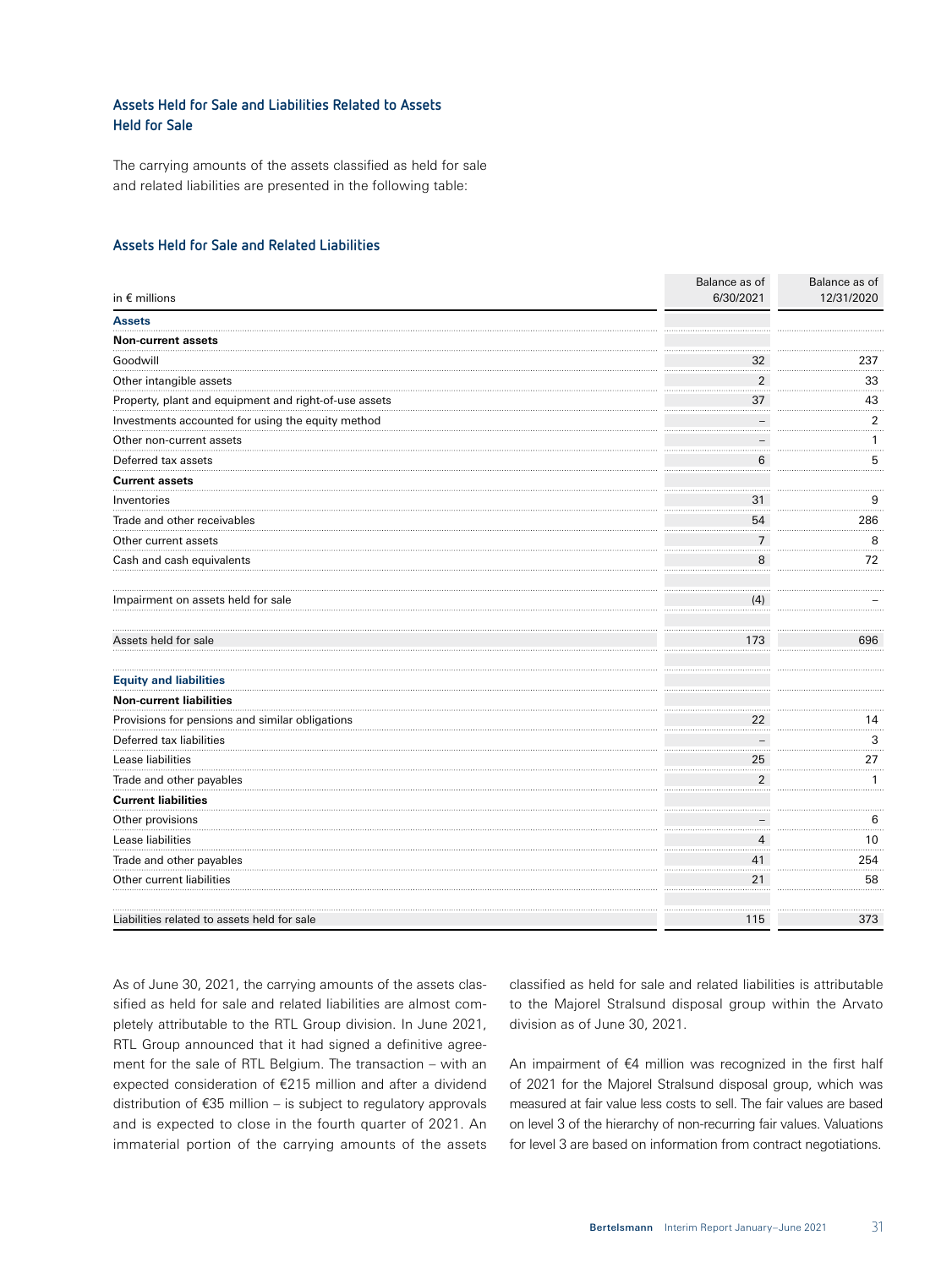## **Currency Translation**

The following euro exchange rates were used for currency translation purposes for the most significant foreign currencies for the Bertelsmann Group:

| Foreign currency unit per €1 |     | H <sub>1</sub> 2021 | 2020<br>H1 |                                 | /2020    |        |
|------------------------------|-----|---------------------|------------|---------------------------------|----------|--------|
| Australian dollar            |     |                     | 6746<br>   | ******************************* | 5896<br> |        |
| Canadian dollar              |     | 5031                | 5036<br>   |                                 | 5633     |        |
| Chinese renminbi             | CNY | 7972<br>            | 7500       | 1 6742                          |          | ' 9219 |
| British pound                |     | 8679<br>            | 8740<br>   |                                 |          |        |
|                              |     |                     | 1020       |                                 |          | 198    |

## **Additional Disclosures on Revenues**

In the first half of 2021, Group revenues of €8,533 million were generated from contracts with customers in accordance with IFRS 15 (H1 2020: €7,713 million). The other revenues amounting to €158 million (H1 2020: €135 million) not in the scope of IFRS 15 resulted almost entirely from financial services in the Arvato division. The following table shows the revenues from contracts with customers in accordance with IFRS 15 by division and broken down by revenue source, geographical area and timing of revenue recognition. The categorization of revenue sources and geographical areas shown corresponds to that used in segment reporting. By contrast, the revenues reported reflect exclusively the revenues in accordance with IFRS 15 and consequently differ in amount from the breakdown of revenues in segment reporting.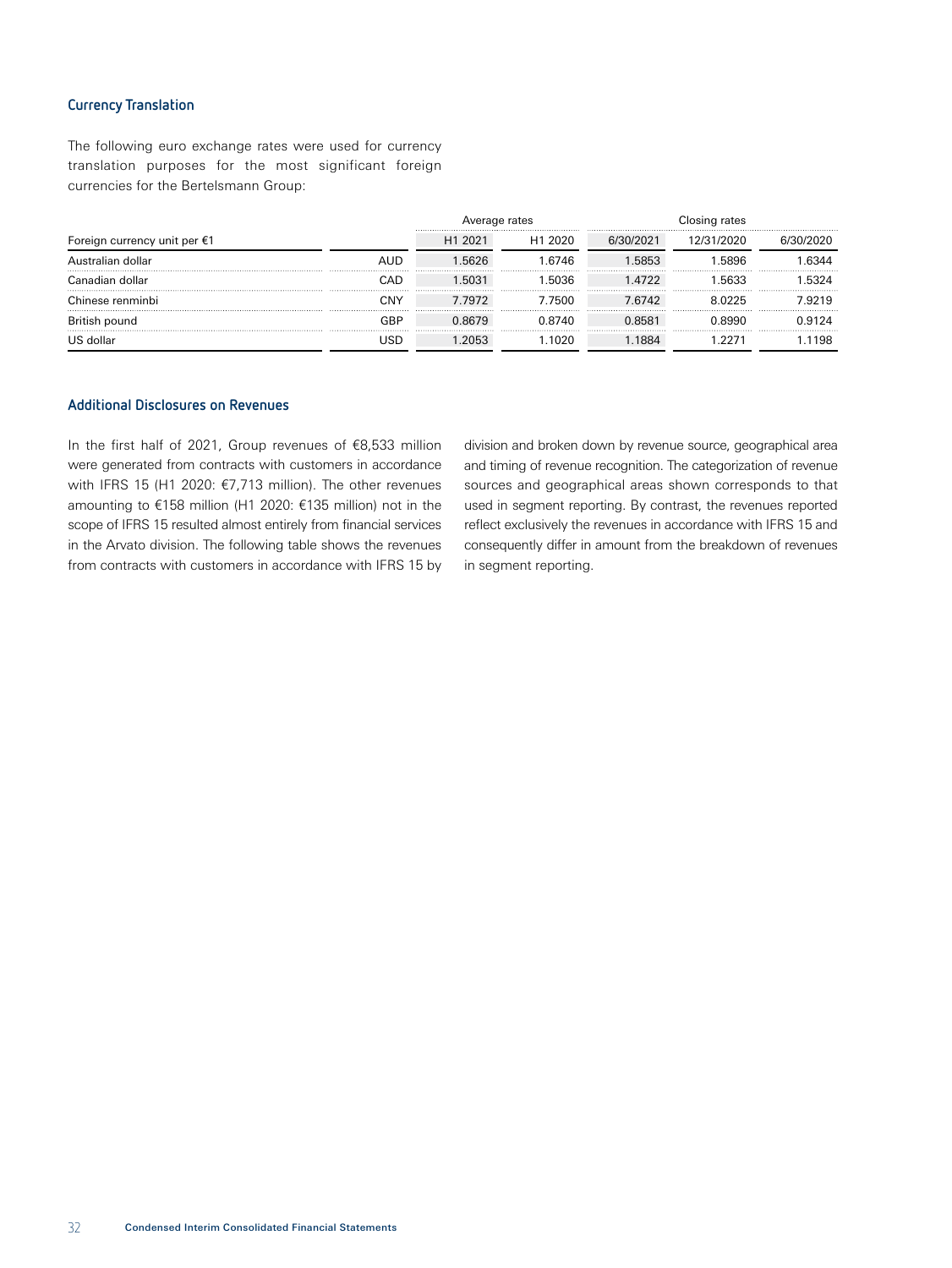## **Revenue from Contracts with Customers**

|                              |                  |                            | H1 2021          |            |        |                                  |                                   |                                  |
|------------------------------|------------------|----------------------------|------------------|------------|--------|----------------------------------|-----------------------------------|----------------------------------|
| in $\epsilon$ millions       | <b>RTL Group</b> | Penguin<br>Random<br>House | Gruner +<br>Jahr | <b>BMG</b> | Arvato | Bertelsmann<br>Printing<br>Group | Bertelsmann<br>Education<br>Group | Total<br>divisions <sup>1)</sup> |
| <b>Revenue Sources</b>       |                  |                            |                  |            |        |                                  |                                   |                                  |
| Own products and merchandise | 23               | 1.725                      | 214              | 24         | 30     |                                  |                                   | 2,027                            |
| Services                     | 151              | 52                         | 158              |            | 2,214  | 531                              | 136                               | 3,242                            |
| Advertising                  | 1.611            |                            | 151              |            |        | 10                               |                                   | 1.772                            |
| Rights and licenses          | 1,179            | 26                         | 9                | 271        |        |                                  |                                   | 1,485                            |
|                              | 2,964            | 1.803                      | 532              | 295        | 2.244  | 552                              | 136                               | 8,526                            |
| <b>Geographical Areas</b>    |                  |                            |                  |            |        |                                  |                                   |                                  |
| Germany                      | 906              | 114                        | 335              | 19         | 809    | 347                              |                                   | 2,531                            |
| France                       | 638              | 3                          | 99               | 11         | 217    | 24                               |                                   | 992                              |
| United Kingdom               | 102              | 183                        | 20               | 45         | 177    | 45                               |                                   | 572                              |
| Other European countries     | 718              | 154                        | 40               | 34         | 670    | 64                               |                                   | 1.680                            |
| <b>United States</b>         | 515              | 1.076                      |                  | 160        | 179    | 67                               | 131                               | 2,139                            |
| Other countries              | 85               | 273                        | 27               | 26         | 192    | 5                                | Δ                                 | 612                              |
|                              | 2,964            | 1,803                      | 532              | 295        | 2,244  | 552                              | 136                               | 8,526                            |
| <b>Timing</b>                |                  |                            |                  |            |        |                                  |                                   |                                  |
| Point in time                | 941              | 1.750                      | 307              | 65         | 31     | 20                               |                                   | 3.114                            |
| Over time                    | 2,023            | 53                         | 225              | 230        | 2,213  | 532                              | 136                               | 5,412                            |
|                              | 2,964            | 1,803                      | 532              | 295        | 2,244  | 552                              | 136                               | 8,526                            |

|                              |                  |                            | H1 2020          |            |        |                                  |                                   |                                  |
|------------------------------|------------------|----------------------------|------------------|------------|--------|----------------------------------|-----------------------------------|----------------------------------|
| in $\epsilon$ millions       | <b>RTL Group</b> | Penguin<br>Random<br>House | Gruner +<br>Jahr | <b>BMG</b> | Arvato | Bertelsmann<br>Printing<br>Group | Bertelsmann<br>Education<br>Group | Total<br>divisions <sup>1)</sup> |
| <b>Revenue Sources</b>       |                  |                            |                  |            |        |                                  |                                   |                                  |
| Own products and merchandise | 52               | 1,561                      | 243              | 15         | 37     | 9                                |                                   | 1,917                            |
| Services                     | 164              | 44                         | 117              |            | 1,892  | 565                              | 158                               | 2,940                            |
| Advertising                  | 1.343            |                            | 141              |            |        | 10                               |                                   | 1,494                            |
| Rights and licenses          | 1,058            | 22<br>.                    |                  | 265<br>.   |        |                                  |                                   | 1,352                            |
|                              | 2,617            | 1.627                      | 508              | 280        | 1.929  | 584                              | 158                               | 7,703                            |
| <b>Geographical Areas</b>    |                  |                            |                  |            |        |                                  |                                   |                                  |
| Germany                      | 791              | 114                        | 347              | 39         | 756    | 379                              |                                   | 2,427                            |
| France                       | 541              | 2                          | 103              | 17         | 199    | 22                               |                                   | 884                              |
| United Kingdom               | 103              | 182                        | 13               | 33         | 97     | 57                               |                                   | 486                              |
| Other European countries     | 608              | 127                        | 29               | 29         | 555    | 72                               |                                   | 1.420                            |
| <b>United States</b>         | 519              | 990                        |                  | 139        | 143    | 49                               | 153                               | 2.000                            |
| Other countries              | 55               | 212                        | 9                | 23         | 179    | 5                                | 3                                 | 486                              |
|                              | 2,617            | 1,627                      | 508              | 280        | 1,929  | 584                              | 158                               | 7,703                            |
| Timing                       |                  |                            |                  |            |        |                                  |                                   |                                  |
| Point in time                | 896              | 1.582                      | 337              | 60         | 64     | 22                               |                                   | 2,961                            |
| Over time                    | 1,721            | 45                         | 171              | 220        | 1,865  | 562                              | 158                               | 4,742                            |
|                              | 2,617            | 1,627                      | 508              | 280        | 1,929  | 584                              | 158                               | 7,703                            |

1) Excluding Bertelsmann Investments and Corporate activities.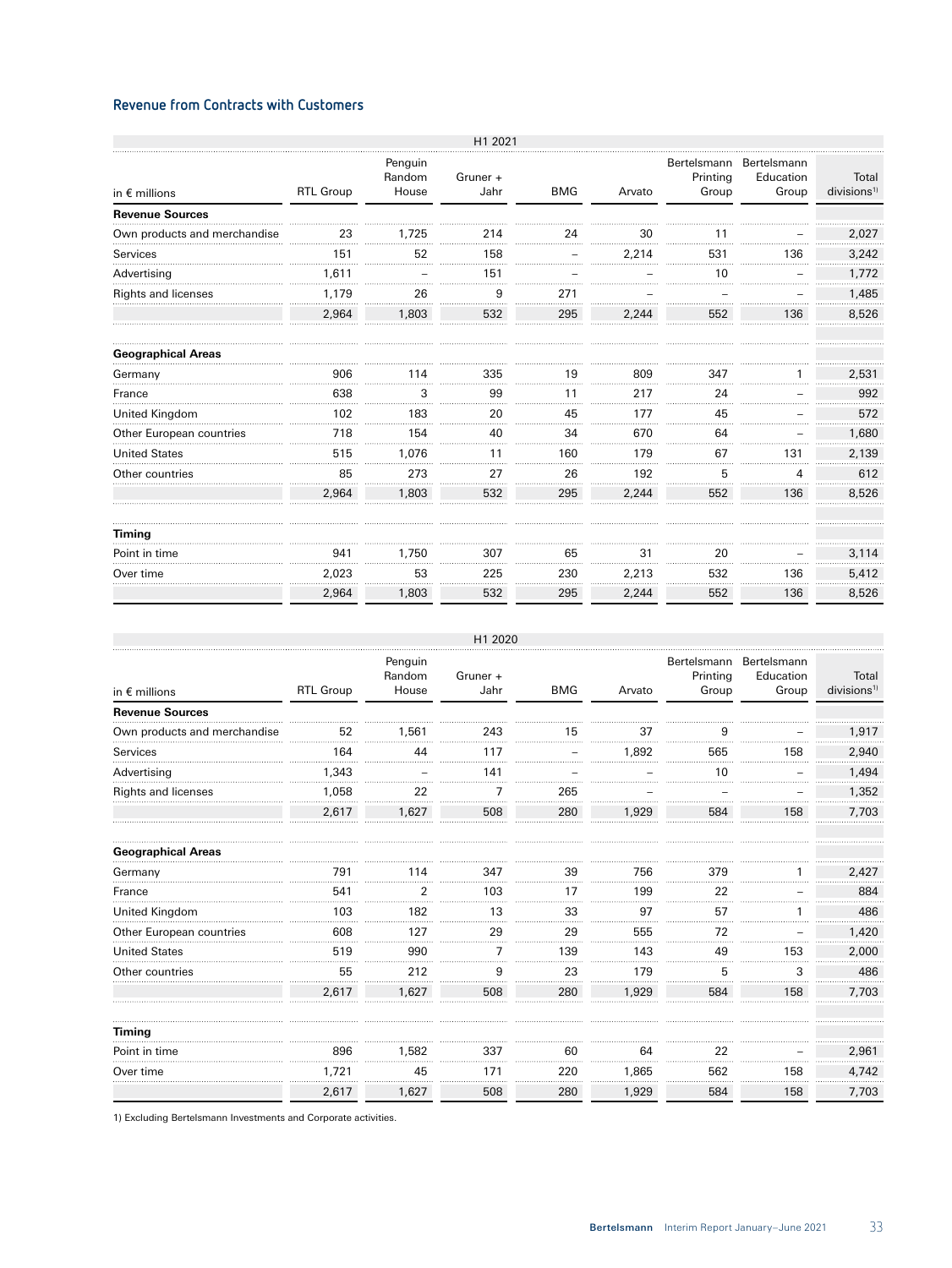## **Additional Disclosures on Financial Instruments**

The principles and methods used for the fair value measurement remain unchanged compared to those used in the previous year. Only disclosures on financial instruments that are significant to an understanding of the changes in financial position and financial performance since the end of the last annual reporting period are explained below. These explanations relate in particular to the disclosure of financial instruments measured at fair value depending on the different levels of the fair value hierarchy. The reconciliation of the carrying amounts of the financial instruments to the measurement categories is not disclosed, as the composition of the financial instruments has not changed significantly compared with December 31, 2020. In addition, no fair values are disclosed for financial instruments not measured at fair value whose carrying amount is a reasonable approximation of fair value.

The following hierarchy is used to determine the fair value of financial instruments.

### Level 1:

The fair value of the listed financial instruments is determined on the basis of stock exchange listings at the end of the reporting period.

#### Level 2:

For measuring the fair value of unlisted derivatives, Bertelsmann uses various financial methods reflecting the prevailing market conditions and risks at the respective balance sheet dates. Irrespective of the type of financial instrument, future cash flows are discounted at the end of the reporting period based on the respective market interest rates and yield curves at the end of the reporting period. The fair value of forward exchange transactions is calculated using the average spot prices at the end of the reporting period and taking into account forward markdowns and markups for the remaining term of the transactions. The fair value of interest rate derivatives is calculated on the basis of the respective market rates and yield curves at the end of the reporting period. The fair value of forward commodity transactions is derived from the stock exchange listings published at the end of the reporting period. Any mismatches to the standardized stock exchange contracts are reflected through interpolation or additions.

#### Level 3:

If no observable market data is available, fair value measurement is based primarily on cash flow-based valuation techniques. As a rule, so-called qualified financing rounds are used for minority stakes in the Bertelsmann Investments division. Listed financial instruments with contractual lockups are also based on level 3.

The measurement of financial assets and financial liabilities according to level 2 and level 3 requires management to make certain assumptions about the model inputs, including cash flows, discount rate and credit risk, as well as the life and development cycle of start-up investments.

The measurement category "fair value through profit or loss" mainly includes the minority stakes in start-ups and fund investments purchased by the Bertelsmann Investments division, and shares of Magnite stock from the disposal of SpotX. The fair value of its listed investments is measured on the basis of their market values and the fair value of its unlisted investments, if possible, on the basis of observable prices obtained as part of the most recently implemented qualified financing rounds which meet the minimum requirements for volume and participants, taking into account life and development cycles of the entity. The item also includes so-called fund-of-fund investments, which are also measured at fair value through profit or loss. The measurement of their fair values is based on the valuations of the external management as presented in regular reporting and taking into account a fungibility discount. The gains and losses resulting from changes in the fair value are recognized as other operating income in the item "Fair value measurement of investments."

The market value of the 2001 profit participation certificates with a closing rate of 347.20 percent on the last day of trading in the first half of 2021 on the Frankfurt Stock Exchange was €987 million (December 31, 2020: €908 million with a rate of 319.51 percent) and, correspondingly, €31 million for the 1992 profit participation certificates with a rate of 184.12 percent (December 31, 2020: €31 million with a rate of 180.00 percent). The market values are based on level 1 of the fair value hierarchy.

In January 2021, Bertelsmann terminated a floating-rate promissory note of €100 million due in April 2023. The promissory note was repaid ahead of schedule in April 2021. In addition, a €500 million bond due in May 2021 was terminated early in March 2021. Repayment took place in April 2021, one month before the original maturity date.

In addition, early repayments of parts of the bonds due in August 2022, October 2024 and September 2025 totaling a nominal €428 million were made in May 2021 as part of a public repurchase offer.

In June 2021, the revolving syndicated credit facility was extended for a further year, until 2026.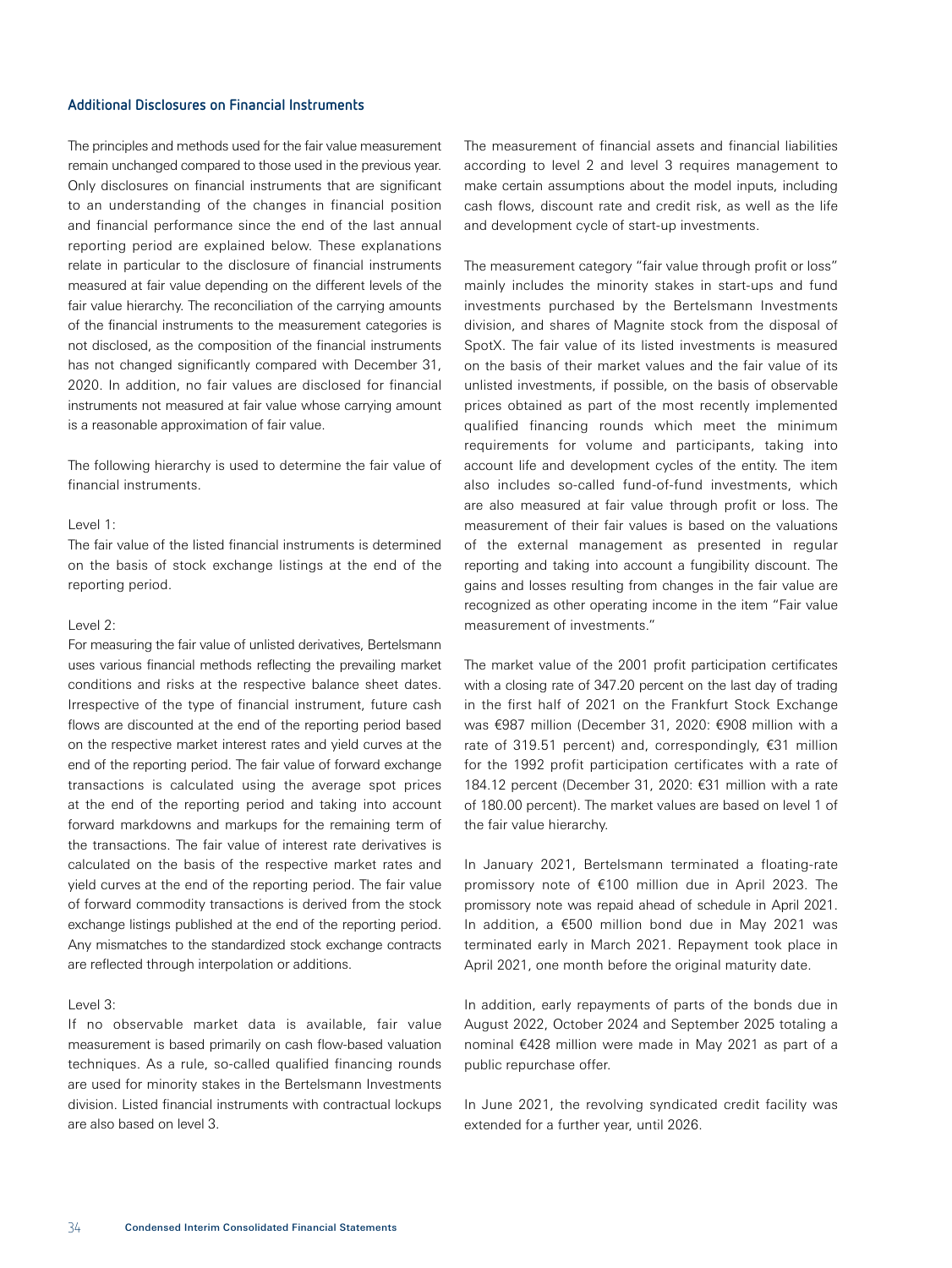On June 30, 2021, the cumulative market value of the listed bonds totaled €5,158 million (December 31, 2020: €6,146 million) with a nominal volume of €4,822 million (December 31, 2020: €5,750 million) and a carrying amount of €4,796 million (December 31, 2020: €5,719 million). The stock market prices are based on level 1 of the fair value hierarchy. On June 30, 2021, the total carrying amount of the private placements and promissory notes totaled €573 million (December 31, 2020: €673 million), and the total market value amounted to €638 million

(December 31, 2020: €753 million). The fair values of private placements and promissory notes are determined using actuarial methods based on yield curves adjusted for the Group's credit margin. This credit margin results from the market price for credit default swaps at the end of the respective reporting periods. Fair value is measured on the basis of discount rates ranging from -0.50 percent to 0.78 percent. The fair values of the private placements and promissory notes are based on level 2 of the fair value hierarchy.

## **Financial Assets Measured at Fair Value Categorized Using the Fair Value Measurement Hierarchy**

| in $\epsilon$ millions                                   | Level 1:<br>Quoted prices<br>in active<br>markets | Level 2:<br>Observable<br>market<br>data | Level 3:<br>Unobservable<br>market<br>data | Balance as of<br>6/30/2021 |
|----------------------------------------------------------|---------------------------------------------------|------------------------------------------|--------------------------------------------|----------------------------|
| Financial assets measured at fair value                  |                                                   |                                          | 1.653<br>                                  | .821                       |
| Primary and derivative financial assets held for trading |                                                   |                                          |                                            |                            |
| Derivatives with hedge relation                          |                                                   |                                          |                                            |                            |
|                                                          |                                                   | 60                                       | .653                                       |                            |

## **Financial Assets Measured at Fair Value Based on Level 3**

|                                                                                   | Financial     |                  | Total |
|-----------------------------------------------------------------------------------|---------------|------------------|-------|
|                                                                                   | assets        | derivative       |       |
|                                                                                   | measured      | financial assets |       |
| in $\epsilon$ millions                                                            | at fair value | held for trading |       |
| Balance as of 1/1/2021                                                            | 1.067         |                  | .067  |
| Total gain $(+)$ or loss $(-)$                                                    | 196           |                  | 196   |
| $-$ in profit or loss                                                             | 186           |                  | 186   |
| - in other comprehensive income                                                   |               |                  | 10    |
| Purchases                                                                         | 525           |                  | 525   |
| Sales/settlements                                                                 | 134)          |                  | 134)  |
| Transfers out of level 3                                                          |               |                  |       |
| Balance as of 6/30/2021                                                           | .653          |                  | .653  |
| Gain $(+)$ or loss $(-)$ for assets still held at the end of the reporting period | 162           |                  | 162   |

The purchases relate in the amount of  $£380$  million to the Magnite shares RTL Group received as a part of the noncash consideration from the sale of SpotX. The effect from remeasurement of these shares amounted to €-33 million and is disclosed in the item "in profit or loss." Additionally, the item "Purchases" includes various new and follow-on investments by the Bertelsmann Investments division, none of which was material on a stand-alone basis.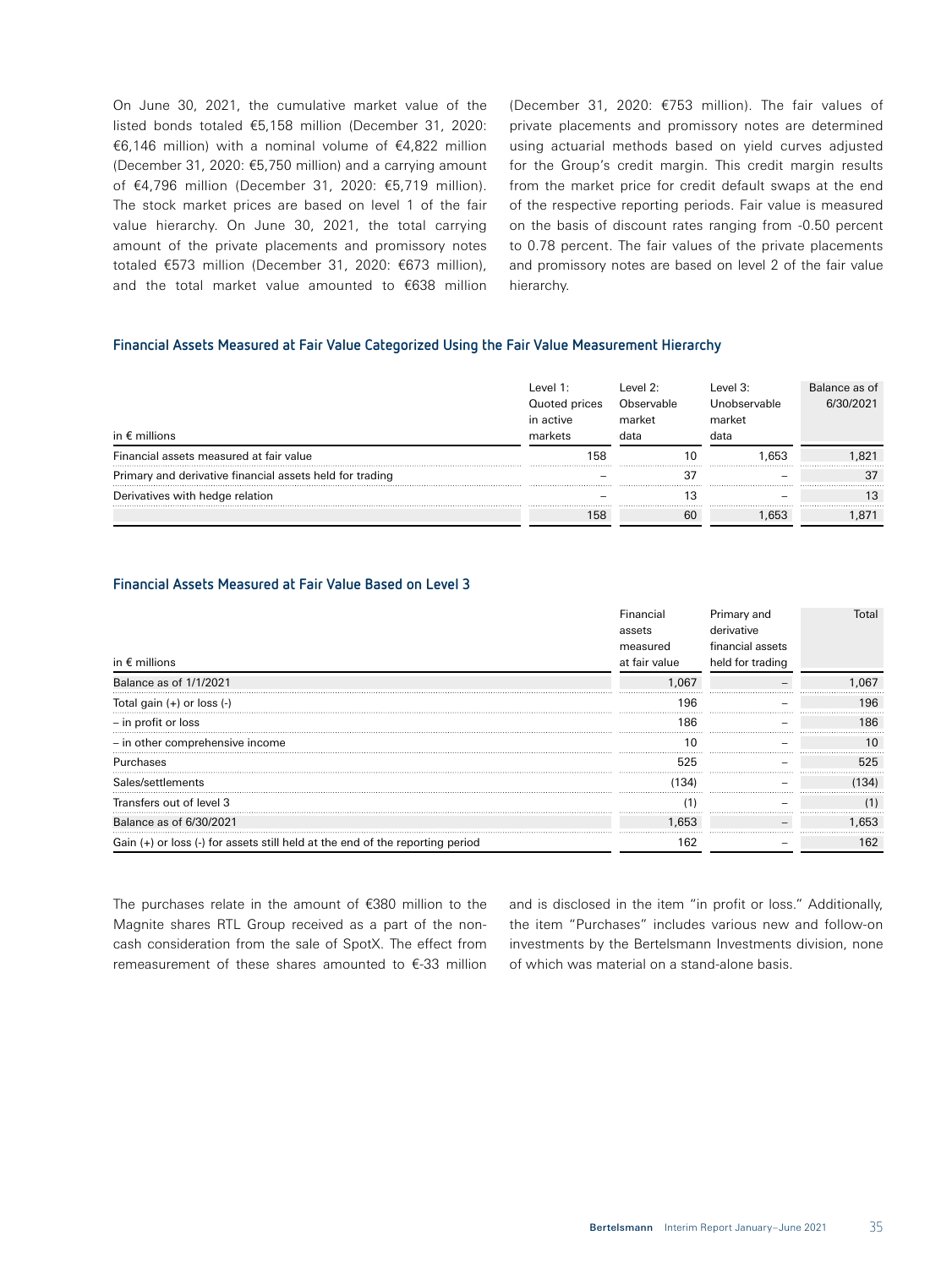## **Financial Liabilities Measured at Fair Value Categorized Using the Fair Value Measurement Hierarchy**

|                                                                     | Level 1∶                              | l evel 2:            |                        | Level 3:  | Balance as of |
|---------------------------------------------------------------------|---------------------------------------|----------------------|------------------------|-----------|---------------|
| in $f$ millions                                                     | Quoted prices<br>in active<br>markets | Observable<br>market | Unobservable<br>market | 6/30/2021 |               |
|                                                                     |                                       |                      |                        |           |               |
| Financial liabilities measured at fair value through profit or loss |                                       |                      |                        |           |               |
| Primary and derivative financial liabilities held for trading       |                                       |                      |                        |           |               |
| Derivatives with hedge relation                                     |                                       |                      |                        |           |               |
|                                                                     |                                       |                      |                        | 79        |               |

## **Financial Liabilities Measured at Fair Value Based on Level 3**

|                                                                                                                            | Financial        | Total |
|----------------------------------------------------------------------------------------------------------------------------|------------------|-------|
|                                                                                                                            | liabilities mea- |       |
|                                                                                                                            | sured at fair    |       |
|                                                                                                                            | value through    |       |
| in $\epsilon$ millions                                                                                                     | profit or loss   |       |
| Balance as of 1/1/2021                                                                                                     |                  | 17    |
| Total gain (-) or loss (+)                                                                                                 |                  |       |
| - in profit or loss                                                                                                        |                  |       |
| - in other comprehensive income                                                                                            |                  |       |
| Purchases                                                                                                                  |                  |       |
| Settlements                                                                                                                | (5<br>           | lb.   |
| Transfers out of/into level 3                                                                                              |                  |       |
| Balance as of 6/30/2021                                                                                                    |                  |       |
| Gain $\left(\text{-}\right)$ or loss $\left(\text{+}\right)$ for liabilities still held at the end of the reporting period |                  |       |

The effective portion of changes in the fair value of cash flow hedges is recognized in accumulated other comprehensive income until the effects of the hedged underlying transaction affect profit or loss, or until a basis adjustment occurs. The amount of €33 million relating to cash flow hedges (H1 2020: €-3 million) was reclassified from accumulated other comprehensive income to the income statement. These are amounts before tax.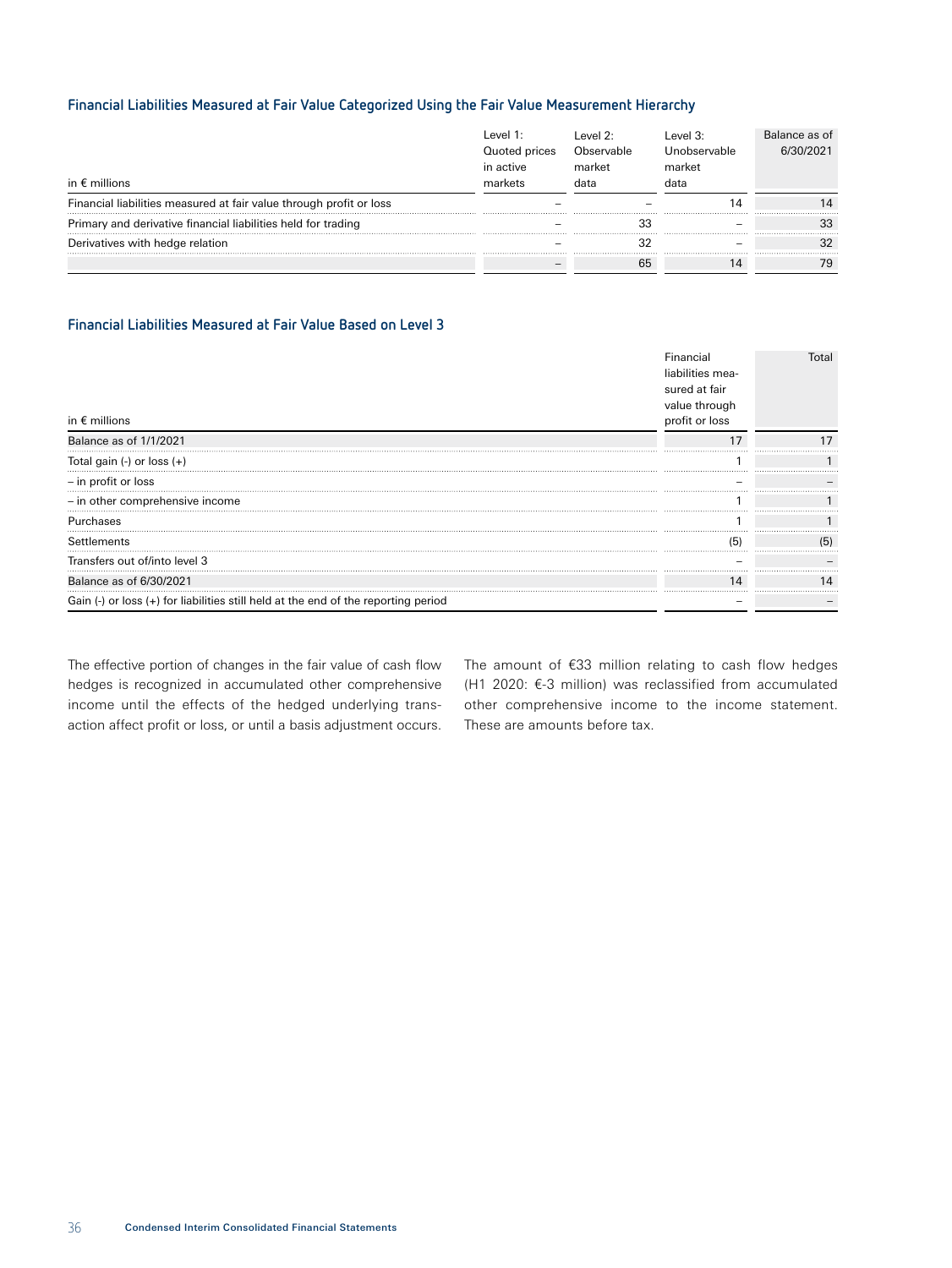### **Income Taxes**

The tax expense for the first half of 2021 was calculated in accordance with IAS 34 using the average annual tax rate expected for the whole of 2021, in relation to taxable earnings before taxes, which is calculated at 30.7 percent (H1 2020: 32.6 percent), according to Bertelsmann management's

#### **Other Information**

The Bertelsmann Group's core business is subject to significant seasonal fluctuations and in the current financial year may also be impacted by the consequences of the coronavirus pandemic due to its macroeconomic effects and related uncertainty (further explanations are presented in the section "Effects of the Coronavirus Pandemic on Condensed Interim Consolidated Financial Statements"). In a financial year unaffected by influences such as the coronavirus pandemic, higher revenues and a higher operating result tend to be expected in the second half of the year compared to the first half of the year. These higher revenues are due to increasing demand during the year-end holiday season, in particular in advertising-driven businesses and in the publishing business, as well as to the customary seasonality in the music business. This seasonality for revenue in 2021 may differ from prior years given the global economic development and current economic uncertainty.

As of June 30, 2021, total assets amounted to €28.7 billion (December 31, 2020: €29.7 billion). Pension provisions decreased to €1.5 billion (December 31, 2020: €2.0 billion). In addition to a higher discount rate, the main reason for the decrease is a voluntary addition of €200 million to the plan assets managed in trust by Bertelsmann Pension Trust e.V.

Due to a triggering event, impairment tests were conducted for selected cash-generating units as of June 30, 2021. On account of the coronavirus pandemic, the assumptions for impairment testing overall continue to be subject to increased uncertainty and extended discretionary judgment in the context of cash flow forecasts.

Fremantle continued to recover in the first half of 2021, despite the ongoing impact of the coronavirus pandemic. Driven by the high overall market demand for content from a diversified set of potential clients (including broadcasters, platforms and streaming services) and Fremantle's well-diversified territorial coverage (Fremantle's network of local production and distribution companies operates in over 30 territories around the world), the exposure of Fremantle towards potentially long-lasting recessions of specific economies is limited. The

current estimation. In addition, special effects were included in earnings before taxes and in current and deferred taxes, resulting in a different tax rate in the income statement. The tax expense for the first half of 2021 was higher than in the same period of the previous year, in particular due to transactions.

streaming platforms are expected to continue to increase their content spend. Further initiatives to develop new formats, to expand Fremantle's slate of scripted, entertainment and factual productions, and to further diversify Fremantle's global footprint support the continued growth of the business. Based on a Discounted Cash Flow (DCF) model with revised budget assumptions, a discount rate of 8.15 percent (December 31, 2020: 8.21 percent), a long-term growth rate of 1.80 percent (December 31, 2020: 1.80 percent) and with a perpetual EBITA margin of 8 percent (December 31, 2020: 8 percent), the headroom at the level of Fremantle has increased to €306 million (December 31, 2020: €213 million).

Despite the recovery of the share price of Atresmedia, and the indicated increase of TV advertising spend for the upcoming months, the ongoing challenging economic environment in Spain due to the coronavirus pandemic combined with strong competition, changing viewing preferences and continued dependence on linear television still leads to high uncertainty in terms of forecasts. As of June 30, 2021, neither an additional impairment loss nor a reversal of impairment loss had to be recognized on the investment in Atresmedia accounted for using the equity method.

In March 2021, RTL Deutschland announced that it had signed an agreement for the acquisition of the remaining 50 percent of the shares in Super RTL (RTL Disney Fernsehen GmbH & Co. KG) from The Walt Disney Company (Buena Vista International Television Investments, Inc). The transaction will be accounted for as a business combination in accordance with IFRS 3. As of June 30, 2021, the purchase price payment of €124 million was already paid and is included in the cash flow statement under the item "purchase prices for consolidated investments (net of acquired cash)" in the cash flow from investing activities. In accordance with IFRS 3, the acquisition date is assumed to be July 1, 2021. At the time the Condensed Interim Consolidated Financial Statements were prepared, the purchase price allocation was at a very preliminary stage. In particular, the valuations have not yet been finalized. As a result, the fair values of identifiable assets, especially intangible assets, and liabilities acquired have only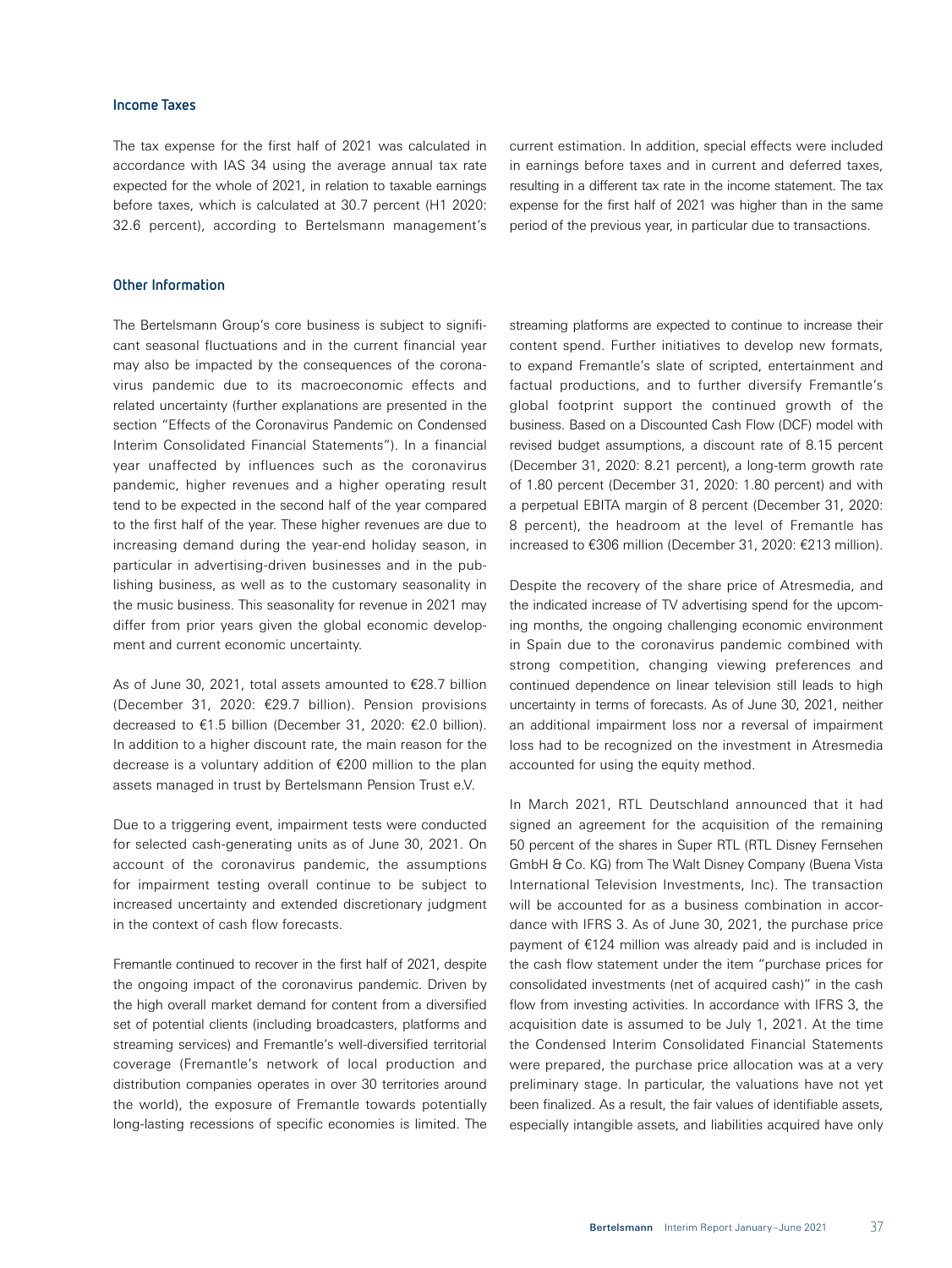been determined provisionally and have not been recognized accordingly. The accounting for the acquisition is expected to be finalized at the end of the year, based on facts and circumstances existing at the date control was assumed.

In June 2021, Bertelsmann announced the acquisition of 25 percent of the capital shares and 46 percent of the voting rights in Afya, a leading provider of medical education and training in Brazil. By acquiring the Afya shares from Crescera Educacional II, a fund launched by Crescera Capital in 2014 with Bertelsmann as one of the lead investors, Bertelsmann expands its involvement in Brazil's rapidly growing education market. As of June 30, 2021, the transaction was subject to the approval of regulatory authorities. Following the granting of this approval, the transaction was closed in August 2021. Going forward, the investment in Afya will be accounted for using the equity method.

For further portfolio changes, including the merger between RTL Deutschland and Gruner + Jahr, and the planned mergers of RTL Nederland and Talpa Network in the Netherlands and of Groupe TF1 and Groupe M6 in France, please refer to the explanations in the Group Interim Management Report.

## **Notes on Segment Reporting**

Segment reporting continues to reflect eight operating reportable segments (RTL Group, Penguin Random House, Gruner + Jahr, BMG, Arvato, Bertelsmann Printing Group, Bertelsmann Education Group and Bertelsmann Investments). For segment reporting, intercompany leases are presented as operating leases with income and expenses recognized using the straight-line method in accordance with IFRS 8, in line with internal management.

#### **Reconciliation of Segment Information to Group Profit or Loss**

| in $\epsilon$ millions                                                                                                                                                      | H <sub>1</sub> 2021 | H <sub>1</sub> 2020 |
|-----------------------------------------------------------------------------------------------------------------------------------------------------------------------------|---------------------|---------------------|
| <b>Operating EBITDA</b>                                                                                                                                                     | 1.417               |                     |
| Amortization/depreciation, impairment and reversals on intangible assets, property, plant and<br>equipment and right-of-use assets                                          | 424                 |                     |
| Adjustments on amortization/depreciation, impairment and reversals on intangible assets, property,<br>plant and equipment and right-of-use assets included in special items | 19                  |                     |
| Special items                                                                                                                                                               |                     |                     |
| EBIT                                                                                                                                                                        | 1.929               | 805                 |
| Financial result                                                                                                                                                            | (155)               | 84)                 |
| Larnings before taxes                                                                                                                                                       | 1 774               |                     |
| Income tax expense                                                                                                                                                          |                     |                     |
| Group profit or loss                                                                                                                                                        | .368                |                     |

### **Events after the Reporting Period**

In August 2021, a subsidiary of RTL Group signed a definitive agreement for the sale of its investment in the mobile gaming company Ludia. The transaction – with an expected

consideration in the low three-digit million range – is subject to regulatory approvals.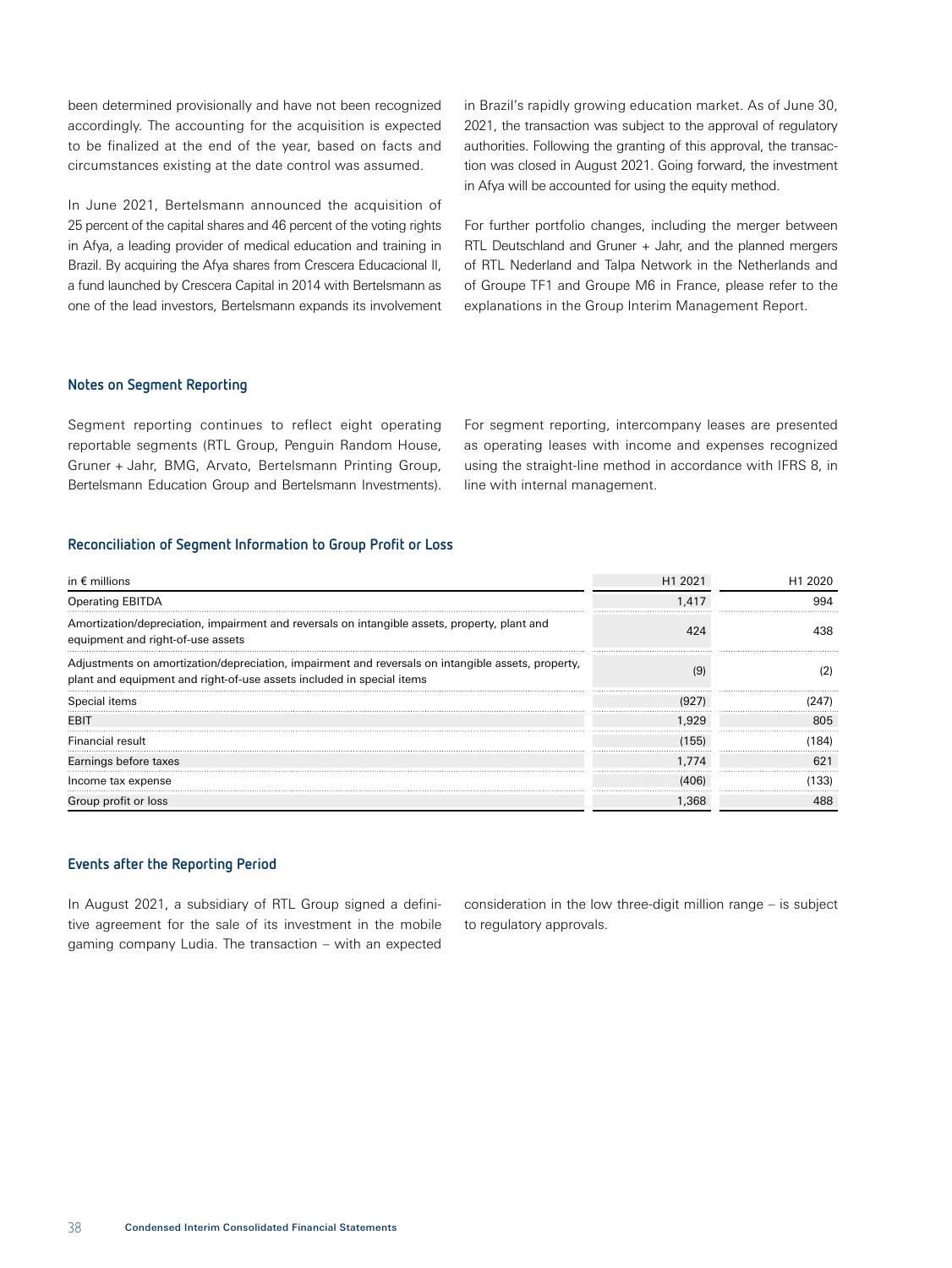## Responsibility Statement

To the best of our knowledge, and in accordance with the applicable reporting principles for interim financial reporting, the Condensed Interim Consolidated Financial Statements give a true and fair view of the assets, liabilities, financial position and profit or loss of the Group, and the Group Interim

Management Report includes a fair review of the development and performance of the business and the position of the Group, together with a description of the material opportunities and risks associated with the expected performance of the Group for the remaining months of the financial year.

Gütersloh, August 26, 2021

Bertelsmann SE & Co. KGaA represented by: Bertelsmann Management SE, the general partner Executive Board

Thomas Rabe Markus Dohle

Rolf Hellermann **Immanuel Hermreck**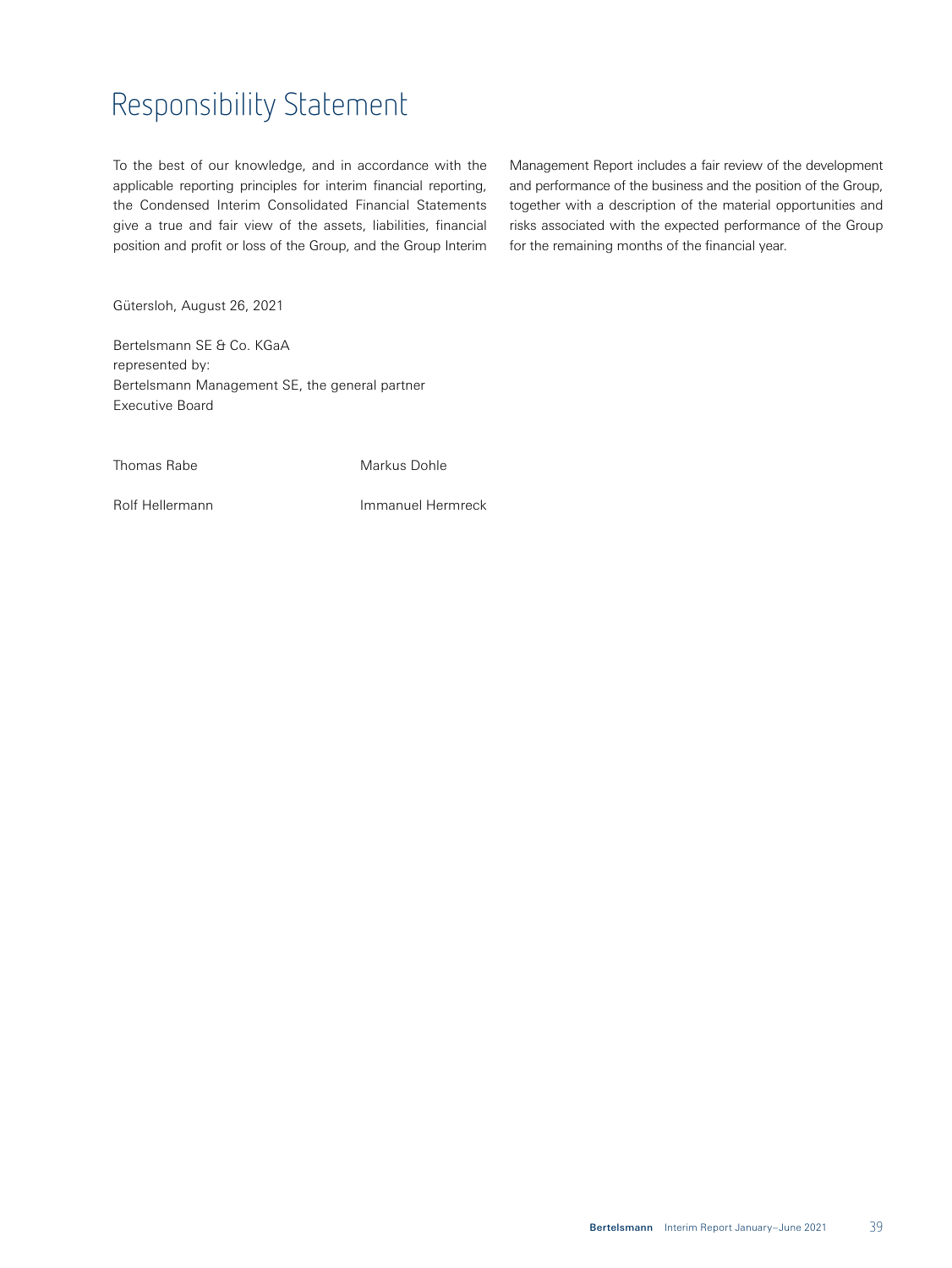## Review Report

## To Bertelsmann SE & Co. KGaA, Gütersloh

We have reviewed the Condensed Interim Consolidated Financial Statements of Bertelsmann SE & Co. KGaA – comprising the Consolidated Income Statement, Consolidated Statement of Comprehensive Income, Consolidated Balance Sheet, Consolidated Cash Flow Statement, Consolidated Statement of Changes in Equity and Selected Explanatory Notes – together with the Group Interim Management Report of Bertelsmann SE & Co. KGaA, for the period from January 1 to June 30, 2021 that are part of the semi-annual financial report according to Section 115 WpHG [Wertpapierhandelsgesetz: German Securities Trading Act]. The preparation of the Condensed Interim Consolidated Financial Statements in accordance with International Accounting Standard IAS 34 Interim Financial Reporting as adopted by the EU, and of the Group Interim Management Report in accordance with the requirements of the WpHG applicable to interim group management reports, is the responsibility of the Company's management. Our responsibility is to issue a report on the Condensed Interim Consolidated Financial Statements and on the Group Interim Management Report based on our review.

We performed our review of the Condensed Interim Consolidated Financial Statements and the Group Interim Management Report in accordance with the generally

Bielefeld, August 30, 2021

KPMG AG Wirtschaftsprüfungsgesellschaft

Dr. Tonne Thiele Wirtschaftsprüfer Wirtschaftsprüfer [German Public Auditor] [German Public Auditor]

accepted German standards for the review of financial statements promulgated by the Institut der Wirtschaftsprüfer [Institute of Public Auditors in Germany] (IDW). Those standards require that we plan and perform the review so that we can preclude, through critical evaluation, with a certain level of assurance, that the Condensed Interim Consolidated Financial Statements have not been prepared, in material respects, in accordance with IAS 34 Interim Financial Reporting as adopted by the EU, and that the Group Interim Management Report has not been prepared, in material respects, in accordance with the requirements of the WpHG applicable to interim group management reports. A review is limited primarily to inquiries of company employees and analytical assessments and therefore does not provide the assurance attainable in a financial statement audit. Since, in accordance with our engagement, we have not performed a financial statement audit, we cannot issue an auditor's report.

Based on our review, no matters have come to our attention that cause us to presume that the Condensed Interim Consolidated Financial Statements have not been prepared, in material respects, in accordance with IAS 34 Interim Financial Reporting as adopted by the EU, or that the Group Interim Management Report has not been prepared, in material respects, in accordance with the requirements of the WpHG applicable to interim group management reports.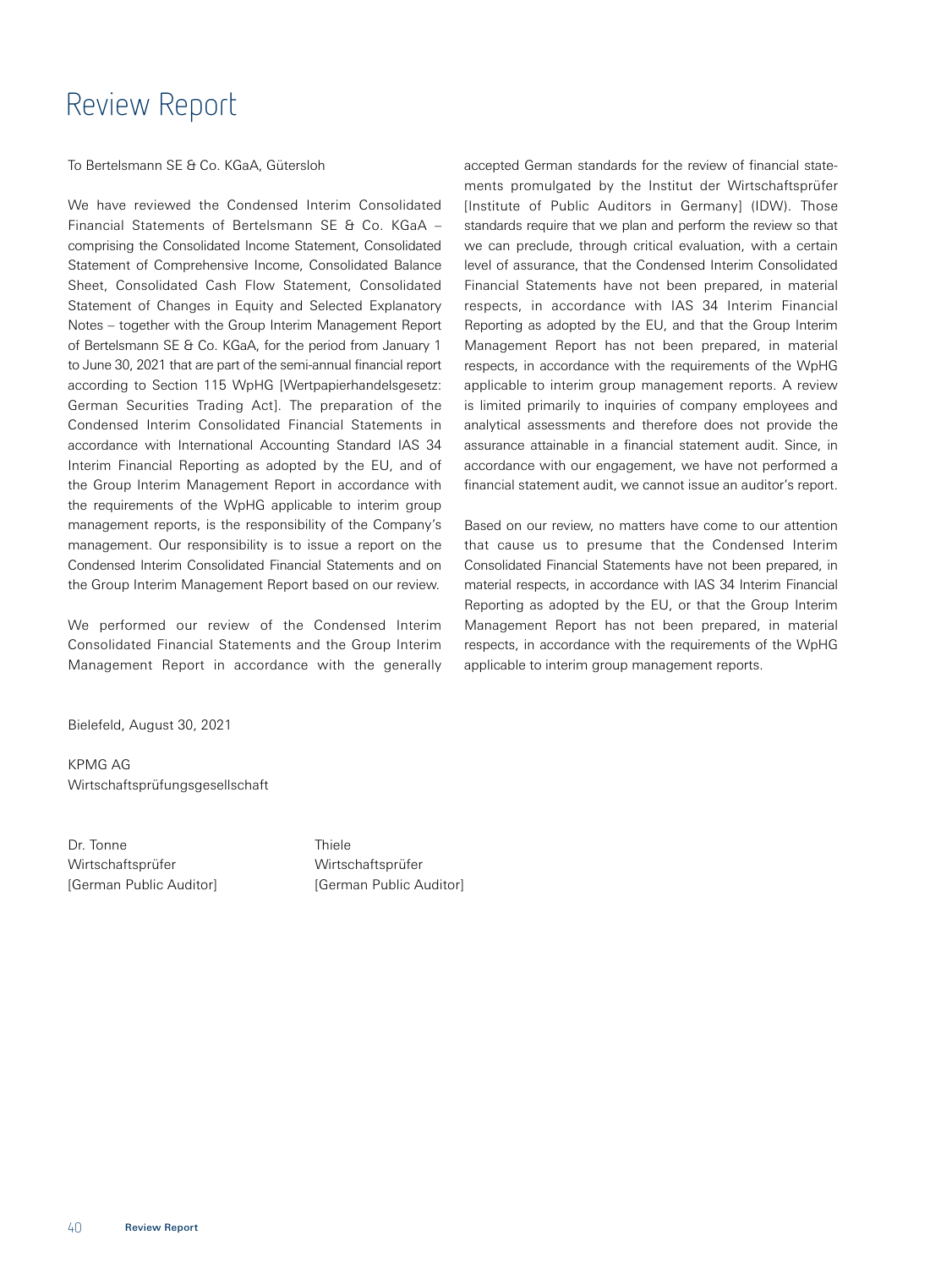## Production Credits

## **Publisher**

Bertelsmann SE & Co. KGaA Carl-Bertelsmann-Strasse 270 33311 Gütersloh Germany

## **Responsible**

Karin Schlautmann Bertelsmann SE & Co. KGaA Executive Vice President Corporate Communications

## **Project Management**

Simone Fratczak Bertelsmann SE & Co. KGaA Corporate Communications

## **Design and Production**

Territory Content to Results GmbH, Gütersloh

**Photo Credits** Sebastian Pfütze

## Contact

**For Journalists** Phone: +49 (0) 52 41-80-24 66 [press@bertelsmann.com](mailto:press@bertelsmann.com )

## **Investor Relations**

Phone: +49 (0) 52 41-80-23 42 [investor.relations@bertelsmann.com](mailto:investor.relations@bertelsmann.com )

## **Recruiting Services**

[createyourowncareer@bertelsmann.com](mailto:createyourowncareer@bertelsmann.com) [www.createyourowncareer.com](http://www.createyourowncareer.com)

## **Corporate Responsibility**

Phone: +49 (0) 52 41-80-750 21 [responsibility@bertelsmann.com](mailto:responsibility@bertelsmann.com)

**The Interim Report and current information about Bertelsmann are also posted on:**  [www.bertelsmann.com](http://www.bertelsmann.com)



The Interim Report is also available in German.